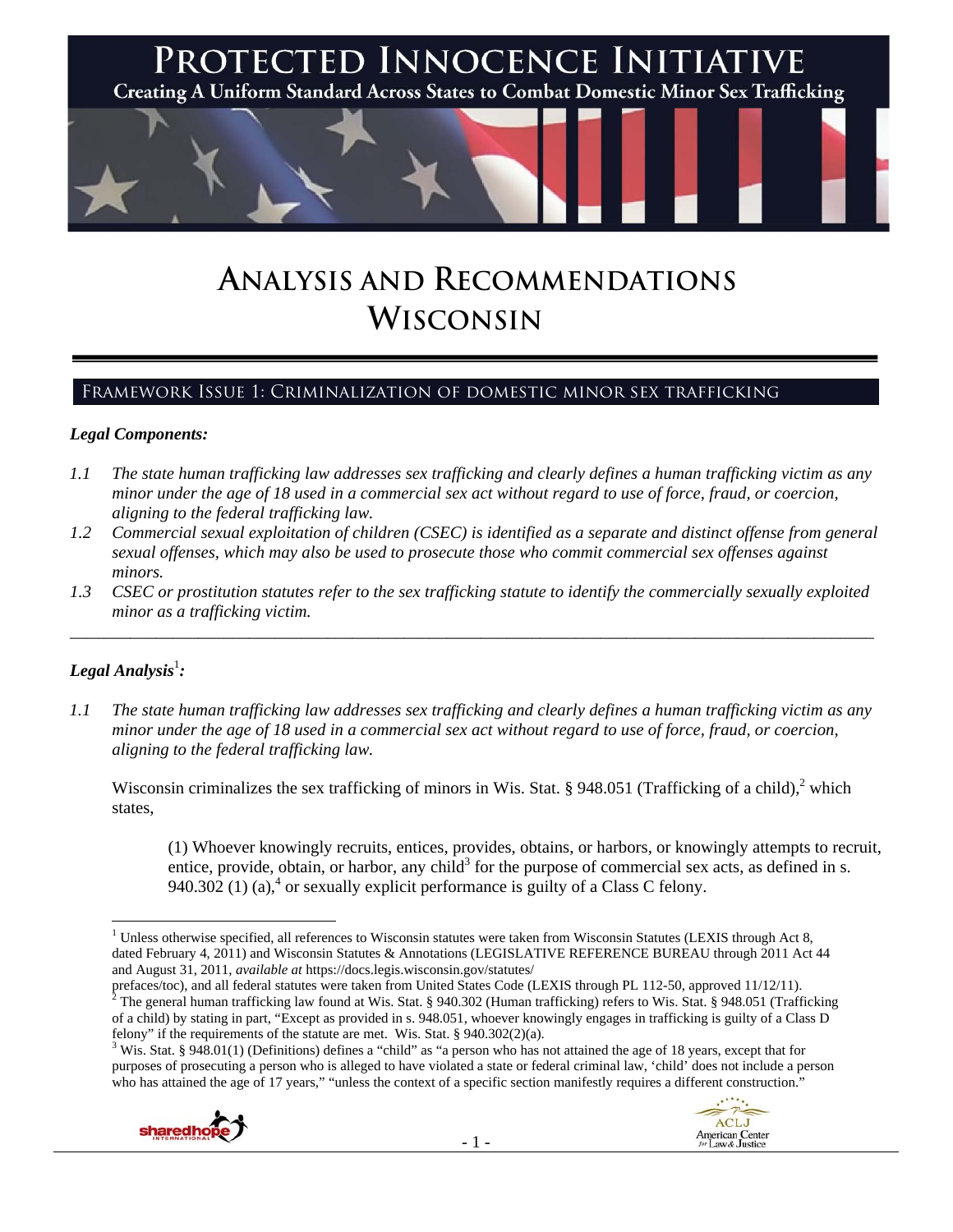(2) Whoever benefits in any manner from a violation of sub. (1) is guilty of a Class C felony if the person knows that the benefits come from an act described in sub. (1).

(3) Any person who incurs an injury or death as a result of a violation of sub. (1) or (2) may bring a civil action against the person who committed the violation. In addition to actual damages, the court may award punitive damages to the injured party, not to exceed treble the amount of actual damages incurred, and reasonable attorney fees.

Pursuant to Wis. Stat. § 939.50(3)(c) (Classification of felonies), a Class C felony is punishable by imprisonment up to 40 years, a fine not to exceed \$100,000, or both.

*1.2 Commercial sexual exploitation of children (CSEC) is identified as a separate and distinct offense from general sexual offenses, which may also be used to prosecute those who commit commercial sex offenses against minors.* 

In addition to Wis. Stat. § 948.051 (Trafficking of a child), the following laws criminalize CSEC in Wisconsin:

- 1. Wis. Stat. § 948.08 (Soliciting a child for prostitution) states, "Whoever intentionally solicits or causes any child to engage in an act of prostitution<sup>5</sup> or establishes any child in a place of prostitution is guilty of a Class D felony." A Class D felony is punishable by imprisonment up to 25 years, a fine not to exceed \$100,000, or both. Wis. Stat. § 939.50(3)(d).
- 2. Wis. Stat. § 948.05 (Sexual exploitation of a child) states in part,

(1) Whoever does any of the following with knowledge of the character and content of the sexually explicit conduct involving the child may be penalized under sub. (2p):

(a) Employs, uses, persuades, induces, entices, or coerces any child to engage in sexually explicit conduct for the purpose of recording or displaying in any way the conduct.

(b) Records or displays in any way a child engaged in sexually explicit conduct.

(1m) Whoever produces, performs in, profits from, promotes, imports into the state, reproduces, advertises, sells, distributes, or possesses with intent to sell or distribute, any recording of a child engaging in sexually explicit conduct may be penalized under sub. (2p) if the person knows the character and content of the sexually explicit conduct involving the child and if the person knows or reasonably should know that the child engaging in the sexually explicit conduct has not attained the age of 18 years.

. . . .

A conviction is punishable as a Class C felony by imprisonment up to 40 years, a fine not to exceed \$100,000, or both. Wis. Stat. §§ 948.05(2p)(a), 939.50(3)(c). However, if the offender is under 18, it is a Class F felony punishable by imprisonment up to  $12 \frac{1}{2}$  years, a fine not to exceed \$25,000, or both. Wis.

<sup>(5)</sup> Commits or offers to commit or requests to commit an act of sexual contact for anything of value.



 <sup>4</sup> Wis. Stat. § 940.302(1)(a) defines "commercial sex act" as "sexual contact for which anything of value is given to, promised, or received, directly or indirectly, by any person."

<sup>&</sup>lt;sup>5</sup> Although it does not specifically define "act of prostitution," Wis. Stat. § 944.30 (Prostitution) states,

Any person who intentionally does any of the following is guilty of a Class A misdemeanor:

<sup>(1)</sup> Has or offers to have or requests to have nonmarital sexual intercourse for anything of value.

<sup>(2)</sup> Commits or offers to commit or requests to commit an act of sexual gratification, in public or in private,

involving the sex organ of one person and the mouth or anus of another for anything of value.

<sup>(3)</sup> Is an inmate of a place of prostitution.

<sup>(4)</sup> Masturbates a person or offers to masturbate a person or requests to be masturbated by a person for anything of value.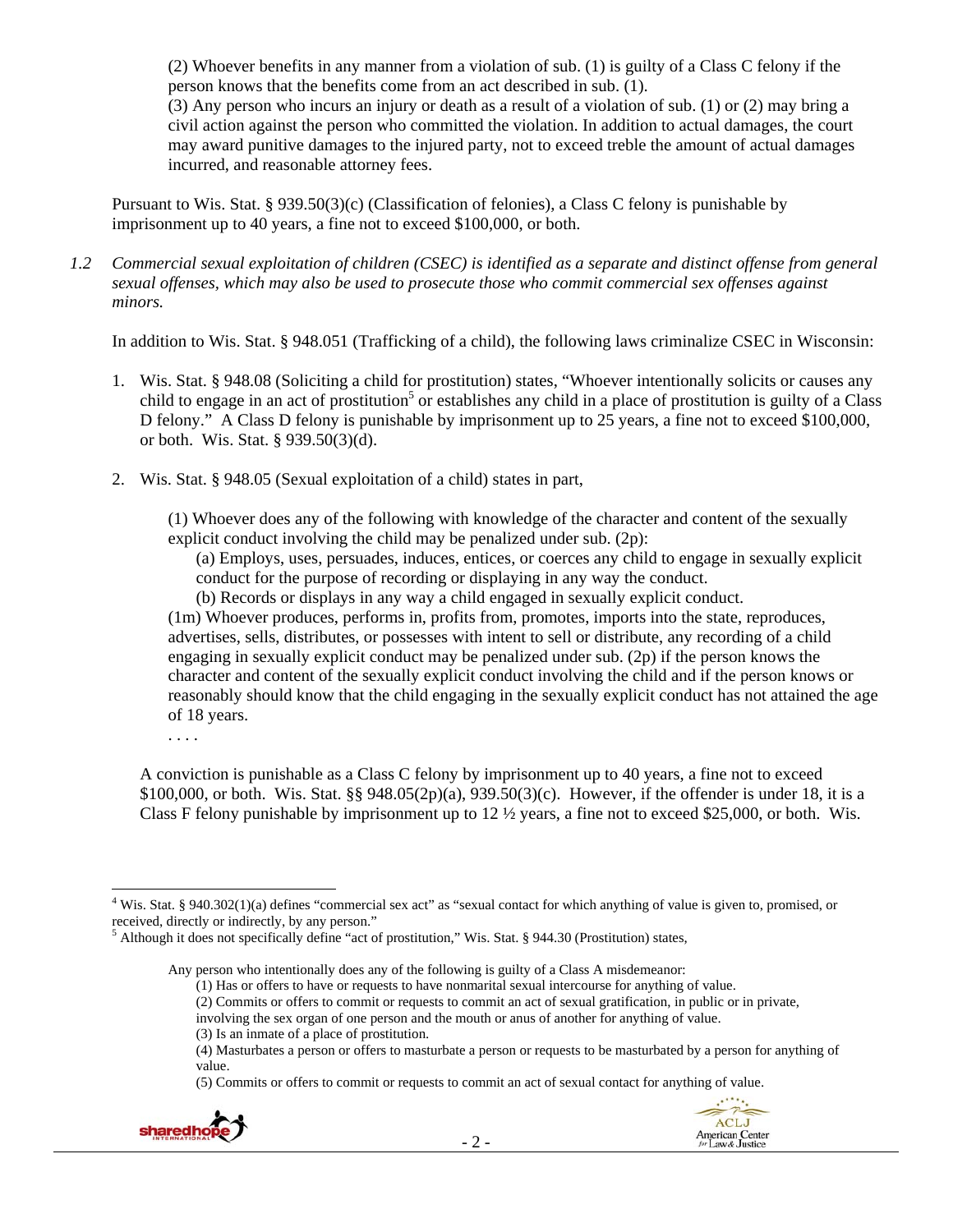Stat. §§ 948.05(2p)(b), 939.50(3)(f).<sup>6</sup> Also, if the offender is 18 or older, "the court shall impose a bifurcated sentence" with a prison portion of no less than 5 years unless "the court finds that the best interests of the community will be served and the public will not be harmed," in which case a lesser sentence may be imposed. Wis. Stat.  $\S 939.617(1)$ , (2).

3. Wis. Stat. § 948.07 (Child enticement) states,

Whoever, with intent to commit any of the following acts, causes or attempts to cause any child who has not attained the age of 18 years to go into any vehicle, building, room or secluded place is guilty of a Class D felony:

(1) Having sexual contact or sexual intercourse with the child in violation of s. 948.02 [Sexual assault of a child], 948.085 [Sexual assault of a child placed in substitute care], or 948.095 [Sexual assault of a child by a school staff person or a person who works or volunteers with children].

(2) Causing the child to engage in prostitution.

(3) Exposing a sex organ to the child or causing the child to expose a sex organ in violation of s. 948.10.

(4) Recording the child engaging in sexually explicit conduct.

. . . .

A Class D felony is punishable by imprisonment up to 25 years, a fine not to exceed \$100,000, or both. Wis. Stat. § 939.50(3)(d).

Certain sexual offense laws may apply in CSEC cases although they do not specifically refer to commercial sex acts.

1. Wis. Stat. § 948.02 (Sexual assault of a child) consists of two degrees of sexual assault. Wis. Stat. § 948.02(1) establishes the offense of first degree sexual assault as including the following:

 (b) Whoever has sexual intercourse with a person who has not attained the age of 12 years is guilty of a Class B felony.

(c) Whoever has sexual intercourse with a person who has not attained the age of 16 years by use or threat of force or violence is guilty of a Class B felony.

(d) Whoever has sexual contact with a person who has not attained the age of 16 years by use or threat of force or violence is guilty of a Class B felony if the actor is at least 18 years of age when the sexual contact occurs.

(e) Whoever has sexual contact with a person who has not attained the age of 13 years is guilty of a Class B felony.

If the victim is less than 12 years of age, a conviction under this statute is punishable as a Class B felony by imprisonment up to 60 years. A court "shall impose a bifurcated sentence under s. 973.01," and "[t]he term of confinement in prison portion of the bifurcated sentence shall be at least 25 years." Wis. Stat. §§ 939.616(1r), 939.50(3)(b), 948.02(1)(b), (c).

Second degree sexual assault is prohibited under Wis. Stat. § 948.02(2), which states, "Whoever has sexual contact or sexual intercourse with a person who has not attained the age of 16 years" is guilty of a Class C felony punishable by imprisonment up to 40 years, a fine not to exceed \$100,000, or both. Wis. Stat. §§ 948.02(2), 939.50(3)(c).

 <sup>6</sup> Under Wis. Stat. § 948.05(3), "It is an affirmative defense to prosecution for violation of sub. (1) (a) or (b) or (2) if the defendant had reasonable cause to believe that the child had attained the age of 18 years. A defendant who raises this affirmative defense has the burden of proving this defense by a preponderance of the evidence."



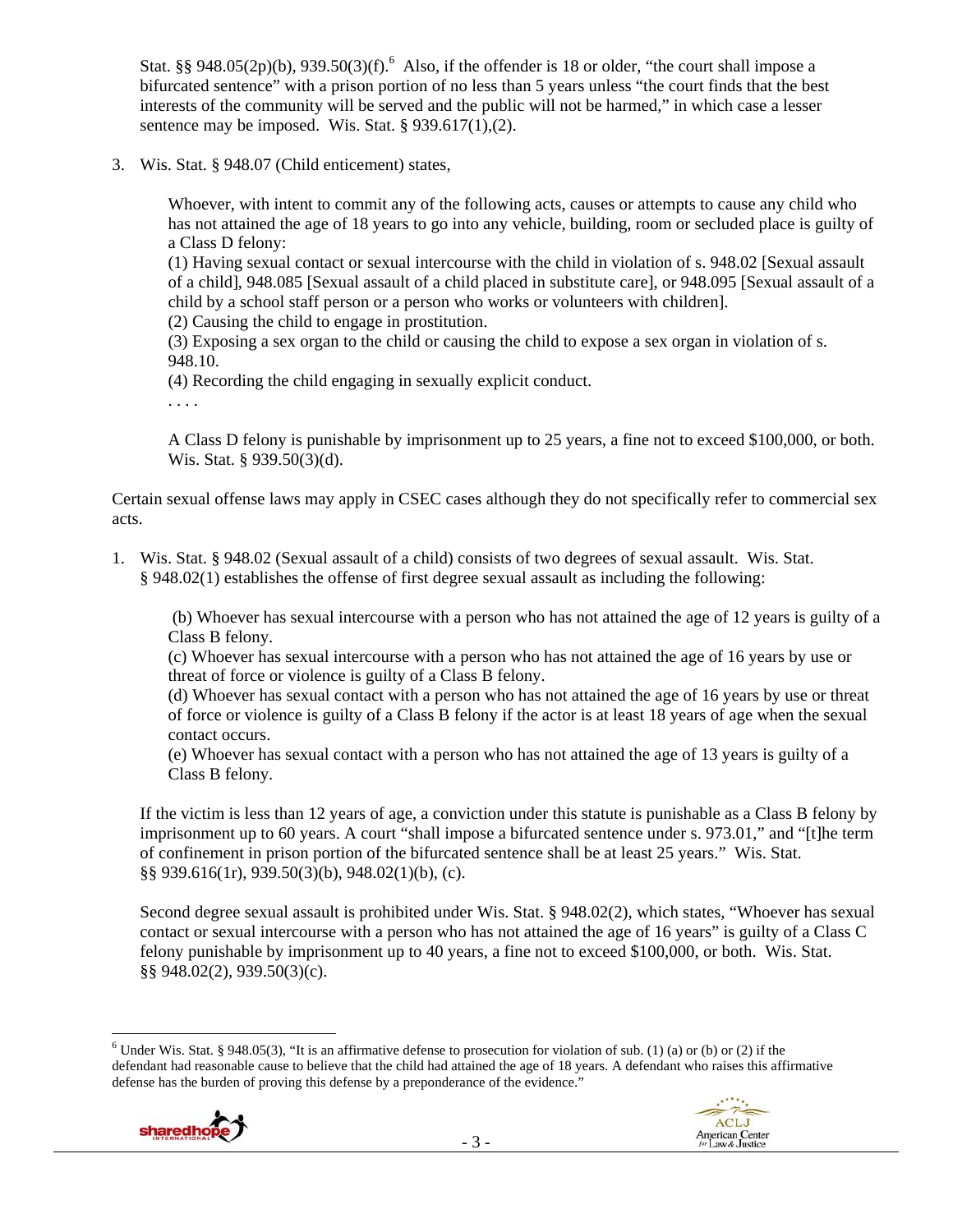- 2. Wis. Stat. § 948.09 (Sexual intercourse with a child age 16 or older) states, "Whoever has sexual intercourse with a child who is not the defendants spouse and who has attained the age of 16 years is guilty of a Class A misdemeanor." A Class A misdemeanor is punishable by imprisonment up to 9 months, a fine not to exceed \$10,000, or both. Wis. Stat. § 939.51(3)(a).
- *1.3 CSEC or prostitution statutes refer to the sex trafficking statute to identify the commercially sexually exploited minor as a trafficking victim.*

Wisconsin's CSEC statutes (listed above in Section 1.2) do not refer to Wis. Stat. § 948.051 (Trafficking of a child).

1.3.1 Recommendation: Amend CSEC and sexual offense laws to refer cases of commercial sexual exploitation of minors to Wis. Stat. § 948.051 (Trafficking of a child) to ensure appropriate penalties are imposed and victims are identified as trafficking victims.

# Framework Issue 2: Criminal provisions for demand

#### *Legal Components:*

- *2.1 The state sex trafficking law can be applied to the buyers of commercial sex acts with a victim of domestic minor sex trafficking.*
- *2.2 Buyers of commercial sex acts with a minor can be prosecuted under CSEC laws.*
- *2.3 Solicitation laws differentiate buying sex acts with an adult and buying sex acts with a minor under 18.*
- *2.4 Penalties for buyers of commercial sex acts with minors are as high as federal penalties.*
- *2.5 Using the Internet to lure, entice, or purchase, or attempt to lure, entice, or purchase commercial sex acts with a minor is a separate crime or results in an enhanced penalty for buyers.*
- *2.6 No age mistake defense is permitted for a buyer of commercial sex acts with any minor under 18.*
- *2.7 Base penalties for buying sex acts with a minor are sufficiently high for all minors under 18 and not reduced for older minors.*
- *2.8 Financial penalties for buyers of commercial sex acts with minors are sufficiently high to make it difficult for buyers to hide the crime.*
- *2.9 Buying and possessing child pornography carries penalties as high as similar federal offenses.*
- *2.10 Convicted buyers of commercial sex acts with minors and child pornography are required to register as sex offenders.*

\_\_\_\_\_\_\_\_\_\_\_\_\_\_\_\_\_\_\_\_\_\_\_\_\_\_\_\_\_\_\_\_\_\_\_\_\_\_\_\_\_\_\_\_\_\_\_\_\_\_\_\_\_\_\_\_\_\_\_\_\_\_\_\_\_\_\_\_\_\_\_\_\_\_\_\_\_\_\_\_\_\_\_\_\_\_\_\_\_\_\_\_\_\_

# *Legal Analysis:*

*2.1 The state sex trafficking law can be applied to the buyers of commercial sex acts with a victim of domestic minor sex trafficking.* 

Wis. Stat. § 948.051 (Trafficking of a child) is potentially applicable to buyers. Wis. Stat. § 948.051(1) uses the word "obtains" in its definition of the crime, stating "(1) Whoever knowingly recruits, entices, provides, obtains, or harbors, or knowingly attempts to recruit, entice, provide, obtain, or harbor, any child<sup>7</sup> for the purpose of commercial sex acts, as defined in s. 940.302  $(1)(a)$ ,  $\delta$  or sexually explicit performance is guilty of a Class C felony." Federal prosecutors, under the Trafficking Victims Protection Act (TVPA),<sup>9</sup> have applied the crime of human trafficking to attempted buyers of commercial sex with minors by charging that the buyers

<sup>&</sup>lt;sup>9</sup> Trafficking Victims Protection Act (TVPA) of 2000, Pub. L. No. 106-386, 114 Stat. 1464, 1466 (codified in scattered sections of 18 and 22 U.S.C.).





<sup>&</sup>lt;sup>7</sup> *See supra* note 3.<br><sup>8</sup> *See supra* note 4.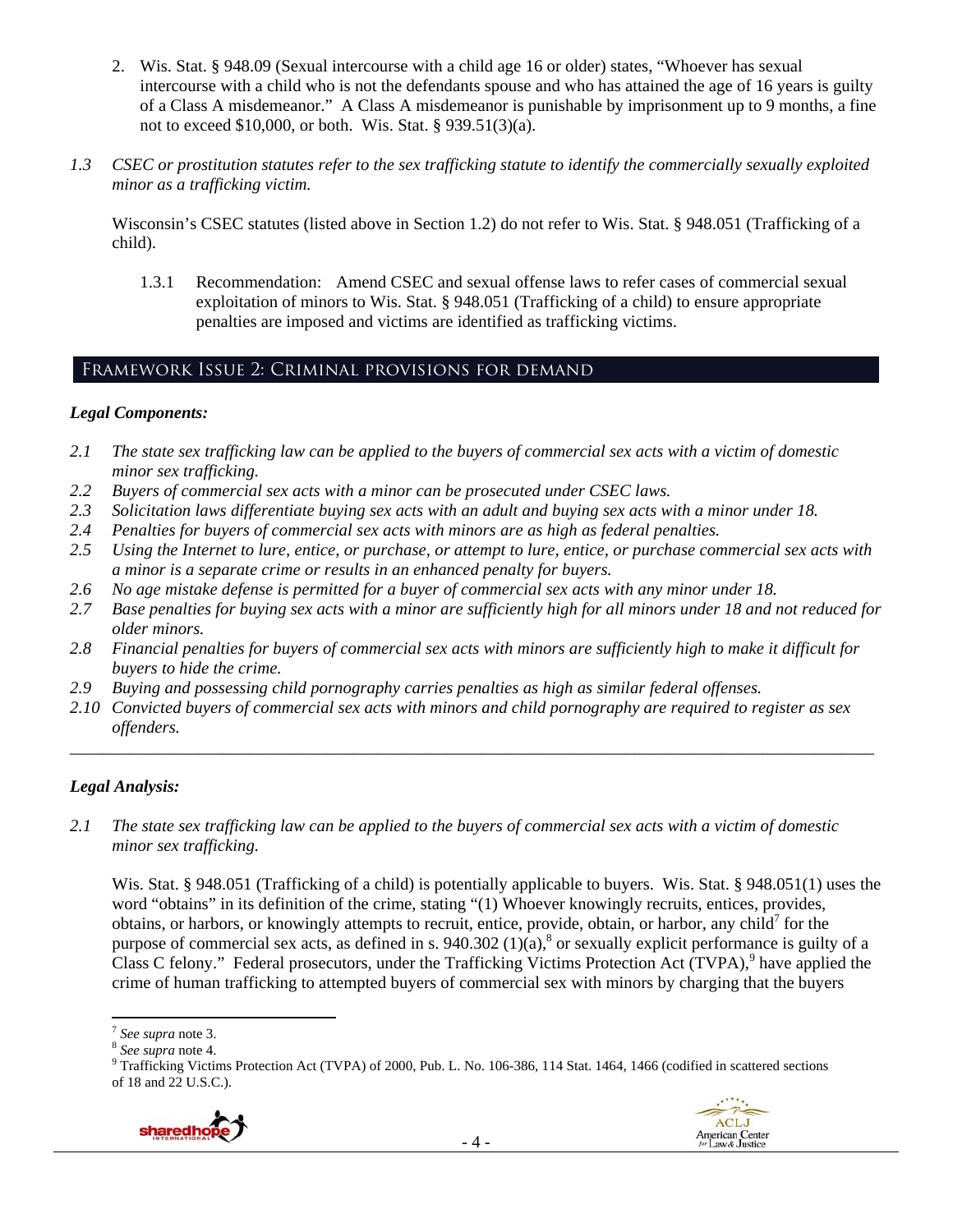attempted to "obtain"<sup>10</sup> a person under 18 to engage in commercial sex.<sup>11</sup> It is unsettled whether the courts will uphold this interpretation of the TVPA. It is arguable, therefore, that the term "obtain" in Wisconsin's trafficking statute may be similarly applied, and could, therefore, implicate buyers under Wis. Stat. § 948.051.

2.1.1 Recommendation: Amend Wis. Stat. § 948.051 (Trafficking of a child) to clarify that Wis. Stat. § 948.051 applies to buyers.

#### *2.2 Buyers of commercial sex acts with a minor can be prosecuted under CSEC laws.*

Wis. Stat. § 948.08 (Soliciting a child for prostitution) penalizes "[w]hoever intentionally solicits or causes<sup>12</sup> any child to engage in an act of prostitution . . . ." The interpretation of this statute as it applies to buyers has been impacted by amendments made by 2007 Wis. Act 80 § 17 and the case law interpreting the prior version of this statute and its "sister statute," Wis. Stat. § 944.32 (Soliciting prostitutes) suggest that the current version of Wis. Stat. § 948.08 would be applicable to buyers.<sup>13</sup> Wis. Stat. § 948.08 is a Class D felony punishable by imprisonment up to 25 years, a fine not to exceed \$100,000, or both. Wis. Stat. §§ 948.08, 939.50(3)(d).

Wis. Stat. § 948.07(1), (Child enticement)<sup>14</sup> applies to a buyer who "with intent to commit any of the following acts, causes or attempts to cause any child who has not attained the age of 18 years to go into any vehicle, building, room or secluded place" to "[h]av[e] sexual contact or sexual intercourse with the child in violation of s. 948.02 [Sexual assault of a child], 948.085 [Sexual assault of a child placed in substitute care]." It may also apply to buyers who "with intent to commit any of the following acts, causes or attempts to cause any child who has not attained the age of 18 years to go into any vehicle, building, room or secluded place" to "[c]aus[e] the child to engage in prostitution." Wis. Stat. § 948.07(2). A conviction under Wis. Stat. § 948.07 is punishable as a Class D felony by imprisonment up to 25 years, a fine not to exceed \$100,000, or both. Wis. Stat. §§ 948.07, 939.50(3)(d).

The following sex offenses, described in detail in Section 1.2 above, would also apply to some buyers of sex acts with a minor: Wis. Stat. § 948.02 (Sexual assault of a child) and § 948.09 (Sexual intercourse with a child age 16 or older).

<sup>&</sup>lt;sup>12</sup> See State v. Payette, 756 N.W.2d 423, 433 (Wis. Ct. App. 2008) ("Although § 948.08 is colloquially referred to as prohibiting 'solicitation,' the statute also specifically, and alternatively, prohibits 'causing' a child to practice prostitution. As we have seen, "cause" is "a substantial factor" which need not be the first cause, nor the sole cause, of a child practicing prostitution.")<br><sup>13</sup> Prior to the enactment of Wis. Stat. § 948.08 in 1987, solicitation of prostitution involv Stat. § 944.32, which then stated, "Whoever intentionally solicits or causes any person to practice prostitution or establishes any person in a place of prostitution is guilty of a Class D felony. If the person is under the age of 18, the defendant is guilty of a Class C felony." 1987 Wis. Act 332 § 46. In applying this statute as written at the time, *State v. Huff*, 367 N.W.2d 226, 230 (Wis. Ct. App. 1985) held that application of Wis. Stat. § 944.32 was not restricted to a defendant who solicited a minor to practice prostitution with a third party and that financial gain need not have been the purpose of the solicitation. The court, however, did note its previous decision where it held that, given the statute's use of the word "practice," "sec. 944.32 proscribes inducing a person to engage in ongoing criminal conduct." *Id*. at 231 (citing State v. Johnson, 324 N.W. 2d 447, 451 (Wis. Ct. App. 1982). 1987 Wis. Act 332 created Wis. Stat. § 948.08 and made solicitation of a child to practice prostitution a separate crime. 1987 Wis. Act 332 § 55. The most recent amendment to that statute, 2007 Wis. Act 80 § 17, changed the language from causing a child to "practice prostitution" to causing a child to "engage in an act of prostitution." Interpreting the statute's language as it existed prior to the 2007 amendment, *State v. Payette*, 756 N.W.2d 423, 433 (Wis. Ct. App. 2008) explained that "'causes' is 'a 'substantial factor' which need not be the first cause, nor the sole cause, of a child practicing prostitution." The court found the defendant's conduct sufficient to meet that requirement. *Id*. The court also noted that "[t]he habitual nature of Payette's trading cocaine for sex with RS (over thirty times) satisfies the § 948.08 requisite that RS did 'practice prostitution' with Payette." *Id.* at 431. By replacing the word "practice" with the phrase "engage in an act of," the 2007 amendment seems to aim to criminalize the purchase of a single act of prostitution, rather than an extensive pattern of such acts. 2007 Wis. Act 80. 14 *See* discussion of this provision *supra* Section 1.2.





 <sup>10</sup> 18 U.S.C. 1591(a).

<sup>11</sup> *See, e.g*., Indictment at 1, United States v. Oflyng, No. 09-00084-01-CR-W-SOW (W.D. Mo. Mar. 10, 2009); *see also* News Release, U.S. Department of Justice, Office of the Unites States Attorney for the Western District of Missouri, Human Trafficking Rescue Project, Operation Guardian Angel, Final Defendant Pleads Guilty to Sex Trafficking of a Child, (Dec. 18,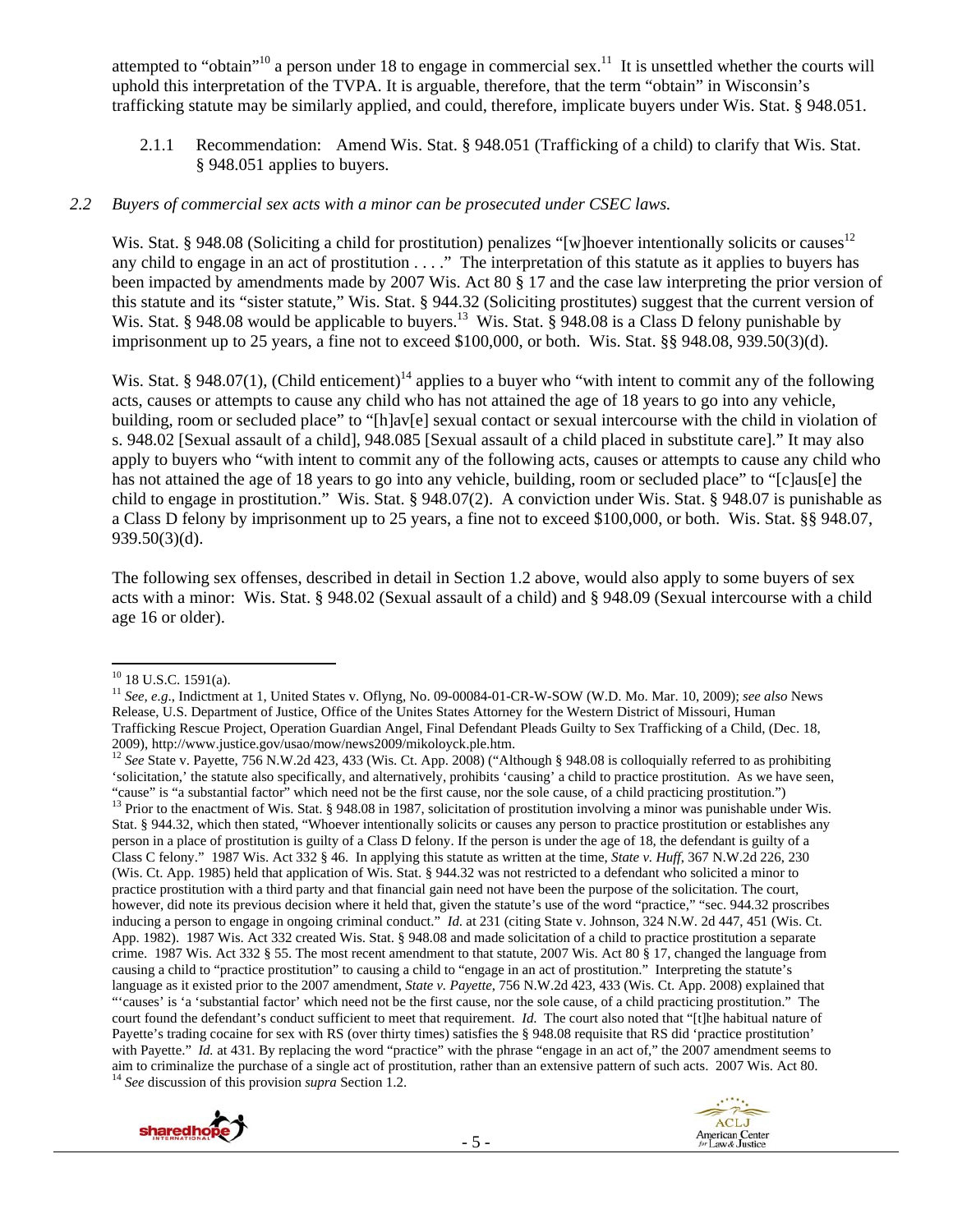2.2.1 Recommendation: Amend the CSEC and sex offense statutes that are applicable to buyers to refer cases of commercial sexual exploitation of a child to Wis. Stat. § 948.051 (Trafficking of a child) for prosecution.

## *2.3 Solicitation laws differentiate buying sex acts with an adult and buying sex acts with a minor under 18.*

Wis. Stat. § 948.08 (Soliciting a child for prostitution) is minor specific. However, Wis. Stat. § 944.31 (Patronizing prostitutes)<sup>15</sup> and § 944.33 (Pandering)<sup>16</sup> do not distinguish between acts with an adult versus acts with a child.

2.3.1 Recommendation: Amend Wis. Stat. § 944.31 (Patronizing prostitutes) and § 944.33 (Pandering) to refer to Wis. Stat. § 948.051 (Trafficking of a child) to ensure that children involved in these crimes are identified as trafficking victims.

# *2.4 Penalties for buyers of commercial sex acts with minors are as high as federal penalties.*

If applicable to a buyer, a conviction under Wis. Stat. § 948.051 (Trafficking of a child) is punishable as a Class C felony by imprisonment up to 40 years, a fine not to exceed \$100,000, or both. Wis. Stat. §§ 948.051(1), 939.50(3)(c). A conviction under Wis. Stat. § 948.08 (Soliciting a child for prostitution) is punishable as a Class D felony by imprisonment up to 25 years, a fine not to exceed \$100,000, or both. Wis. Stat. §§ 948.08, 939.50(3)(d). A conviction under Wis. Stat. § 948.07 (Child enticement) is punishable as a Class D felony punishable by imprisonment up to 25 years, a fine not to exceed \$100,000, or both. Wis. Stat. §§ 948.07, 939.50(3)(d).

Buyers who fall under Wisconsin's sexual offense statutes also face potentially lengthy prison sentences.<sup>17</sup>

In comparison, if the victim is under the age of 14, a conviction under the TVPA for child sex trafficking is punishable by 15 years to life imprisonment and a fine not to exceed \$250,000. 18 U.S.C. §§ 1591(b)(1),  $3559(a)(1)$ ,  $3571(b)(3)$ . If the victim is between the ages of  $14-17$ , a conviction is punishable by 10 years to life imprisonment and a fine not to exceed \$250,000. 18 U.S.C. §§ 1591(b)(2), 3559(a)(1), 3571(b)(3). A conviction is punishable by mandatory life imprisonment, however, if the buyer has a prior conviction for a federal sex offense<sup>18</sup> against a minor. 18 U.S.C. § 3559(e)(1). To the extent buyers can be prosecuted under other federal CSEC laws,19 a conviction is punishable by penalties ranging from a fine not to exceed \$250,000

<sup>2423(</sup>a) [18 USCS § 2423(a)] (relating to transportation of minors).<br><sup>19</sup> 18 U.S.C. §§ 2251A(b) (Selling or buying of children), 2251(a) (Sexual exploitation of children), 2423(a) (Transportation of a minor with intent for minor to engage in criminal sexual activity), 2422(a) (Coercion and enticement), 2252(a)(2), (a)(4) (Certain activities relating to material involving the sexual exploitation of minors).





<sup>&</sup>lt;sup>15</sup> Wis. Stat. § 944.31 (Patronizing prostitutes) states, "Any person who enters or remains in any place of prostitution with intent to have nonmarital sexual intercourse or to commit an act of sexual gratification, in public or in private, involving the sex organ of one person and the mouth or anus of another, masturbation or sexual contact with a prostitute is guilty of a Class A misdemeanor."

<sup>&</sup>lt;sup>16</sup> Wis. Stat. § 944.33 (Pandering) states in part, "(1) Whoever does any of the following is guilty of a Class A misdemeanor: (a) Solicits another to have nonmarital sexual intercourse or to commit an act of sexual gratification, in public or in private, involving the sex organ of one person and the mouth or anus of another, masturbation or sexual contact with a person the solicitor knows is a prostitute . . . ."

<sup>&</sup>lt;sup>17</sup> *See supra* Section 1.2 for the sexual offense statutes that may apply to certain buyers. <sup>18</sup> Pursuant to 18 U.S.C. § 3559(e)(2), "federal sex offense" is defined as

an offense under section 1591 [18 USCS § 1591] (relating to sex trafficking of children), 2241 [18 USCS § 2241] (relating to aggravated sexual abuse), 2242 [18 USCS § 2242] (relating to sexual abuse), 2244(a)(1) [18 USCS § 2244(a)(1)] (relating to abusive sexual contact), 2245 [18 USCS § 2245] (relating to sexual abuse resulting in death), 2251 [18 USCS § 2251] (relating to sexual exploitation of children), 2251A [18 USCS § 2251A] (relating to selling or buying of children), 2422(b) [18 USCS § 2422(b)] (relating to coercion and enticement of a minor into prostitution), or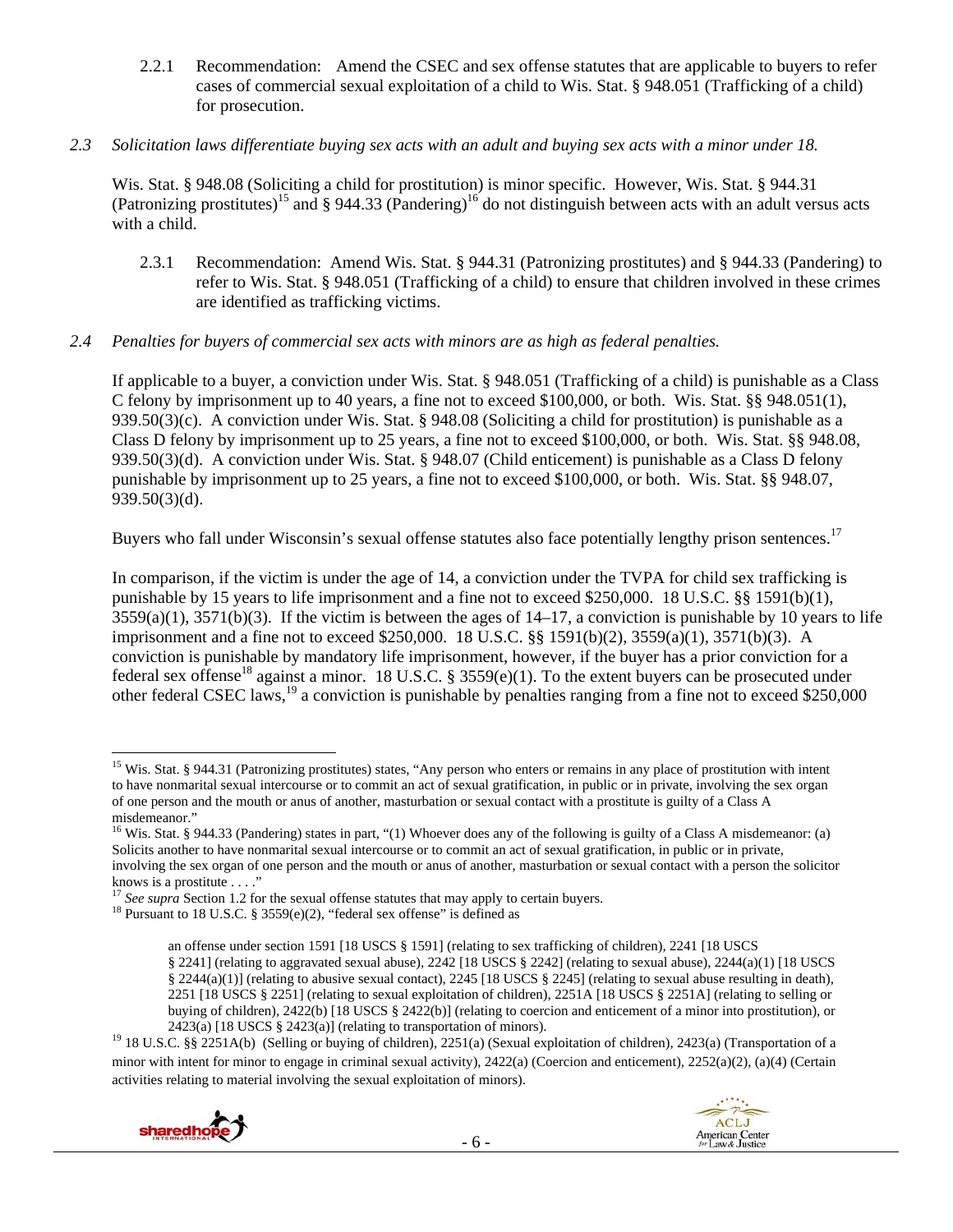to life imprisonment and a fine not to exceed \$250,000.<sup>20</sup>

*2.5 Using the Internet to lure, entice, or purchase, or attempt to lure, entice, or purchase commercial sex acts with a minor is a separate crime or results in an enhanced penalty for buyers.* 

Wisconsin criminalizes use of the Internet to lure or entice a minor to engage in sex acts under Wis. Stat. § 948.075 (Use of a computer to facilitate a child sex crime); however, Wis. Stat. § 948.075 does not refer specifically to a commercial sexual arrangement. Wis. Stat. § 948.075(1r) states, "Whoever uses a computerized communication system to communicate with an individual who the actor believes or has reason to believe has not attained the age of 16 years with intent to have sexual contact or sexual intercourse with the individual in violation of s. 948.02 (1) or (2) [Sexual assault of a child] is guilty of a Class C felony." Additionally, to obtain a conviction under Wis. Stat. § 948.075(1r), subsection (3) states "[p]roof that the actor did an act, other than use a computerized communication system to communicate with the individual, to effect the actor's intent under sub. (1r) shall be necessary to prove that intent." Additionally, pursuant to subsection (2), "This section does not apply if, at the time of the communication, the actor reasonably believed that the age of the person to whom the communication was sent was no more than 24 months less than the age of the actor." Wis. Stat. § 948.075(2).

A conviction under Wis. Stat. § 948.075 is punishable as a Class C felony punishable by imprisonment up to 40 years, a fine not to exceed \$100,000, or both. Wis. Stat. §§ 948.075(1r), 939.50(3)(c). For offenders 18 and older, Wis. Stat. § 939.617(1) (Minimum sentence for certain child sex offenses) requires imposition of a bifurcated sentence with a minimum prison sentence of 5 years for conviction under Wis. Stat. § 948.075. The court may impose a lesser sentence "only if the court finds that the best interests of the community will be served and the public will not be harmed and if the court places its reasons on the record." Wis. Stat. § 939.617(2).

2.5.1 Recommendation: Amend Wis. Stat. § 948.075 to prohibit the attempt to commit a violation of Wis. Stat. 948.051 (Trafficking of a child), § 948.08 (Soliciting a child for prostitution) through the use of the Internet and raise the age of the minor to under 18 in order to protect all minors from online exploitation.

# *2.6 No age mistake defense is permitted for a buyer of commercial sex acts with any minor under 18.*

Wis. Stat. § 948.051 (Trafficking of a child), § 948.08 (Soliciting a child for prostitution), and § 948.07 (Child enticement) are silent on the availability of a defense based on age mistake. However, Wis. Stat. § 948.075 (Use of a computer to facilitate a child sex crime) "does not apply if, at the time of the communication, the actor reasonably believed that the age of the person to whom the communication was sent was no more than 24 months less than the age of the actor." Wis. Stat. § 948.075(2). Similarly, Wis. Stat. § 948.05(3) (Sexual exploitation of a child), which is applicable to traffickers rather than buyers, states, "It is an affirmative defense to prosecution for violation of sub. (1)(a) or (b) or (2) if the defendant had reasonable cause to believe that the child had attained the age of 18 years. A defendant who raises this affirmative defense has the burden of proving this defense by a preponderance of the evidence."

Even under criminal offense statutes that do not specifically provide a mistake of age defense, Wis. Stat. § 939.43(2) (Mistake) provides that "[a] mistake as to the age of a minor or as to the existence or constitutionality of the section under which the actor is prosecuted or the scope or meaning of the terms used in

 <sup>20</sup> 18 U.S.C. §§ 2251A(b) (conviction punishable by imprisonment for 30 years to life and a fine), 2251(e) (conviction punishable by imprisonment for 15–30 years and a fine), 2423(a) (conviction punishable by imprisonment for 10 years to life and a fine),  $2422(a)$  (conviction punishable by a fine, imprisonment up to 20 years, or both),  $2252(a)(2)$ , (4) (stating that a conviction under subsection (a)(2) is punishable by imprisonment for  $5-20$  years and a fine, while a conviction under subsection (a)(4) is punishable by imprisonment up to 10 years, a fine, or both); *see also* 18 U.S.C §§ 3559(a)(1) (classifying all of the above listed offenses as felonies), 3571(b)(3) (providing a fine up to \$250,000 for any felony conviction).



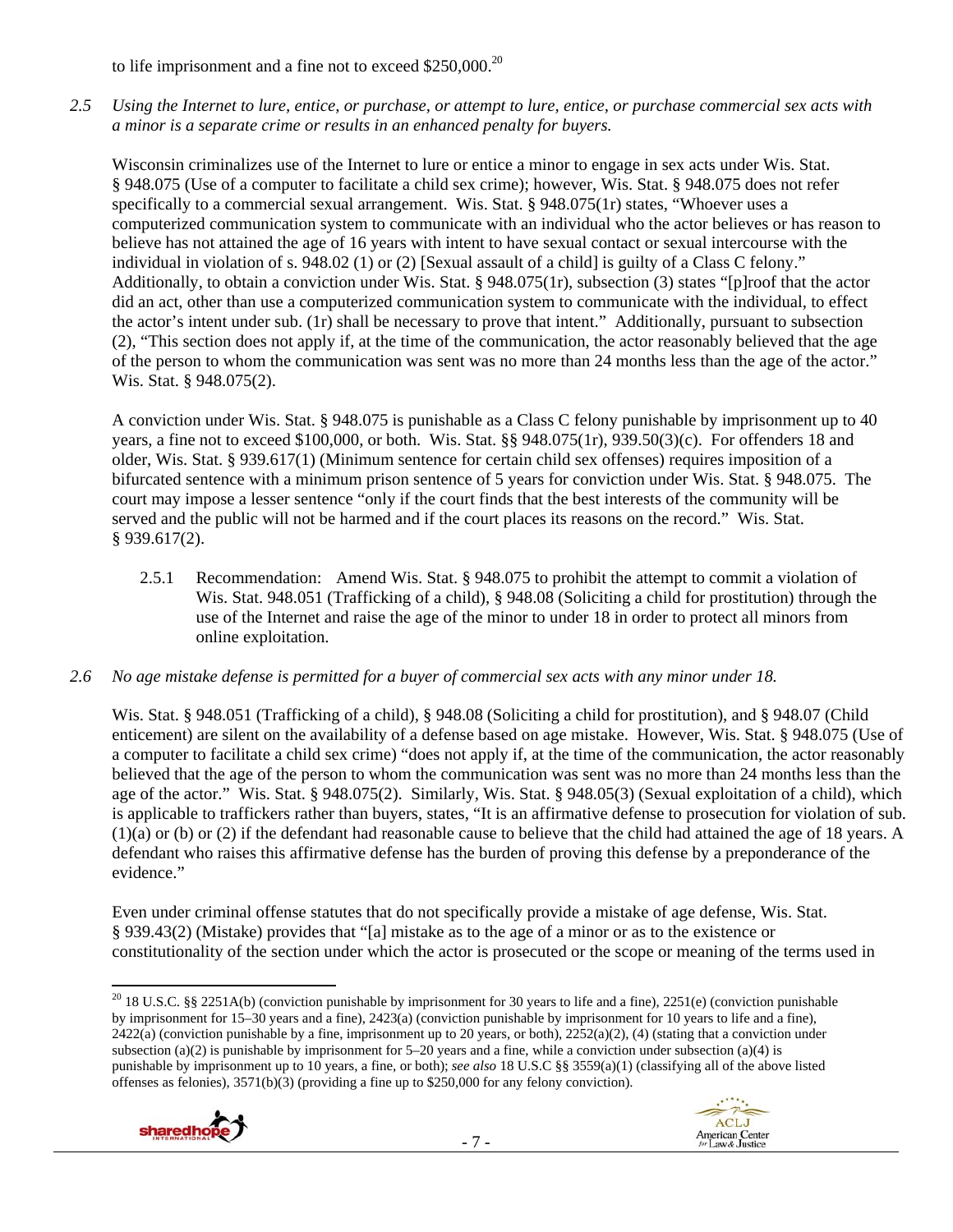that section is not a defense." Wis. Stat. § 939.23(6) (Criminal intent) similarly provides that "[c]riminal intent does not require proof of knowledge of the age of a minor even though age is a material element in the crime in question."

- 2.6.1 Recommendation: Amend Wis. Stat. § 948.075 (Use of a computer to facilitate a child sex crime) and § 948.05 (Sexual exploitation of a child) to eliminate the mistake of age defense in cases involving trafficking of minors for commercial sexual exploitation.
- *2.7 Base penalties for buying sex acts with a minor are sufficiently high for all minors under 18 and not reduced for older minors.*

Wis. Stat. § 948.051 (Trafficking of a child) § 948.08 (Soliciting a child for prostitution), and § 948.07 (Child enticement) provide equal penalties for offenses against minors of any age. Wis. Stat. § 948.02 (Sexual assault of a child) and Wis. Stat. § 948.09 (Sexual intercourse with a child age 16 or older), both of which are non-CSEC laws, provide staggered penalties for convictions involving minors of different ages. Wis. Stat. § 948.02(2), which defines second degree sexual assault, also does not penalize acts involving a child 16 years of age or older. Similarly, Wis. Stat. § 948.075 (Use of a computer to facilitate a child sex crime) only applies of the actor who "believes or has reason to believe" that the victim is under 16.

- 2.7.1 Recommendation: Amend Wis. Stat. § 948.075 (Use of a computer to facilitate a child sex crime) to raise the age to under 18.
- *2.8 Financial penalties for buyers of commercial sex acts with minors are sufficiently high to make it difficult for buyers to hide the crime.*

If Wis. Stat. § 948.051 (Trafficking of a child) applies to buyers, a fine of \$100,000 may be imposed. Wis. Stat. §§ 948.051(1), 939.50(3)(c). In addition to the criminal fine, Wis. Stat. § 948.051(3) provides victims with a statutory cause of action and states, "Any person who incurs an injury or death as a result of a violation of sub. (1) [trafficking of a child] or (2) [benefitting from trafficking of a child] may bring a civil action against the person who committed the violation. In addition to actual damages, the court may award punitive damages to the injured party, not to exceed treble the amount of actual damages incurred, and reasonable attorney fees."

Buyers may also face possible \$100,000 fines for convictions under Wis. Stat. § 948.08 (Soliciting a child for prostitution), § 948.07 (Child enticement), § 948.02(2) (Sexual assault of a child in the second degree), or § 948.075 (Use of a computer to facilitate a child sex crime). Wis. Stat. §§ 948.08, 948.05(2p)(a), 948.07, 948.02, 948.025, 948.075, 939.50(3)(c), (d). A \$10,000 fine may be assessed for convictions under Wis. Stat. § 948.09 (Sexual intercourse with a child age 16 or older). Wis. Stat. §§ 948.09, 939.51(3)(a).

Most forfeiture provisions do not apply to buyers. For example, Wis. Stat. § 973.075(1)(a) states, "The following are subject to seizure and forfeiture under ss. 973.075 to 973.077: (a) All property, real or personal, including money, directly or indirectly derived from or realized through the commission of any crime." However, Wis. Stat. § 973.075(1)(b)(1m)(a),(c) provides for forfeiture of vehicles used "[t]o transport any property or weapon used or to be used or received in the commission of any felony," or "[i]n the commission of a crime in violation of s. 944.30 [Prostitution], 944.31 [Patronizing prostitutes], 944.32 [Soliciting prostitutes], 944.33 [Pandering] or 944.34 [Keeping place of prostitution]."

Restitution for bodily injury is available to victims of trafficking and CSEC crimes under Wis. Stat. § 973.20(1r) (Restitution), which provides in part, "When imposing sentence or ordering probation for any crime, other than a crime involving conduct that constitutes domestic abuse under s. 813.12(1)(am) or 968.075(1)(a), for which the defendant was convicted, the court, in addition to any other penalty authorized by law, shall order the defendant to make full or partial restitution under this section to any victim of a crime



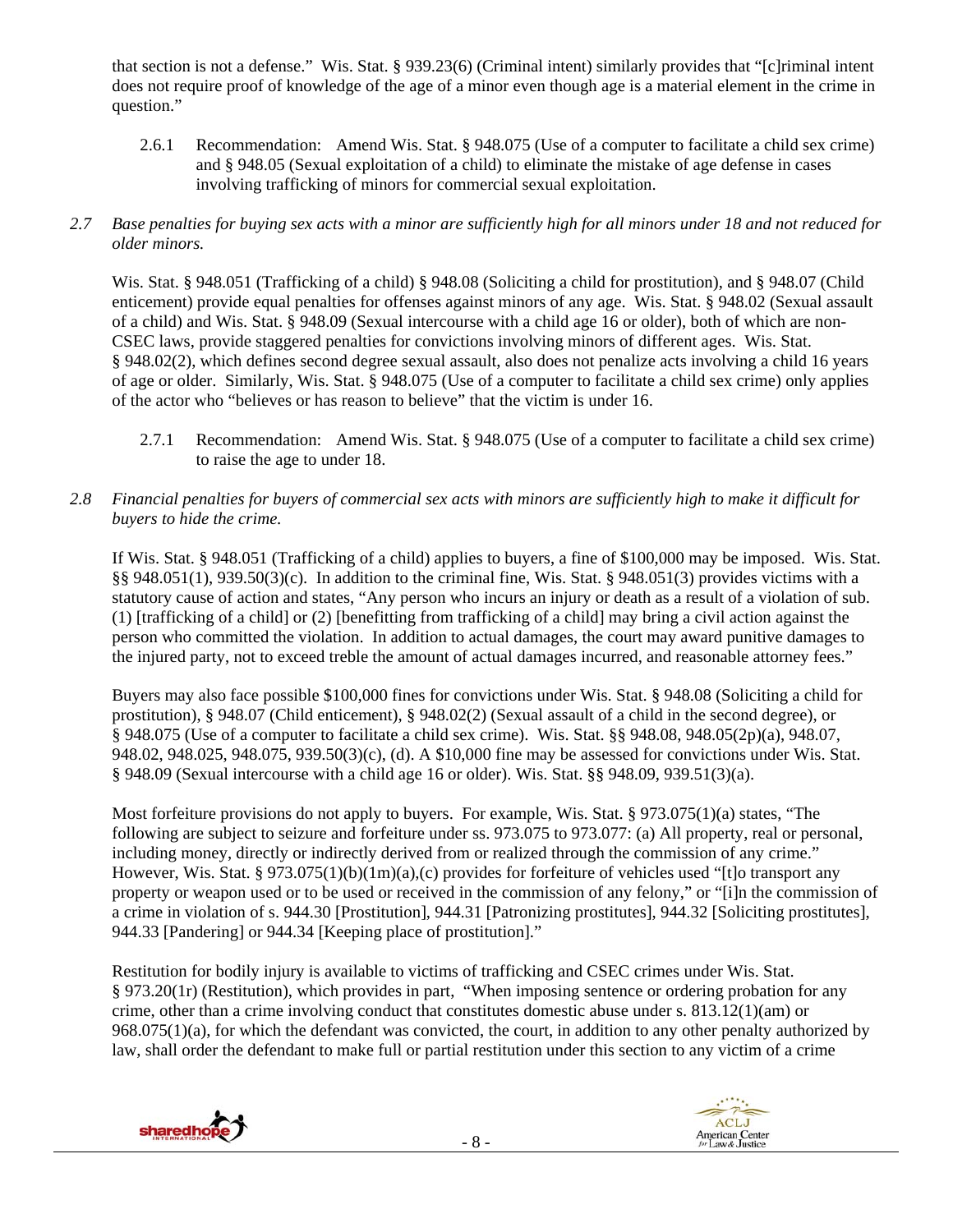considered at sentencing or, if the victim is deceased, to his or her estate, unless the court finds substantial reason not to do so and states the reason on the record."<sup>21</sup>

Subsection (3)(a) states, "If a crime considered at sentencing resulted in bodily injury, the restitution order may require that the defendant do one or more" of the things listed in the statute, including "(a) Pay an amount equal to the cost of necessary medical and related professional services and devices relating to physical, psychiatric and psychological care and treatment." In addition, subsection (4m) specifically provides restitution to minor victims of trafficking and states,

If the defendant violated s. 940.225 [Sexual assault], 948.02 [Sexual assault of a child], 948.025 [Engaging in repeated acts of sexual assault of the same child], 948.05 [Sexual exploitation of a child], 948.051 [Trafficking of a child], 948.06 [Incest with a child], 948.07 [Child enticement], 948.08 [Soliciting a child for prostitution], or 948.085 [Sexual assault of a child placed in substitute care], or s. 940.302 (2) [Human trafficking], if the court finds that the crime was sexually motivated, as defined in s. 980.01(5),<sup>22</sup> and sub. (3)(a) does not apply, the restitution order may require that the defendant pay an amount, not to exceed 10,000, equal to the cost of necessary professional services relating to psychiatric and psychological care and treatment. The 10,000 limit under this subsection does not apply to the amount of any restitution ordered under sub. (3) or (5) for the cost of necessary professional services relating to psychiatric and psychological care and treatment.

Finally, if the child sex trafficking statute applies to buyers, Wis. Stat. 973.20(4o) states,

If the defendant violated s. 940.302 (2) [Human trafficking] or 948.051 [Trafficking of a child], and sub. (2) or (3) does not apply, the restitution order may require that the defendant pay an amount equal to any of the following:

- (a) The costs of necessary transportation, housing, and child care for the victim.
- (b) The greater of the following:
	- 1. The gross income gained by the defendant due to the services of the victim.
	- 2. The value of the victim's services as provided under the state minimum wage.

(c) Any expenses incurred by the victim if relocation for personal safety is determined to be necessary by the district attorney.

(d) The costs of relocating the victim to his or her city, state, or country of origin.

- 2.8.1 Recommendation: Amend Wis. Stat. § 973.075(1)(a) to include asset forfeiture of a defendant's property used in, derived from, or otherwise related to, commission of sex trafficking of a minor.
- *2.9 Buying and possessing child pornography carries penalties as high as similar federal offenses.*

Wis. Stat. § 948.12(1m) (Possession of child pornography) states,

Whoever possesses any undeveloped film, photographic negative, photograph, motion picture, videotape, or other recording of a child engaged in sexually explicit conduct under all of the following circumstances penalized under sub. (3):

- (a) The person knows that he or she possesses the material.
- (b) The person knows the character and content of the sexually explicit conduct in the material.

(c) The person knows or reasonably should know that the child engaged in sexually explicit conduct has not attained the age of 18 years.

In addition, pursuant to Wis. Stat. § 948.12(2m) (Possession of child pornography),

<sup>&</sup>lt;sup>22</sup> Wis. Stat. § 980.01(5) states that "'[s]exually motivated' means that one of the purposes for an act is for the actors sexual arousal or gratification or for the sexual humiliation or degradation of the victim."





 $^{21}$  See infra, section 5.10 for full discussion of these restitution provisions.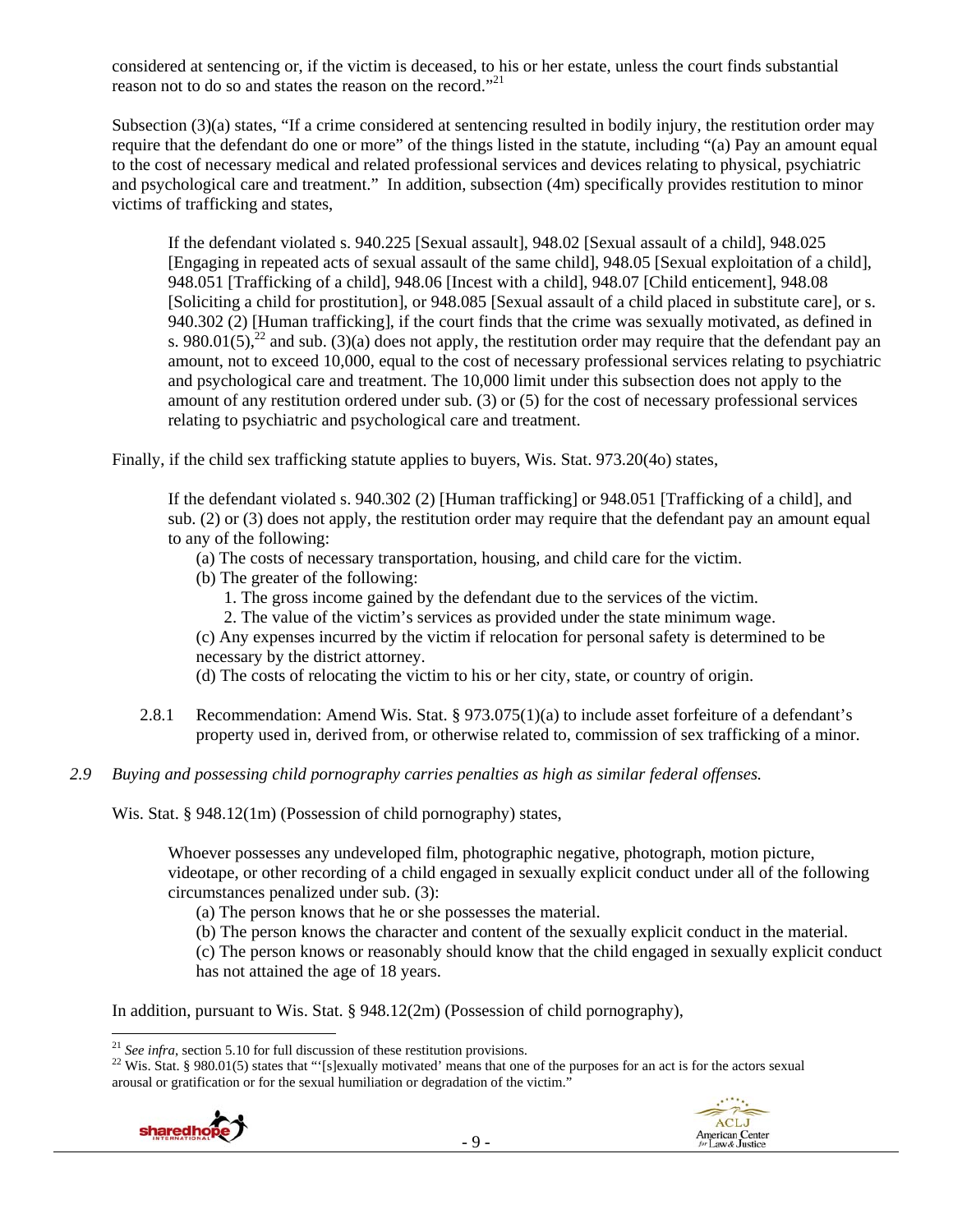Whoever exhibits<sup>23</sup> or plays a recording of a child engaged in sexually explicit conduct, if all of the following apply, may be penalized under sub. (3):

(a) The person knows that he or she has exhibited or played the recording.

(b) Before the person exhibited or played the recording, he or she knew the character and content of the sexually explicit conduct.

(c) Before the person exhibited or played the recording, he or she knew or reasonably should have known that the child engaged in sexually explicit conduct had not attained the age of 18 years."

Both of the above crimes are Class D felonies punishable by imprisonment up to 25 years, a fine not to exceed \$100,000, or both, unless the defendant is under 18, in which case they are Class I felonies punishable by imprisonment up to  $3\frac{1}{2}$  years, a fine not to exceed \$10,000, or both. Wis. Stat. §§ 948.12(3)(a), (b), 939.50(3)(d), (i).

Wis. Stat. § 973.042(2) (Child pornography surcharge) provides, "If a court imposes a sentence or places a person on probation for a crime under s. 948.05 [Sexual exploitation of a child] or 948.12 [Possession of child pornography] and the person was at least 18 years of age when the crime was committed, the court shall impose a child pornography surcharge of \$500 for each image or each copy of an image<sup>24</sup> associated with the crime. The court shall determine the number of images or copies of images associated with the crime by a preponderance of the evidence and without a jury."

In comparison, a federal conviction for possession of child pornography<sup>25</sup> is generally punishable by imprisonment for 5–20 years and a fine not to exceed \$250,000.<sup>26</sup> Subsequent convictions, however, are punishable by imprisonment up to 40 years and a fine not to exceed  $$250,000.<sup>27</sup>$ 

2.9.1 Recommendation: Amend Wis. Stat. § 948.12 to include the offense of purchasing child pornography and to make the penalties equivalent to those for convictions under Wis. Stat. § 948.051 (Trafficking of a child).

# *2.10 Convicted buyers of commercial sex acts with minors and child pornography are required to register as sex offenders.*

Wis. Stat. § 301.45 (Sex offender registration) sets out the circumstances under which sex offenders must register. Pursuant to Wis. Stat. §  $301.45(1g)(a)$ , with certain exceptions, "[A] person shall comply with the reporting requirements under this section if he or she . . . [i]s convicted or adjudicated delinquent on or after

<sup>&</sup>lt;sup>27</sup> 18 U.S.C. §§ 2252(b) (stating if a person has a prior conviction under subsection (a)(2), or a list of other statutes, a conviction is punishable by a fine and imprisonment for  $15-40$  years, but if a person has a prior conviction under subsection (a)(4), or a list of other statutes, a conviction is punishable by a fine and imprisonment for 10–20 years), 2252A(b)(1) (stating if a person has a prior conviction under subsection (a)(2), (a)(3), or a list of other statutes, a conviction is punishable by a fine and imprisonment for 15–40 years), 1466A(a), (b) (stating that the penalty scheme for section 2252A(b) applies); *see also* 18 U.S.C. §§ 3559(a)(1) (classifying all of the above listed offenses as felonies),  $3571(b)(3)$  (providing a fine up to \$250,000 for any felony conviction).





 <sup>23</sup> "Exhibit,' with respect to a recording of an image that is not viewable in its recorded form, means to convert the recording of the image into a form in which the image may be viewed." Wis. Stat. § 948.01(1d).  $24$  "In this section, 'image' includes a video recording, a visual representation, a positive or negative image on exposed film, and

data representing a visual image." Wis. Stat. § 973.042(1).<br><sup>25</sup> 18 U.S.C. §§ 2252(a)(2), (a)(4) (Certain activities relating to material involving the sexual exploitation of minors),

<sup>2252</sup>A(a)(2)–(3) (Certain activities relating to material constituting or containing child pornography), 1466A(a), (b) (Obscene visual representations of the sexual abuse of children).

<sup>&</sup>lt;sup>26</sup> 18 U.S.C. §§ 2252(b) (stating that a conviction under subsection (a)(2) is punishable by imprisonment for 5–20 years and a fine, while a conviction under subsection (a)(4) is punishable by imprisonment up to 10 years, a fine, or both),  $2252A(b)(1)$  (a conviction is punishable by imprisonment for 5–20 years and a fine), 1466A(a), (b) (stating that a conviction under subsection (a) is "subject to the penalties provided in section 2252A(b)(1)," imprisonment for 5–20 years and a fine, while a conviction under subsection (b) is "subject to the penalties provided in section 2252A(b)(2)," imprisonment up to 10 years, a fine, or both); *see also* 18 U.S.C §§ 3559(a)(1) (classifying all of the above listed offenses as felonies), 3571(b)(3) (providing a fine up to \$250,000 for any felony conviction).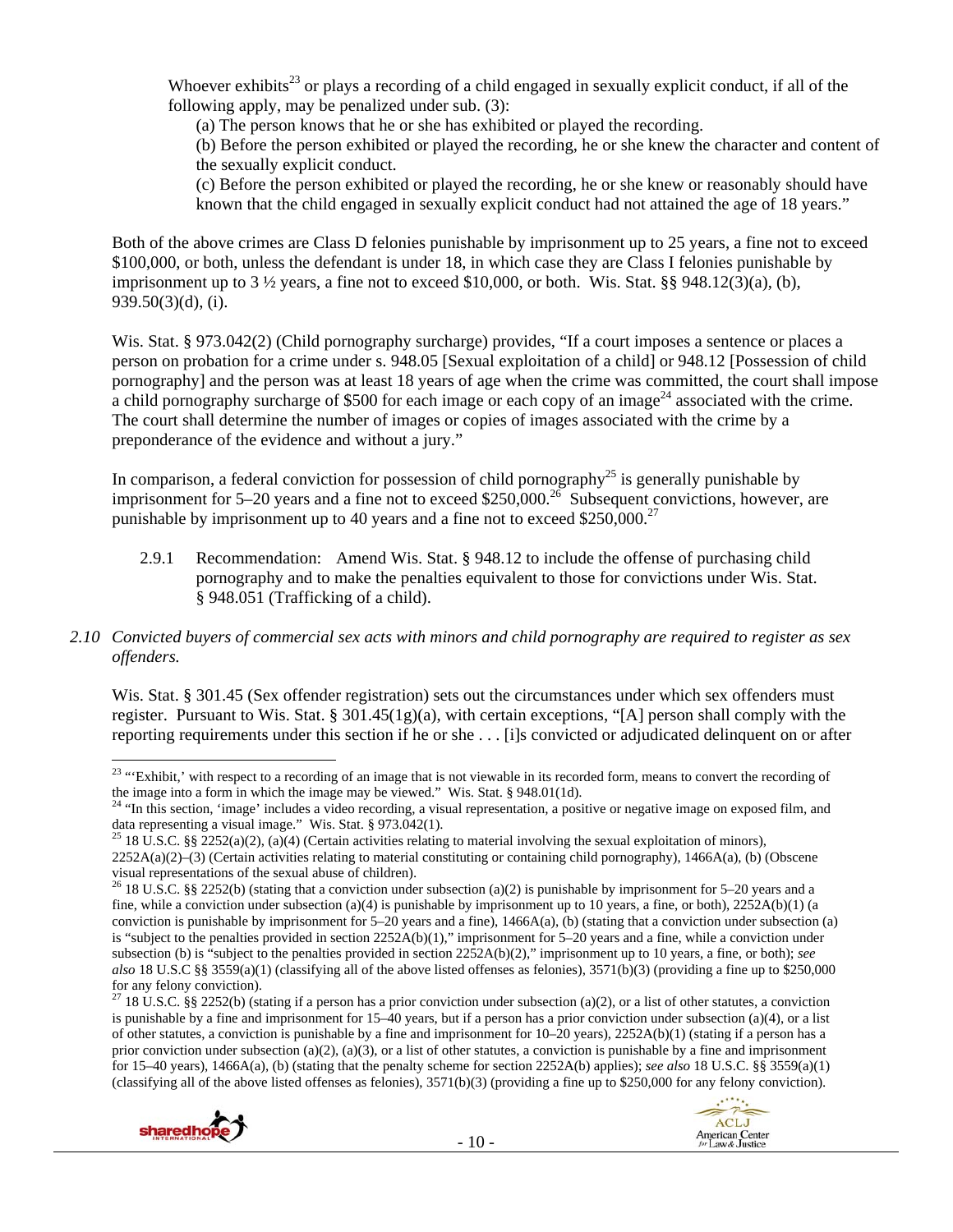December 25, 1993, for a sex offense." The definition of "sex offense" in Wis. Stat. § 301.45(1d)(b), includes "a violation, or the solicitation, conspiracy, or attempt to commit a violation" of, among other things, Wis. Stat. § 948.02(1) or (2) (Sexual assault of a child), § 948.051 (Trafficking of a child), § 948.07(1)–(4) (Child enticement), § 948.075 (Use of a computer to facilitate a child sex crime), § 948.08 (Soliciting a child for prostitution), and § 948.12 (Possession of child pornography). However, pursuant to subsection (1m)(a),

A person is not required to comply with the reporting requirements under this section if all of the following apply:

1. The person meets the criteria under sub. (1g) (a) to (dd) based on any violation, or on the solicitation, conspiracy or attempt to commit any violation, of s. 948.02 (1) or (2) [Sexual assault of a child], 948.025, or 948.085 (2).

1g. The violation, or the solicitation, conspiracy or attempt to commit the violation, of s. 948.02 (1) or (2), 948.025, or 948.085 (2) did not involve sexual intercourse, as defined in s. 948.01 (6), either by the use or threat of force or violence or with a victim under the age of 12 years.

2. At the time of the violation, or of the solicitation, conspiracy or attempt to commit the violation, of s. 948.02 (1) or (2), 948.025, or 948.085 (2), the person had not attained the age of 19 years and was not more than 4 years older or not more than 4 years younger than the child.

3. It is not necessary, in the interest of public protection, to require the person to comply with the reporting requirements under this section.

Furthermore, Wis. Stat. § 939.615(2)(a) (Lifetime supervision of serious sex offenders) states in part that, unless the individual has already been placed on lifetime supervision that has not been terminated, "if a person is convicted of a serious sex offense . . . the court may, in addition to sentencing the person . . . place the person on lifetime supervision by the department . . . ." According to Wis. Stat. § 939.615(1)(b), "serious sex offenses" includes, among other things, violations of Wis. Stat. § 948.02 (Sexual assault of a child), § 948.051 (Trafficking of a child), § 948.07 (Child enticement), § 948.075 (Use of a computer to facilitate a child sex crime), § 948.08 (Soliciting a child for prostitution), and § 948.12 (Possession of child pornography).

# Framework Issue 3: Criminal provisions for traffickers

# *Legal Components:*

- *3.1 Penalties for trafficking a child for sexual exploitation are as high as federal penalties.*
- *3.2 Creating and distributing child pornography carries penalties as high as similar federal offenses.*
- *3.3 Using the Internet to lure, entice, recruit or sell commercial sex acts with a minor is a separate crime or results in an enhanced penalty for traffickers.*
- *3.4 Financial penalties for traffickers, including asset forfeiture, are sufficiently high.*
- *3.5 Convicted traffickers are required to register as sex offenders.*
- *3.6 Laws relating to termination of parental rights for certain offenses include sex trafficking or CSEC offenses in order to remove the children of traffickers from their control and potential exploitation. \_\_\_\_\_\_\_\_\_\_\_\_\_\_\_\_\_\_\_\_\_\_\_\_\_\_\_\_\_\_\_\_\_\_\_\_\_\_\_\_\_\_\_\_\_\_\_\_\_\_\_\_\_\_\_\_\_\_\_\_\_\_\_\_\_\_\_\_\_\_\_\_\_\_\_\_\_\_\_\_\_\_\_\_\_\_\_\_\_\_\_\_\_\_*

# *Legal Analysis:*

*3.1 Penalties for trafficking a child for sexual exploitation are as high as federal penalties.* 

Wis. Stat. § 948.051(1) (Trafficking of a child) provides, "Whoever knowingly recruits, entices, provides, obtains, or harbors, or knowingly attempts to recruit, entice, provide, obtain, or harbor, any child for the purpose of commercial sex acts, as defined in s. 940.302 (1) (a),28 or sexually explicit performance is guilty of a Class C

<sup>28</sup> *See supra* note 4.

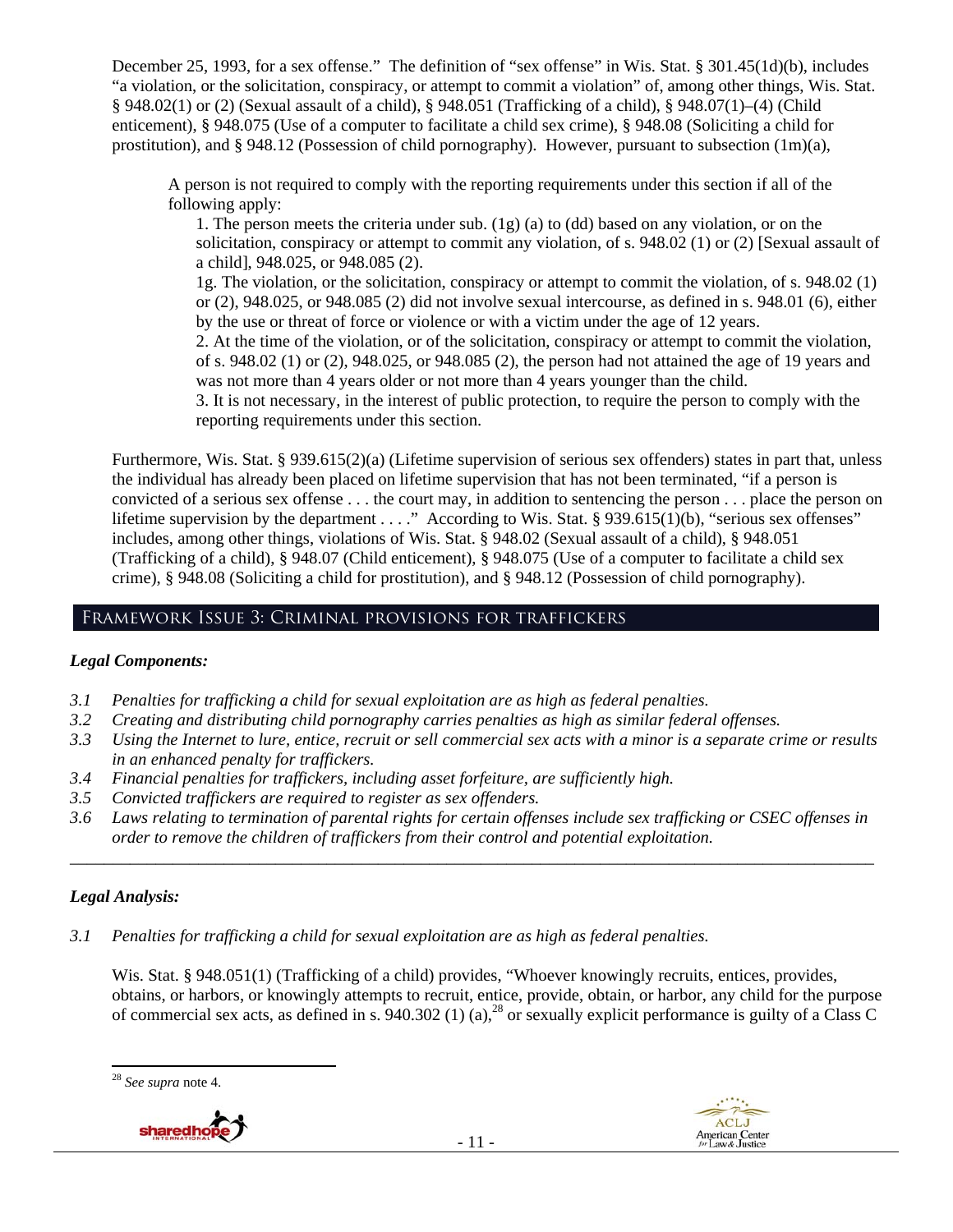felony." A Class C felony is punishable by imprisonment up to 40 years, a fine not to exceed \$100,000, or both. Wis. Stat. § 939.50(3)(c).

Convictions for violating Wis. Stat. § 948.08 (Soliciting a child for prostitution) or § 948.07 (Child enticement) are Class D felonies punishable by imprisonment up to 25 years, a fine not to exceed \$100,000, or both. Wis. Stat. §§ 948.08, 948.07, 939.50(3)(d).

Traffickers who have repeatedly trafficked minors could be convicted under the Wisconsin Organized Crime Control Act. Wis. Stat. § 946.83(1) provides that "[n]o person who has received any proceeds with knowledge that they were derived, directly or indirectly, from a pattern of racketeering activity may use or invest, whether directly or indirectly, any part of the proceeds or the proceeds derived from the investment or use thereof in the acquisition of any title to, or any right, interest, or equity in, real property or in the establishment or operation of any enterprise." Subsection (2) further provides, "No person, through a pattern of racketeering activity, may acquire or maintain, directly or indirectly, any interest in or control of any enterprise or real property." Finally, subsection (3) states, "No person employed by, or associated with, any enterprise may conduct or participate, directly or indirectly, in the enterprise through a pattern of racketeering activity." Wis. Stat. § 946.82(3) defines a "pattern of racketeering activity" as

engaging in at least 3 incidents of racketeering activity that have the same or similar intents, results, accomplices, victims or methods of commission or otherwise are interrelated by distinguishing characteristics, provided at least one of the incidents occurred after April 27, 1982 and that the last of the incidents occurred within 7 years after the first incident of racketeering activity. Acts occurring at the same time and place which may form the basis for crimes punishable under more than one statutory provision may count for only one incident of racketeering activity.

"Racketeering activity" is defined in Wis. Stat. § 946.82(4) as including "the attempt, conspiracy to commit, or commission of, any of the felonies specified in," among other things, Wis. Stat. § 948.05 (Sexual exploitation of a child), § 948.051 (Trafficking of a child), § 948.08 (Soliciting a child for prostitution), or § 948.12 (Possession of child pornography). Conviction under this section is punishable as a Class E felony by imprisonment up to 15 years, a fine not to exceed \$50,000, or both. Wis. Stat. §§ 946.84(1), 939.50(3)(e).

Similarly, Wis. Stat. § 946.85(1) penalizes "[a]ny person who engages in a continuing criminal enterprise." Engaging in a continuing criminal enterprise is defined as "engage [ing] in a prohibited activity under [Wis. Stat. § 946.83 (Prohibited activities) of the Wisconsin Organized Crime Control Act] and; (a) The activity is undertaken by the person in concert with 5 or more other persons, each of whom acted with intent to commit a crime and with respect to whom the person occupies a supervisory position; and (b) The person obtains gross income or resources in excess of \$25,000 from the activity." Wis. Stat. § 946.85(2). Engaging in a continuing criminal enterprise is a Class E felony punishable by imprisonment up to 15 years, a fine not to exceed \$50,000, or both. Wis. Stat. §§ 946.85(1), 939.50(3)(e).

In comparison, if the victim is under the age of 14, a conviction under the Trafficking Victims Protection Act  $(TVPA)<sup>29</sup>$  for child sex trafficking is punishable by 15 years to life imprisonment and a fine not to exceed \$250,000. 18 U.S.C. §§ 1591(b)(1), 3559(a)(1), 3571(b)(3). If the victim is between the ages of 14–17, a conviction is punishable by 10 years to life imprisonment and a fine not to exceed \$250,000. 18 U.S.C. §§ 1591(b)(2), 3559(a)(1), 3571(b)(3). A conviction is punishable by mandatory life imprisonment, however, if the trafficker has a prior conviction for a federal sex offense<sup>30</sup> against a minor.





<sup>29</sup> *See supra* note 9. 30 *See supra* note 18.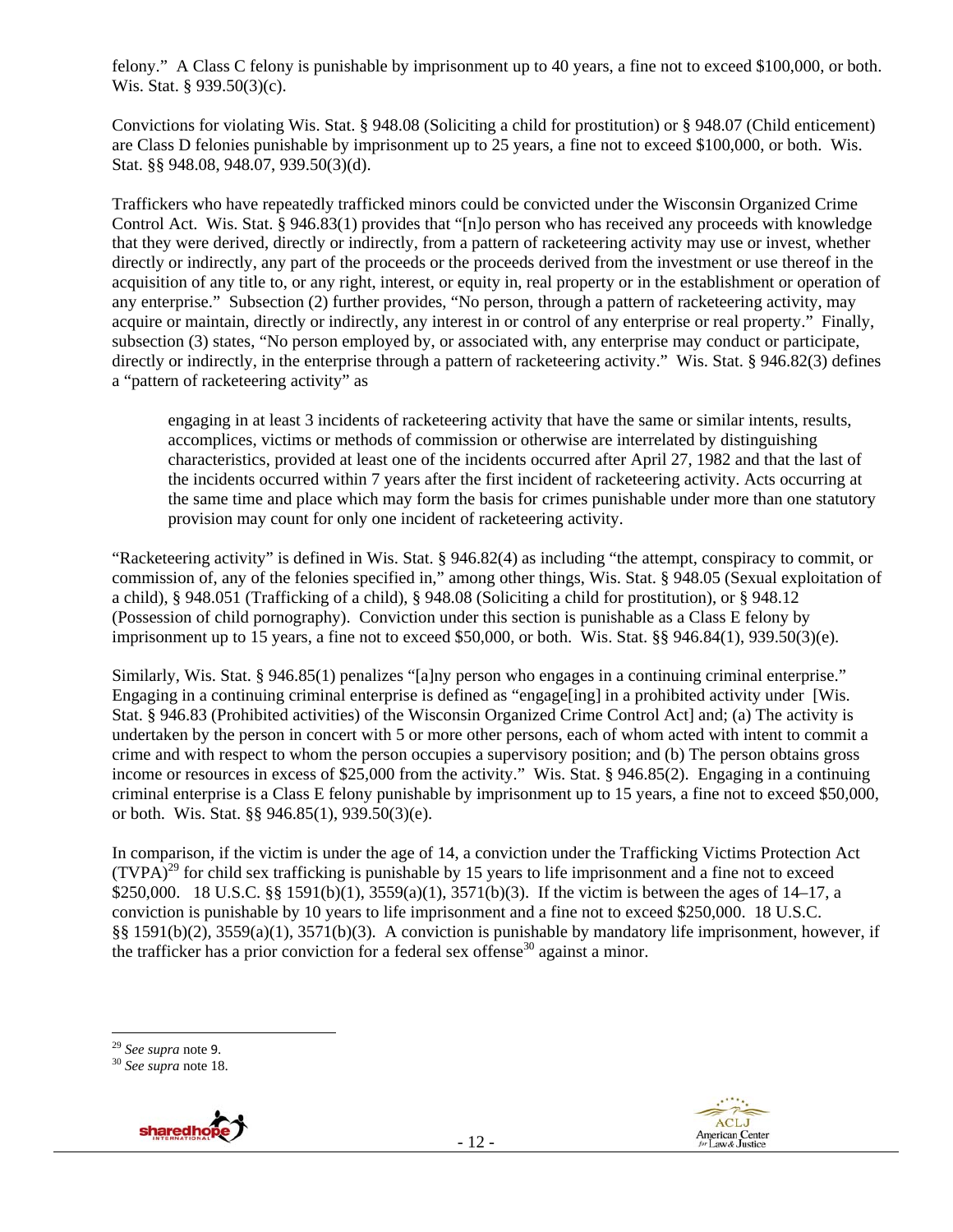#### *3.2 Creating and distributing child pornography carries penalties as high as similar federal offenses.*

Wis. Stat. § 948.05 (Sexual exploitation of a child) states in part,

(1) Whoever does any of the following with knowledge of the character and content of the sexually explicit conduct involving the child may be penalized under sub. (2p):

(a) Employs, uses, persuades, induces, entices, or coerces any child to engage in sexually explicit conduct for the purpose of recording or displaying in any way the conduct.

(b) Records or displays in any way a child engaged in sexually explicit conduct.

(1m) Whoever produces, performs in, profits from, promotes, imports into the state, reproduces, advertises, sells, distributes, or possesses with intent to sell or distribute, any recording of a child engaging in sexually explicit conduct may be penalized under sub. (2p) if the person knows the character and content of the sexually explicit conduct involving the child and if the person knows or reasonably should know that the child engaging in the sexually explicit conduct has not attained the age of 18 years.

. . . .

A conviction is punishable as a Class C felony by imprisonment up to 40 years, a fine not to exceed \$100,000, or both. Wis. Stat. §§ 948.05(2p)(a), 939.50(3)(c). However, if the offender is under 18, it is a Class F felony punishable by imprisonment up to  $12 \frac{1}{2}$  years, a fine not to exceed \$25,000, or both. Wis. Stat. §§ 948.05(2p)(b), 939.50(3)(f). Also, if the offender is 18 or older, "the court shall impose a bifurcated sentence" with a prison portion of no less than 5 years, unless "the court finds that the best interests of the community will be served and the public will not be harmed," in which case a lesser sentence may be imposed. Wis. Stat.  $\S$  939.617(1),(2).

Wis. Stat. § 948.12(2m) (Possession of child pornography) states,

Whoever exhibits<sup>31</sup> or plays a recording of a child engaged in sexually explicit conduct, if all of the following apply, may be penalized under sub. (3):

(a) The person knows that he or she has exhibited or played the recording.

(b) Before the person exhibited or played the recording, he or she knew the character and content of the sexually explicit conduct.

(c) Before the person exhibited or played the recording, he or she knew or reasonably should have known that the child engaged in sexually explicit conduct had not attained the age of 18 years.

A defendant convicted under Wis. Stat. § 948.12(2m) is guilty of a Class D felony punishable by imprisonment up to 25 years, a fine not to exceed \$100,000, or both, unless the defendant is under 18, in which case he is guilty of a Class I felony punishable by imprisonment up to 3 ½ years, a fine not to exceed \$10,000, or both. Wis. Stat. §§ 948.12(3)(a), (b), 939.50(3)(d), (i).

In comparison, if the victim is under the age of 14, a conviction under the TVPA for child sex trafficking is punishable by 15 years to life imprisonment and a fine not to exceed \$250,000. 18 U.S.C. §§ 1591(b)(1),  $3559(a)(1)$ ,  $3571(b)(3)$ . If the victim is between the ages of  $14-17$ , a conviction is punishable by 10 years to life imprisonment and a fine not to exceed \$250,000. 18 U.S.C. §§ 1591(b)(2), 3559(a)(1), 3571(b)(3). A conviction is punishable by mandatory life imprisonment, however, if the trafficker has a prior conviction for a federal sex offense<sup>32</sup> against a minor. Additionally, a federal conviction for distribution of child pornography<sup>33</sup>

<sup>&</sup>lt;sup>31</sup> *See supra* note 23.<br><sup>32</sup> *See supra* note 18.<br><sup>33</sup> 18 U.S.C. §§ 2252(a)(1), (a)(2), (a)(3) (Certain activities relating to material involving the sexual exploitation of minors), 2252A(a)(2), (a)(3) (Certain activities relating to material constituting or containing child pornography), 1466A(a) (Obscene visual representations of the sexual abuse of children).

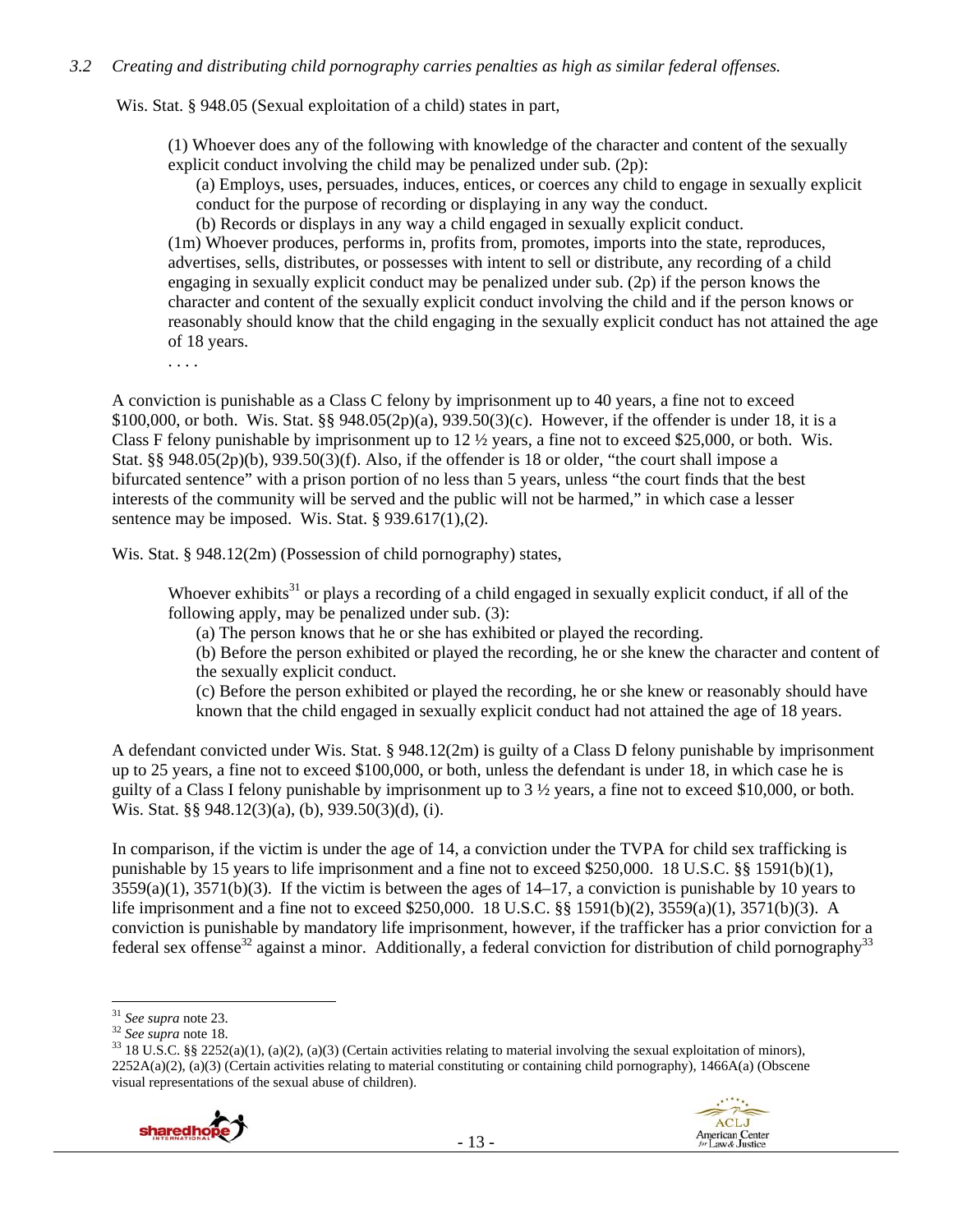is generally punishable by imprisonment for  $5-20$  years and a fine not to exceed \$250,000.<sup>34</sup> Subsequent convictions, however, are punishable by imprisonment up to 40 years and a fine not to exceed \$250,000.<sup>35</sup>

*3.3 Using the Internet to lure, entice, recruit or sell commercial sex acts with a minor is a separate crime or results in an enhanced penalty for traffickers.* 

Wisconsin's law criminalizing use of the Internet to lure or entice a minor to engage in sex acts, Wis. Stat. § 948.075 (Use of a computer to facilitate a child sex crime), does not refer expressly to a commercial arrangement. Also, the statute requires the defendant to lure the child "with intent to have sexual contact or sexual intercourse with the individual in violation of 948.02 (1) or (2)" Therefore, it seems unlikely that traffickers would be prosecuted under this provision. Wis. Stat. § 948.075(1r) states, "Whoever uses a computerized communication system to communicate with an individual who the actor believes or has reason to believe has not attained the age of 16 years with intent to have sexual contact or sexual intercourse with the individual in violation of s. 948.02 (1) or (2) [Sexual assault of a child] is guilty of a Class C felony." Additionally, under subsection (3), "Proof that the actor did an act, other than use a computerized communication system to communicate with the individual, to effect the actor's intent under sub. (1r) shall be necessary to prove that intent."

- 3.3.1 Recommendation: Amend Wis. Stat. § 948.075 (Use of a computer to facilitate a child sex crime) to include use of the Internet for the purpose of violating Wis. Stat. § 948.051 (Trafficking of a child) to ensure application of Wis. Stat. § 948.075 to traffickers.
- *3.4 Financial penalties for traffickers, including asset forfeiture, are sufficiently high.*

A trafficker convicted under Wis. Stat. § 948.051 (Trafficking of a child) may face a fine of \$100,000. Wis. Stat. § 948.051(1), 939.50(3)(c). In addition to the criminal fine, Wis. Stat. § 948.051(3) provides victims with a statutory cause of action and states, "Any person who incurs an injury or death as a result of a violation of sub. (1) or (2) may bring a civil action against the person who committed the violation. In addition to actual damages, the court may award punitive damages to the injured party, not to exceed treble the amount of actual damages incurred, and reasonable attorney fees."

Traffickers may also face \$100,000 fines for convictions under Wis. Stat. § 948.08 (Soliciting a child for prostitution), § 948.05 (Sexual exploitation of a child), and § 948.07 (Child enticement). Wis. Stat. §§ 948.08, 948.05(2p)(a), 948.07, 939.50(3)(c), (d).

Forfeiture of a trafficker's assets may be required under Wis. Stat. § 973.075 (Forfeiture of property derived from crime and certain vehicles), which provides for forfeiture of "[a]ll property, real or personal, including money, directly or indirectly derived from or realized through the commission of any crime," and any vehicles used, among other purposes, "[t]o transport any property or weapon used or to be used or received in the commission of any felony" or used "[i]n the commission of a crime in violation of s. 944.30 [Prostitution],

<sup>&</sup>lt;sup>35</sup> 18 U.S.C. §§ 2252(b) (stating if a person has a prior conviction under subsection (a)(1), (a)(2), or (a)(3) or a list of other statutes, a conviction is punishable by a fine and imprisonment for 15–40 years), 2252A(b)(1) (stating if a person has a prior conviction under subsection (a)(2), (a)(3), or a list of other statutes, a conviction is punishable by a fine and imprisonment for  $15-$ 40 years), 1466A(a), (b) (stating that the penalty scheme for section 2252A(b) applies); *see also* 18 U.S.C §§ 3559(a)(1) (classifying all of the above listed offenses as felonies), 3571(b)(3) (providing a fine up to \$250,000 for any felony conviction).





 <sup>34</sup> 18 U.S.C. §§ 2252(b) (stating that a conviction under subsection (a)(1), (a)(2), or (a)(3) is punishable by imprisonment for 5– 20 years and a fine), 2252A(b)(1) (a conviction is punishable by imprisonment for 5–20 years and a fine), 1466A(a), (b) (stating that a conviction under subsection (a) is "subject to the penalties provided in section 2252A(b)(1)," imprisonment for 5–20 years and a fine, while a conviction under subsection (b) is "subject to the penalties provided in section  $2252A(b)(2)$ ," imprisonment up to 10 years, a fine, or both); *see also* 18 U.S.C

<sup>§§ 3559(</sup>a)(1) (classifying all of the above listed offenses as felonies), 3571(b)(3) (providing a fine up to \$250,000 for any felony conviction).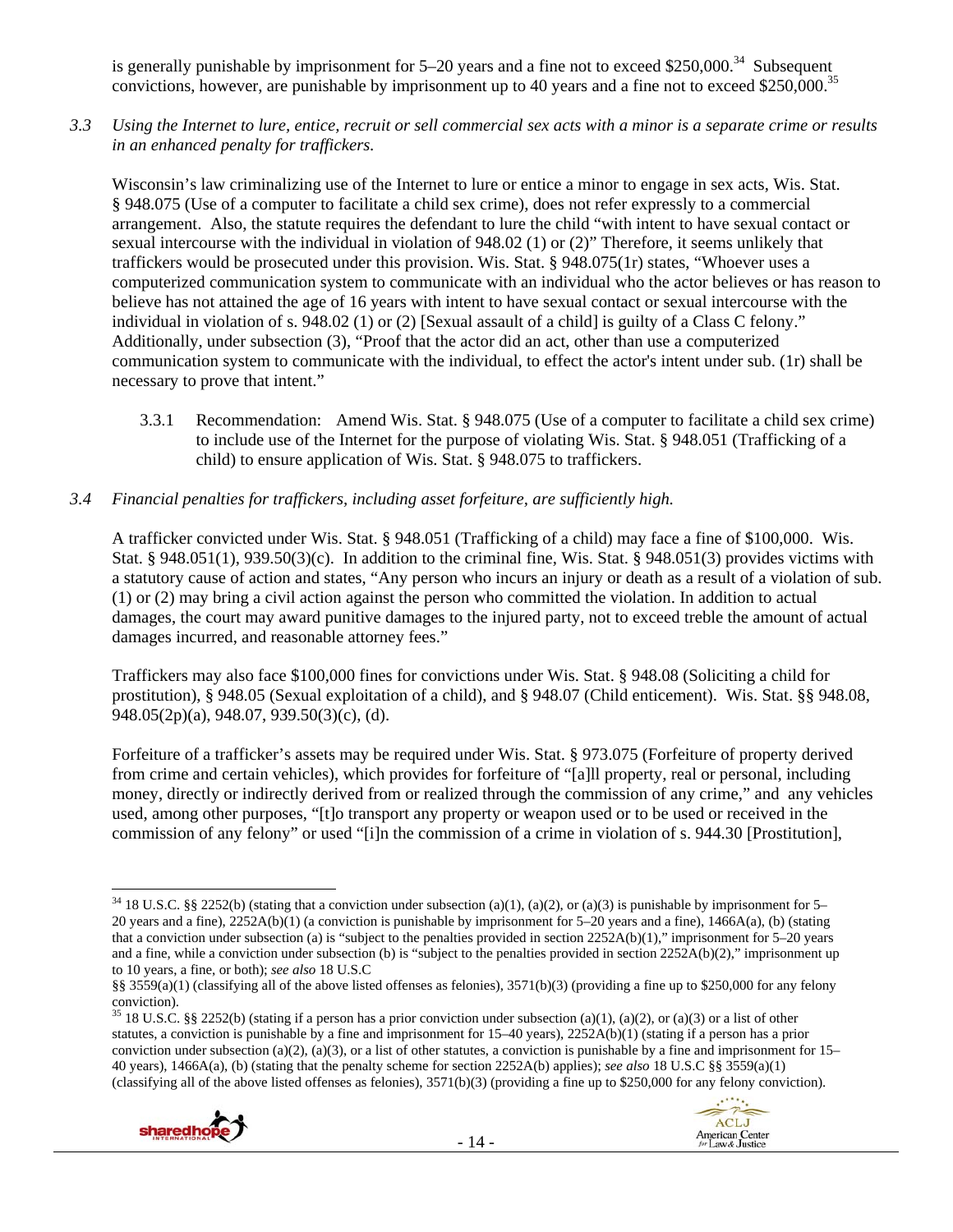944.31 [Patronizing prostitutes], 944.32 [Soliciting prostitutes], 944.33 [Pandering] or 944.34 [Keeping place of prostitution]." Wis. Stat. § 973.075(1)(a), (b)(1m)(a), (c).

Conviction under Wis. Stat. § 946.83 (Prohibited activities) of the Wisconsin Organized Crime Control Act, is punishable as a Class E felony subject to a maximum possible fine of \$50,000. Wis. Stat. §§ 946.84(1), 939.50(3)(e). Instead of the fine listed in Wis. Stat. § 939.50(3)(e), "any person convicted of engaging in conduct in violation of s. 946.83, through which he or she derived pecuniary value,<sup>36</sup> or by which he or she caused personal injury or property damage or other loss, may be fined not to exceed 2 times the gross value gained or 2 times the gross loss caused, whichever is the greater, plus court costs and the costs of investigation and prosecution, reasonably incurred." Wis. Stat. § 946.84(2). However, subsection (2) also states, "In calculating the amount of fine based on personal injury, any measurement of pain and suffering shall be excluded." Wis. Stat. § 946.84(2). A violation of Wis. Stat. § 946.83 or Wis. Stat. § 946.85 may also be grounds for forfeiture "of all real or personal property used in the course of, or intended for use in the course of, derived from or realized through conduct in violation of s. 946.83 or 946.85." Wis. Stat. § 946.86(1). In addition to criminal penalties and forfeiture, Wis. Stat. § 946.87(2)(a) (Civil remedies) provides for civil forfeiture to the state of "[a]ll property, real or personal, including money, used in the course of, intended for use in the course of, derived from, or realized through, conduct which has resulted in a conviction for violation of s. 946.83 or 946.85." Wis. Stat. § 946.87(4) also establishes a statutory cause of action stating in part, "Any person who is injured by reason of any violation of s. 946.83 or 946.85 has a cause of action for 2 times the actual damages sustained and, when appropriate, punitive damages. The person shall also recover attorney fees and costs of the investigation and litigation reasonably incurred." A conviction under of Wis. Stat. § 946.85 (Continuing criminal enterprise) is also punishable as a Class E felony by a maximum possible fine of \$50,000. Wis. Stat. §§ 946.85(1), 939.50(3)(e).

Restitution for bodily injury is available to victims of trafficking and CSEC crimes under Wis. Stat. § 973.20(1r) (Restitution), which provides in part,

When imposing sentence or ordering probation for any crime, other than a crime involving conduct that constitutes domestic abuse under s.  $813.12$  (1) (am) or  $968.075$  (1) (a), for which the defendant was convicted, the court, in addition to any other penalty authorized by law, shall order the defendant to make full or partial restitution under this section to any victim of a crime considered at sentencing or, if the victim is deceased, to his or her estate, unless the court finds substantial reason not to do so and states the reason on the record. $37$ 

Subsection (3)(a) states, "If a crime considered at sentencing resulted in bodily injury, the restitution order may require that the defendant," among other things, "(a) Pay an amount equal to the cost of necessary medical and related professional services and devices relating to physical, psychiatric and psychological care and treatment." In addition, subsection (4m) specifically provides restitution to minor victims of trafficking and states,

If the defendant violated . . . 948.05 [Sexual exploitation of a child], 948.051 [Trafficking of a child] . . . 948.07 [Child enticement], 948.08 [Soliciting a child for prostitution] . . . and sub. (3) (a) does not apply, the restitution order may require that the defendant pay an amount, not to exceed \$10,000, equal to the cost of necessary professional services relating to psychiatric and psychological care and treatment. The \$10,000 limit under this subsection does not apply to the amount of any restitution ordered under sub. (3) or (5) for the cost of necessary professional services relating to psychiatric and psychological care and treatment.

Also, Wis. Stat. 973.20(4o) states,

<sup>&</sup>lt;sup>37</sup> *See infra* section 5.10 for full discussion of these restitution provisions.





  $36$  Wis. Stat. § 946.84(4)(a) defines "pecuniary value" as "Anything of value in the form of money, a negotiable instrument, or a commercial interest or anything else the primary significance of which is economic advantage; or (b) Any other property or service that has a value in excess of 100."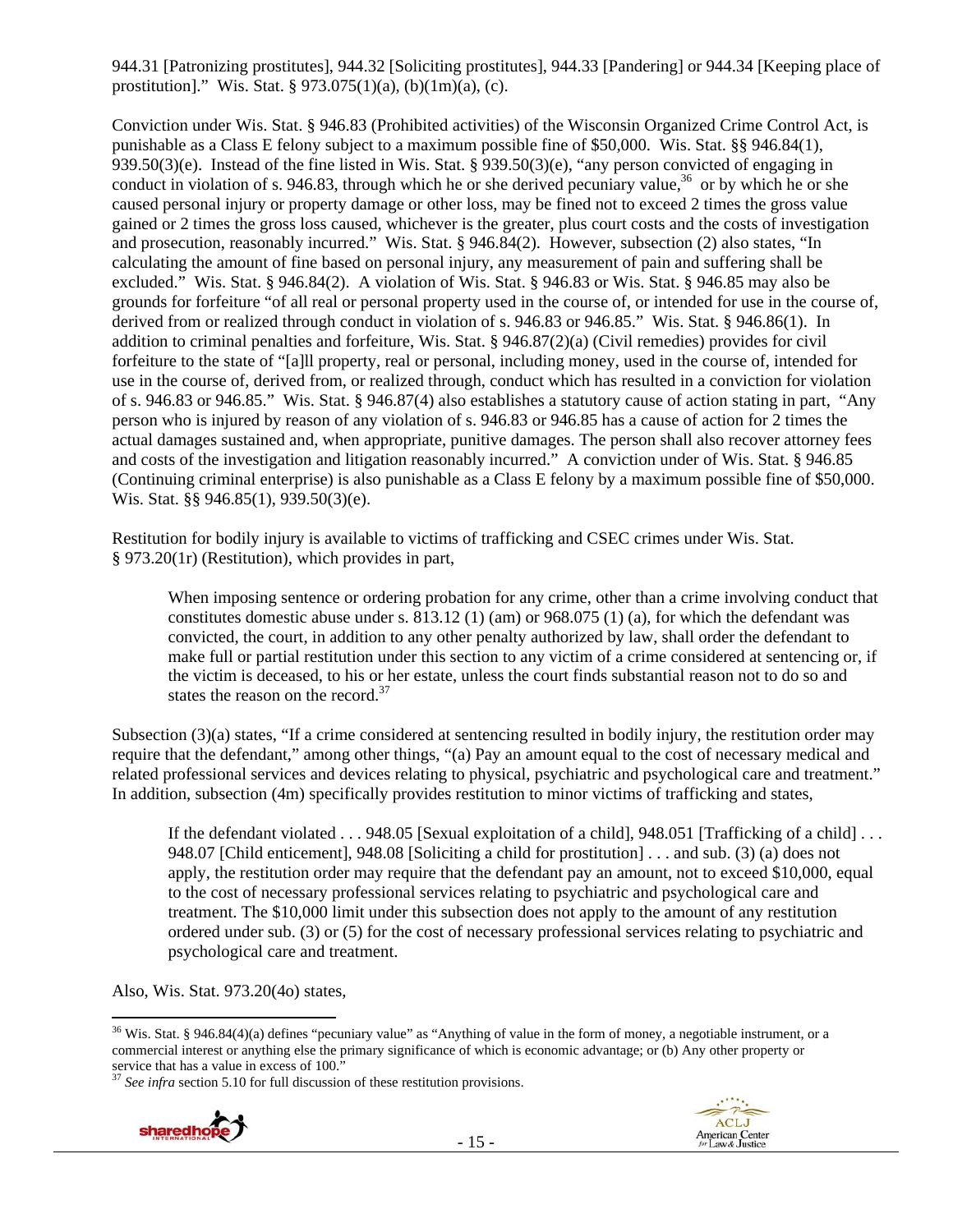If the defendant violated s. 940.302 (2) [Human trafficking] or 948.051 [Trafficking of a child], and sub. (2) or (3) does not apply, the restitution order may require that the defendant pay an amount equal to any of the following:

- (a) The costs of necessary transportation, housing, and child care for the victim.
- (b) The greater of the following:
	- 1. The gross income gained by the defendant due to the services of the victim.
	- 2. The value of the victims services as provided under the state minimum wage.

(c) Any expenses incurred by the victim if relocation for personal safety is determined to be necessary by the district attorney.

(d) The costs of relocating the victim to his or her city, state, or country of origin.

Wis. Stat. § 973.042(2) (Child pornography surcharge) provides, "If a court imposes a sentence or places a person on probation for a crime under s. 948.05 [Sexual exploitation of a child] or 948.12 [Possession of child pornography] and the person was at least 18 years of age when the crime was committed, the court shall impose a child pornography surcharge of \$500 for each image<sup>38</sup> or each copy of an image associated with the crime. The court shall determine the number of images or copies of images associated with the crime by a preponderance of the evidence and without a jury."

Lastly, traffickers who receive a sentence or probation are also subject to Wis. Stat. § 973.045(1) (Crime victim and witness assistance surcharge), which provides that a "crime victim and witness assistance surcharge" of \$67 for every "misdemeanor offense or count" and \$92 for every "felony offense or count" shall be imposed.

*3.5 Convicted traffickers are required to register as sex offenders.* 

Pursuant to Wis. Stat. § 301.45(1g)(a), with certain exceptions, "[A] person shall comply with the reporting requirements under this section if he or she . . . [i]s convicted or adjudicated delinquent on or after December 25, 1993, for a sex offense." The definition of "sex offense" at Wis. Stat. § 301.45(1d)(b), includes "a violation, or the solicitation, conspiracy, or attempt to commit a violation" of, among other things, Wis. Stat. § 948.05 (Sexual exploitation of a child), § 948.051 (Trafficking of a child), § 948.07(1)–(4) (Child enticement), § 948.075 (Use of a computer to facilitate a child sex crime), and § 948.08 (Soliciting a child for prostitution).

Furthermore, Wis. Stat. § 939.615 (Lifetime supervision of serious sex offenders) states in part that , unless the individual has already been placed on lifetime supervision that has not been terminated, "if a person is convicted of a serious sex offense . . . the court may, in addition to sentencing the person . . . place the person on lifetime supervision by the department . . . ." According to Wis. Stat. § 939.615(1)(b), "serious sex offenses" includes, among other things, violations of Wis. Stat. § 948.05(1), (1m) (Sexual exploitation of a child), § 948.051 (Trafficking of a child), § 948.07 (Child enticement), § 948.075 (Use of a computer to facilitate a child sex crime), and § 948.08 (Soliciting a child for prostitution).

#### *3.6 Laws relating to termination of parental rights for certain offenses include sex trafficking or CSEC offenses in order to remove the children of traffickers from their control and potential exploitation.*

Although a conviction under Wis. Stat. § 948.051 (Trafficking of a child) is considered a serious felony offense pursuant to Wis. Stat. § 48.415(9m)(b)(2)(a) (Grounds for involuntary termination of parental rights), Wis. Stat. § 48.415(9m)(a) does not provide for termination of parental rights for violent offenses unless the felony is committed "against one of the person's children." However, Wis. Stat. § 48.415(5)(a) provides that "[c]hild abuse, which shall be established by proving that the parent has exhibited a pattern of physically or sexually abusive behavior which is a substantial threat to the health of the child who is the subject of the petition and

 See supra note 24.

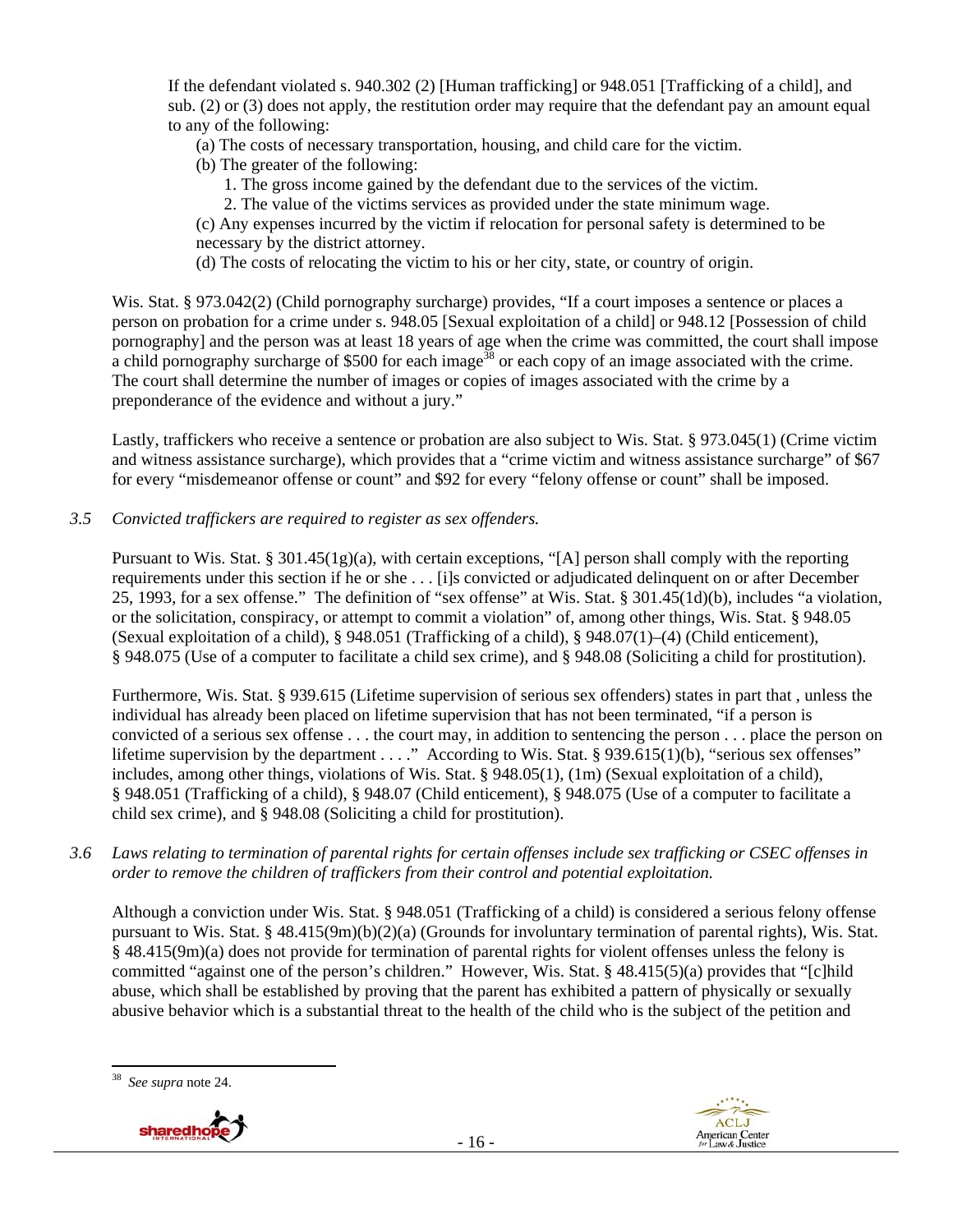proving . . . [t]hat the parent has caused death or injury to a child or children resulting in a felony conviction," should allow for termination of a convicted trafficker's parental rights.

3.6.1 Recommendation: Amend Wis. Stat. § 48.415 (Grounds for involuntary termination of parental rights) to include convictions under Wis. Stat. § 948.051 (Trafficking of a child) against any child as grounds for termination of parental rights.

# **Framework Issue 4: Criminal provisions for facilitators**

# *Legal Components:*

- *4.1 The acts of assisting, enabling, or financially benefitting from child sex trafficking are included as criminal offenses in the state sex trafficking statute.*
- *4.2 Financial penalties, including asset forfeiture laws, are in place for those who benefit financially from or aid and assist in committing domestic minor sex trafficking.*

*\_\_\_\_\_\_\_\_\_\_\_\_\_\_\_\_\_\_\_\_\_\_\_\_\_\_\_\_\_\_\_\_\_\_\_\_\_\_\_\_\_\_\_\_\_\_\_\_\_\_\_\_\_\_\_\_\_\_\_\_\_\_\_\_\_\_\_\_\_\_\_\_\_\_\_\_\_\_\_\_\_\_\_\_\_\_\_\_\_\_\_\_\_\_* 

- *4.3 Promoting and selling child sex tourism is illegal.*
- *4.4 Promoting and selling child pornography is illegal.*

# *Legal Analysis:*

*4.1 The acts of assisting, enabling, or financially benefitting from child sex trafficking are included as criminal offenses in the state sex trafficking statute.* 

Facilitators of trafficking and those who benefit financially may be charged with trafficking under Wis. Stat. § 948.051 (Trafficking of a child). Subsection (1) states, "Whoever knowingly recruits, entices, provides, obtains, or harbors, or knowingly attempts to recruit, entice, provide, obtain or harbor, any child for the purpose of commercial sex acts , as defined in s. 940.302 (1) (a), or sexually explicit performance is guilty of a Class C felony." Subsection (2) states, "Whoever benefits in any manner from a violation of sub. (1) is guilty of a Class C felony if the person knows that the benefits come from an act described in sub. (1)." A conviction under either subsection is punishable as a Class C felony punishable by imprisonment up to 40 years, a fine not to exceed \$100,000, or both. Wis. Stat. §§ 948.051(1), (2), 939.50(3)(c).

Facilitators who benefit from assisting a trafficking enterprise in violation of Wis. Stat. § 948.051 (Trafficking of a child) may also face penalties for violating Wis. Stat. § 946.83(3) (Prohibited activities) of the Wisconsin Organized Crime Control Act. Wis. Stat. § 946.83(3), which provides, "No person employed by, or associated with, any enterprise may conduct or participate, directly or indirectly, in the enterprise through a pattern of racketeering activity." Wis. Stat. § 946.82(3) defines a "pattern of racketeering activity" as

engaging in at least 3 incidents of racketeering activity that have the same or similar intents, results, accomplices, victims or methods of commission or otherwise are interrelated by distinguishing characteristics, provided at least one of the incidents occurred after April 27, 1982 and that the last of the incidents occurred within 7 years after the first incident of racketeering activity. Acts occurring at the same time and place which may form the basis for crimes punishable under more than one statutory provision may count for only one incident of racketeering activity.

"Racketeering activity" is defined in Wis. Stat. § 946.82(4) as including "the attempt, conspiracy to commit, or commission of, any of the felonies specified in," among other things, Wis. Stat. § 948.051 (Trafficking of a child). A conviction under Wis. Stat. § 946.83 is punishable as a Class E felony by imprisonment up to 15 years, a fine not to exceed \$50,000, or both. Wis. Stat. §§ 946.84(1), 939.50(3)(e).



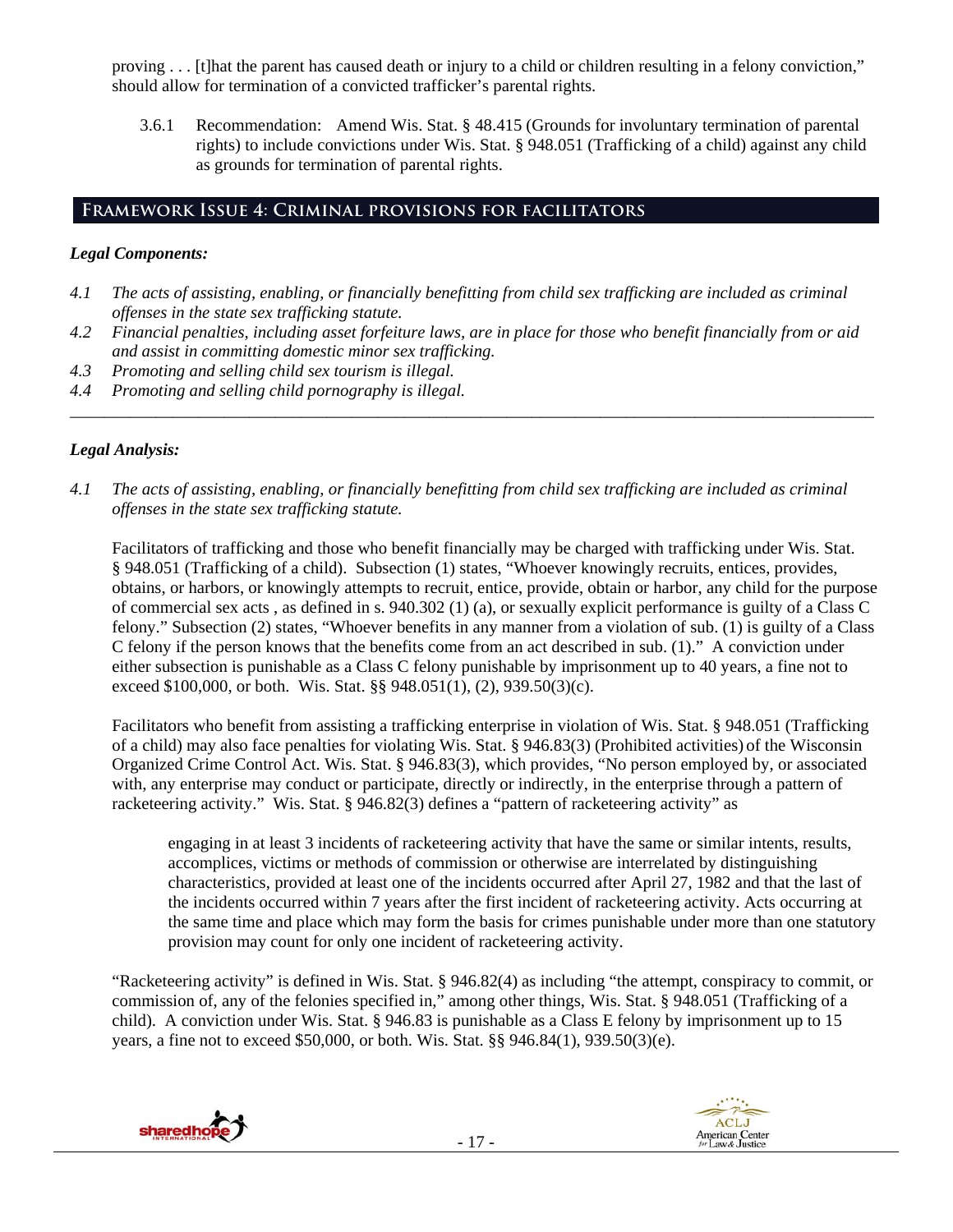*4.2 Financial penalties, including asset forfeiture laws, are in place for those who benefit financially from or aid and assist in committing domestic minor sex trafficking.* 

Wis. Stat. § 948.051(3) (Trafficking of a child) states, "Any person who incurs an injury or death as a result of a violation of sub. (1) [trafficking of a child] or (2) [benefitting from trafficking of a child] may bring a civil action against the person who committed the violation. In addition to actual damages, the court may award punitive damages to the injured party, not to exceed treble the amount of actual damages incurred, and reasonable attorney fees."

Forfeiture of a facilitator's assets may be available under Wis. Stat. § 973.075, which provides for forfeiture of "[a]ll property, real or personal, including money, directly or indirectly derived from or realized through the commission of any crime," and any vehicles used, among other purposes, "[t]o transport any property or weapon used or to be used or received in the commission of any felony" or vehicles used "[i]n the commission of a crime in violation of s. 944.30 [Prostitution], 944.31 [Patronizing prostitutes], 944.32 [Soliciting prostitutes], 944.33 [Pandering] or 944.34 [Keeping place of prostitution]." Wis. Stat. § 973.075(1)(a),  $(b)(1m)(a)$ ,  $(c)$ .

To the extent that it applies to facilitators, a conviction under Wis. Stat. § 946.83(3) (Prohibited activities) of the Wisconsin Organized Crime Control Act, is punishable as a Class E felony by a maximum fine of \$50,000. Wis. Stat. §§ 946.84(1), 939.50(3)(e). Instead of the fine listed in Wis. Stat. § 939.50(3)(e), "any person convicted of engaging in conduct in violation of s. 946.83, through which he or she derived pecuniary value, or by which he or she caused personal injury or property damage or other loss, may be fined not to exceed 2 times the gross value gained or 2 times the gross loss caused, whichever is the greater, plus court costs and the costs of investigation and prosecution, reasonably incurred." Wis. Stat. § 946.84(2). A violation of Wis. Stat. § 946.83(3) may also be grounds for forfeiture "of all real or personal property used in the course of, or intended for use in the course of, derived from or realized through conduct in violation of s. 946.83 . . . ." Wis. Stat. § 946.86(1). In addition to criminal penalties and forfeiture, Wis. Stat. § 946.87(2)(a) (Civil remedies) provides for civil forfeiture to the state of "[a]ll property, real or personal, including money, used in the course of, intended for use in the course of, derived from, or realized through, conduct which has resulted in a conviction for violation of s. 946.83 . . . ." Wis. Stat. § 946.87(4) also establishes a statutory cause of action stating in part, "Any person who is injured by reason of any violation of s. 946.83 or 946.85 has a cause of action for 2 times the actual damages sustained and, when appropriate, punitive damages. The person shall also recover attorney fees and costs of the investigation and litigation reasonably incurred."

Restitution for bodily injury is available to victims of trafficking and CSEC crimes under Wis. Stat. § 973.20(1r) (Restitution), which provides in part,

When imposing sentence or ordering probation for any crime, other than a crime involving conduct that constitutes domestic abuse under s. 813.12 (1) (am) or 968.075 (1) (a), for which the defendant was convicted, the court, in addition to any other penalty authorized by law, shall order the defendant to make full or partial restitution under this section to any victim of a crime considered at sentencing or, if the victim is deceased, to his or her estate, unless the court finds substantial reason not to do so and states the reason on the record.

Subsection (3)(a) states, "If a crime considered at sentencing resulted in bodily injury, the restitution order may require that the defendant," among other things, "(a) Pay an amount equal to the cost of necessary medical and related professional services and devices relating to physical, psychiatric and psychological care and treatment." In addition, subsection (4m) specifically provides restitution to minor victims of trafficking and states in part,

If the defendant violated  $\dots$  948.051 [Trafficking of a child]  $\dots$  and sub. (3) (a) does not apply, the restitution order may require that the defendant pay an amount, not to exceed \$10,000, equal to the cost of necessary professional services relating to psychiatric and psychological care and treatment. The

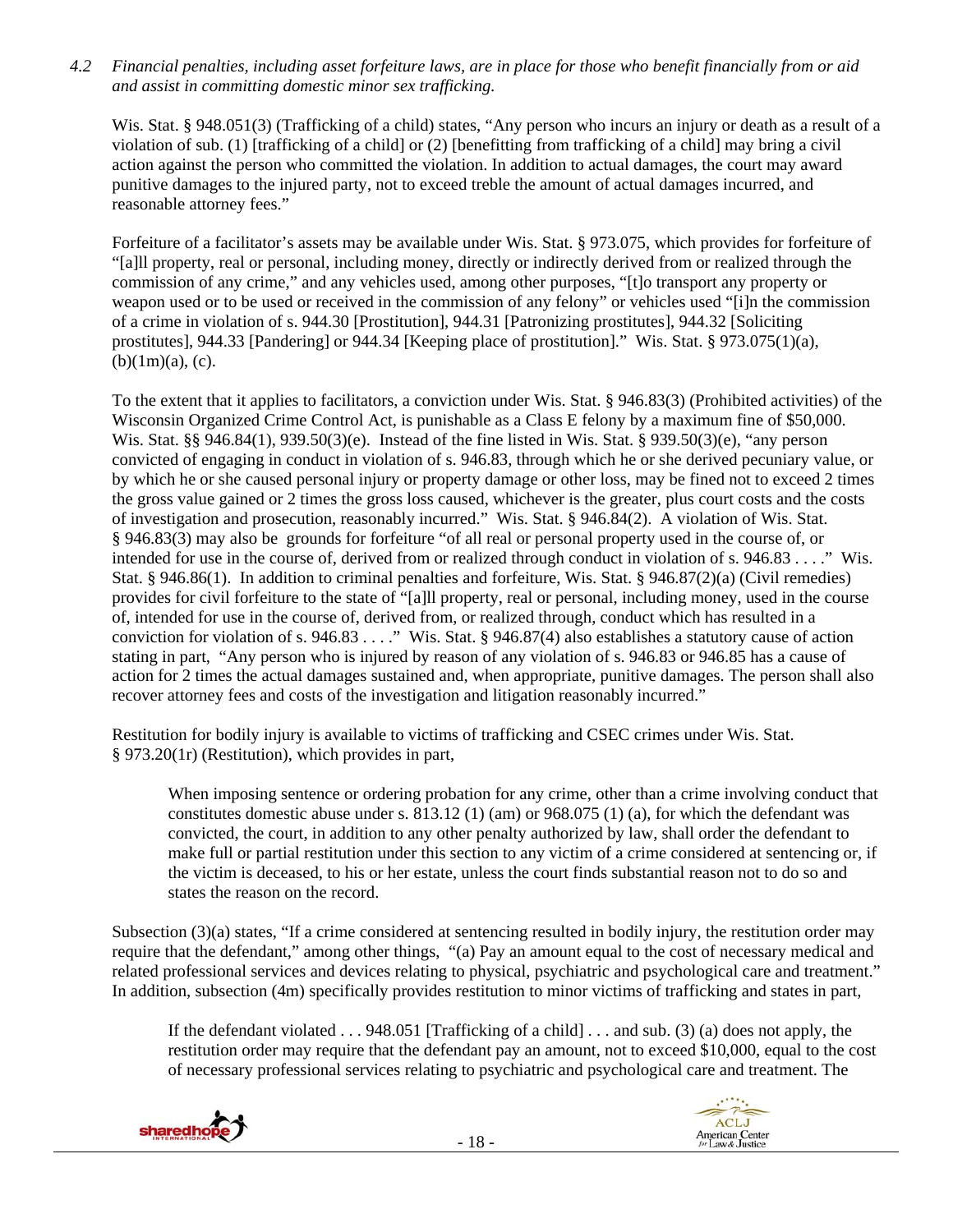\$10,000 limit under this subsection does not apply to the amount of any restitution ordered under sub. (3) or (5) for the cost of necessary professional services relating to psychiatric and psychological care and treatment.

Also, Wis. Stat. § 973.20(4o) states,

If the defendant violated s. 940.302 (2) [Human trafficking] or 948.051 [Trafficking of a child], and sub. (2) or (3) does not apply, the restitution order may require that the defendant pay an amount equal to any of the following:

(a) The costs of necessary transportation, housing, and child care for the victim.

(b) The greater of the following:

1. The gross income gained by the defendant due to the services of the victim.

2. The value of the victims services as provided under the state minimum wage.

(c) Any expenses incurred by the victim if relocation for personal safety is determined to be necessary by the district attorney.

(d) The costs of relocating the victim to his or her city, state, or country of origin.

*4.3 Promoting and selling child sex tourism is illegal.* 

Wisconsin has no statute specifically related to sex tourism.

- 4.3.1 Recommendation: Enact a law prohibiting selling or offering to sell travel services that include or facilitate travel for the purpose of engaging in commercial sexual exploitation of a minor or prostitution of a minor in Wisconsin.
- *4.4 Promoting and selling child pornography is illegal.*

Wis. Stat. § 948.05 (Sexual exploitation of a child) provides penalties for promoting or selling child pornography. Wis. Stat. § 948.05(1)(b) states, "Whoever . . . with knowledge of the character and content of the sexually explicit conduct involving the child . . . . Records or displays in any way a child engaged in sexually explicit conduct." In addition, Wis. Stat. § 948.05(1m) states, "Whoever produces, performs in, profits from, promotes, imports into the state, reproduces, advertises, sells, distributes, or possesses with intent to sell or distribute, any recording of a child engaging in sexually explicit conduct may be penalized under sub. (2p) if the person knows the character and content of the sexually explicit conduct involving the child and if the person knows or reasonably should know that the child engaging in the sexually explicit conduct has not attained the age of 18 years." Convictions by those over 18 of the above provisions are punishable as Class C felonies by imprisonment up to 40 years, a fine not to exceed  $$100,000$ , or both. Wis. Stat. §§  $948.05(2p)(a)$ ,  $939.50(3)(c)$ . Also, "the court shall impose a bifurcated sentence" with a prison portion of no less than 5 years, unless "the court finds that the best interests of the community will be served and the public will not be harmed," in which case a lesser sentence may be imposed. Wis. Stat. § 939.617(1), (2). If the actor is under 18, a conviction of either provision is punishable as a Class F felony punishable by imprisonment up to 12 ½ years, a fine not to exceed \$25,000, or both. Wis. Stat. §§ 948.05(2p)(b), 939.50(3)(f).

Wis. Stat. § 948.12(2m) states,

Whoever exhibits or plays a recording of a child engaged in sexually explicit conduct, if all of the following apply, may be penalized . . . :

(a) The person knows that he or she has exhibited or played the recording.

(b) Before the person exhibited or played the recording, he or she knew the character and content of the sexually explicit conduct.

(c) Before the person exhibited or played the recording, he or she knew or reasonably should have known that the child engaged in sexually explicit conduct had not attained the age of 18 years.



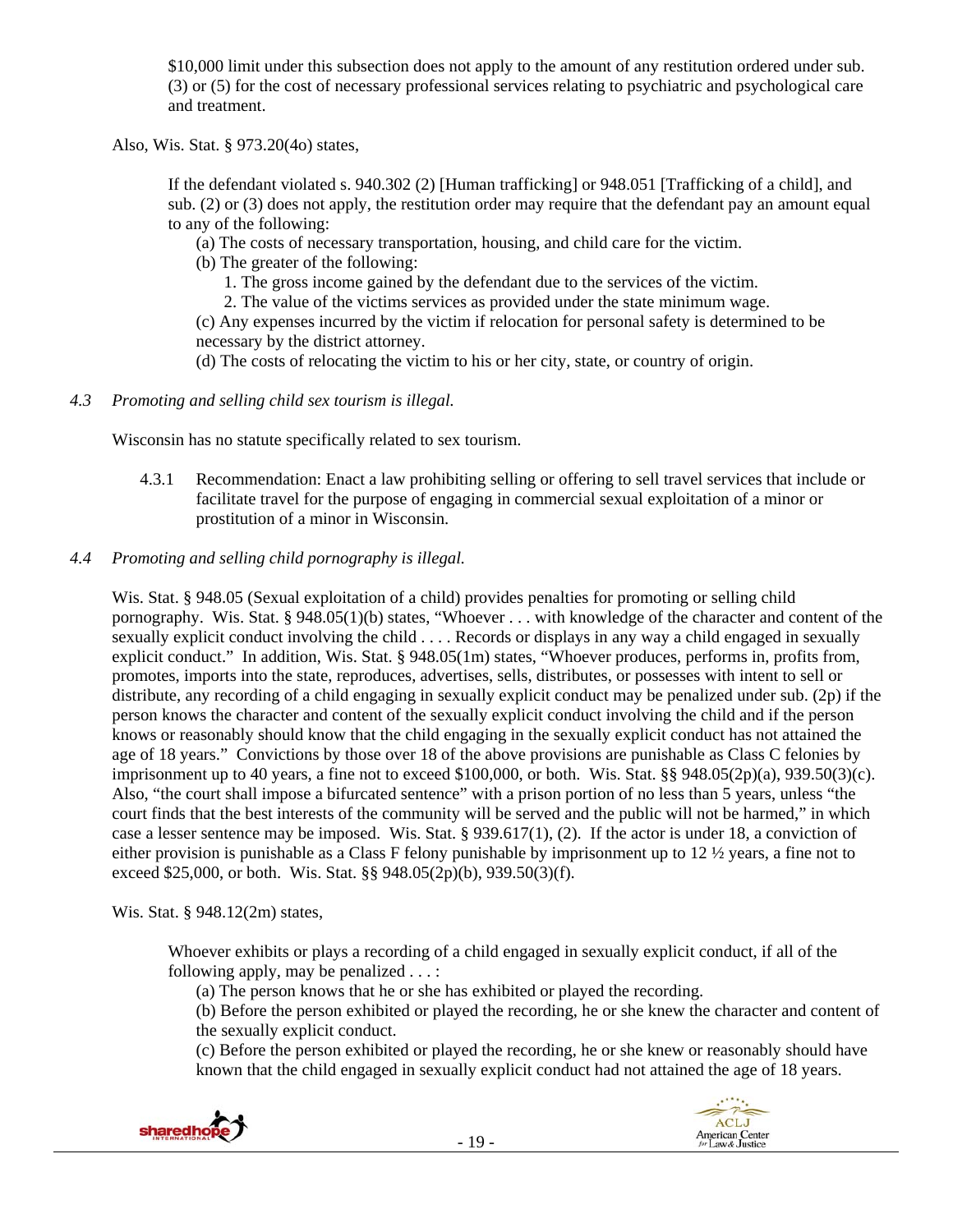A conviction under Wis. Stat. § 948.12(2m) is punishable as a Class D felony by imprisonment up to 25 years, a fine not to exceed \$100,000, or both, unless the defendant is under 18, in which case it is punishable as a Class I felony by imprisonment up to 3 ½ years, a fine not to exceed \$10,000, or both. Wis. Stat. §§ 948.12(3)(a), (b), 939.50(3)(d), (i).

Wis. Stat. § 973.042(2) (Child pornography surcharge) provides,

If a court imposes a sentence or places a person on probation for a crime under s. 948.05 [Sexual exploitation of a child] or 948.12 [Possession of child pornography] and the person was at least 18 years of age when the crime was committed, the court shall impose a child pornography surcharge of \$500 for each image or each copy of an image associated with the crime. The court shall determine the number of images or copies of images associated with the crime by a preponderance of the evidence and without a jury.



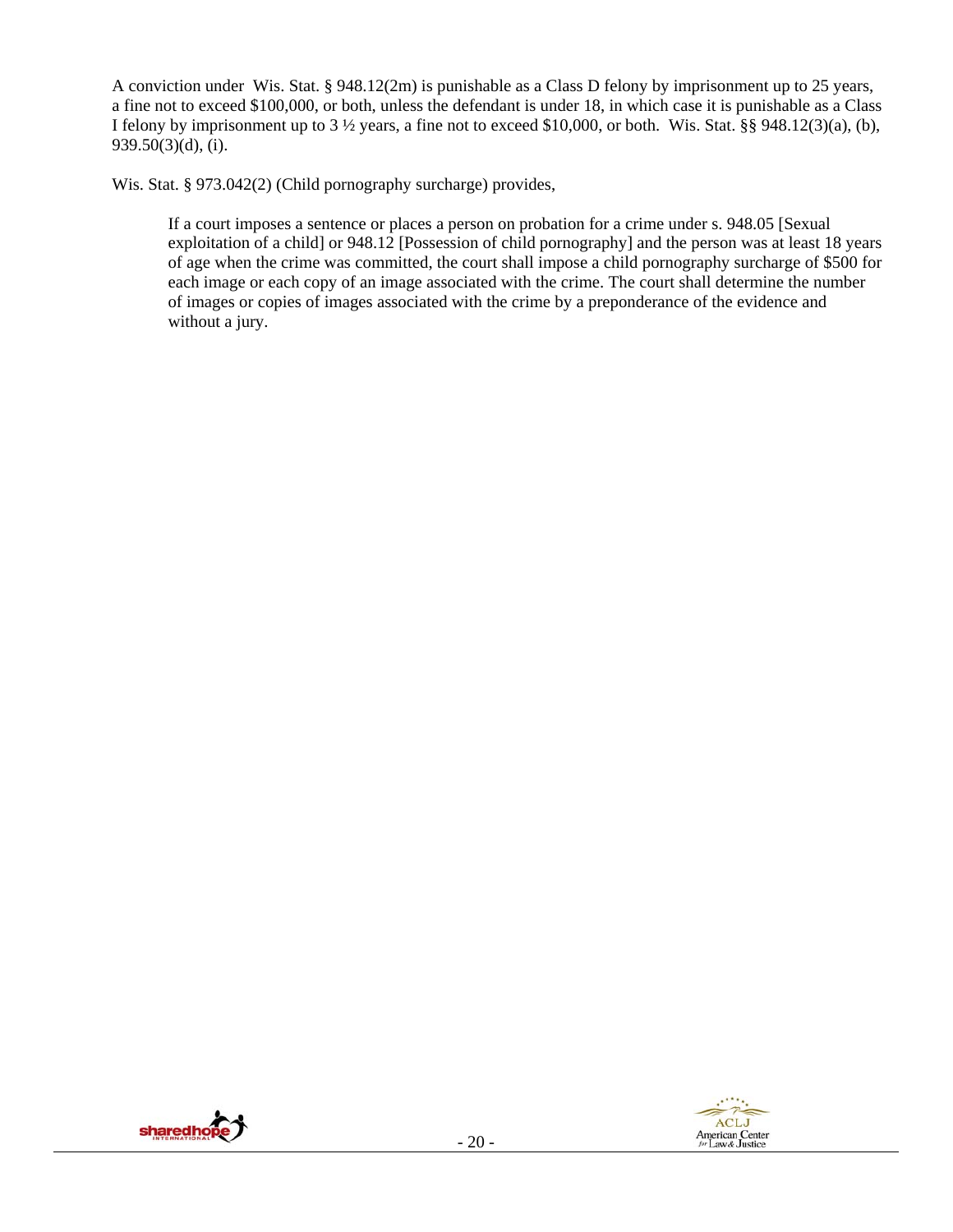## **Framework Issue 5: Protective provisions for the child victims**

#### *Legal Components:*

- *5.1 A victim of domestic minor sex trafficking or CSEC is defined as a victim for purposes of qualifying for crime victims' compensation and other victim benefits.*
- *5.2 The state sex trafficking statute expressly prohibits a defendant from raising consent of the minor to the commercial sex acts as a defense.*
- *5.3 Prostitution laws apply only to adults, making minors under 18 specifically immune from this offense.*
- *5.4 Commercially sexually exploited children are provided with a child protection response, including specialized shelter and services, and are not detained in juvenile detention facilities.*
- *5.5 Commercial sexual exploitation is identified as a type of abuse and neglect within child protection statutes.*
- *5.6 The definition of "caregiver" (or similar term) in the child welfare statutes is broad enough to include a trafficker who has custody or control of a child in order to bring a trafficked child into protection of child protective services.*
- *5.7 Crime victims' compensation is specifically available to a child victim of sex trafficking or CSEC without regard to ineligibility factors.*
- *5.8 Victim-friendly procedures and protections are provided in the trial process for minors under 18.*
- *5.9 Expungement or sealing of juvenile arrest or criminal records resulting from arrests or adjudications for prostitution-related offenses committed as a result of, or in the course of, the commercial sexual exploitation of a minor is available within a reasonable time after turning 18.*
- *5.10 Victim restitution and civil remedies are authorized by law for minor victims of sex trafficking or CSEC.*
- *5.11 Statutes of limitations for civil and criminal actions for child sex trafficking or CSEC offenses are eliminated or lengthened sufficiently to allow prosecutors and victims a realistic opportunity to pursue criminal actions and legal remedies.*

*\_\_\_\_\_\_\_\_\_\_\_\_\_\_\_\_\_\_\_\_\_\_\_\_\_\_\_\_\_\_\_\_\_\_\_\_\_\_\_\_\_\_\_\_\_\_\_\_\_\_\_\_\_\_\_\_\_\_\_\_\_\_\_\_\_\_\_\_\_\_\_\_\_\_\_\_\_\_\_\_\_\_\_\_\_\_\_\_\_\_\_\_\_* 

## *Legal Analysis:*

*5.1 A victim of domestic minor sex trafficking or CSEC is defined as a victim for purposes of qualifying for crime victims' compensation and other victim benefits.* 

A commercially sexually exploited child is defined as a victim in two sections of the Criminal Code. First, in Wis. Stat. § 950.02(4)(a)(1) (Definitions) in Chapter 950 (Rights of victims and witnesses of crime) of the Criminal Code, "victim" is defined in part as "[a] person against whom a crime<sup>39</sup> has been committed."

Second, in Wis. Stat. § 949.01(6) (Definitions) of the Crime Victim Compensation law, a "victim" is defined as "a person who is injured or killed by an incident specified in s. 949.03(1)(a),<sup>40</sup> or by any act or omission of any other person that is within the description of any of the offenses listed in s.  $949.03(1)(b)^{41}$  or within the description of the offense listed and the condition provided in s.  $949.03(1)(c)$ ."

<sup>&</sup>lt;sup>41</sup> The offenses listed in Wis. Stat § 949.03(1)(b) include violations of, among other things, Wis. Stat. § 940.225 (Sexual assault), § 948.02 (Sexual assault of a child), § 948.025 (Engaging in repeated acts of sexual assault of the same child), § 948.051 (Trafficking of a child), and § 948.07 (Child enticement).



<sup>&</sup>lt;sup>39</sup> "Crime" is defined as "an act committed in this state which, if committed by a competent adult, would constitute a crime, as defined in s. 939.12." Wis. Stat. § 950.02(1m). Wis. Stat. § 939.12 states, "crime is conduct which is prohibited by state law and punishable by fine or imprisonment or both. Conduct punishable only by a forfeiture is not a crime."<br><sup>40</sup> The incident specified in Wis. Stat. § 949.03(1)(a) is "[p]reventing or attempting to prevent the commission of a cr

apprehending or attempting to apprehend a suspected criminal; aiding or attempting to aid a police officer to apprehend or arrest a suspected criminal; aiding or attempting to aid a victim of a crime specified in par. (b); or aiding or attempting to aid a victim of the crime specified and the condition provided in par. (c)."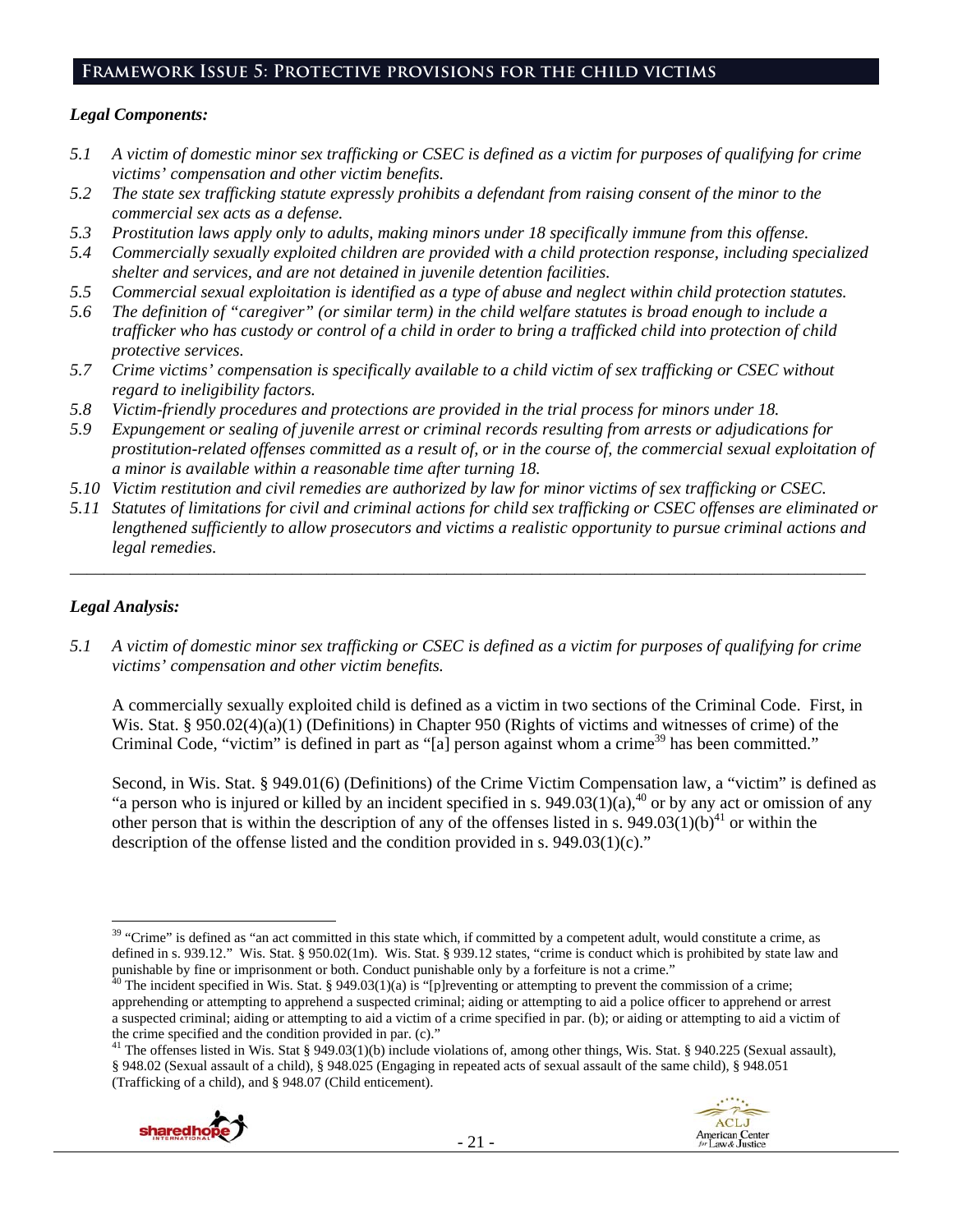- 5.1.1 Recommendation: Amend Wis. Stat. § 949.03(1)(b) (Compensable acts) to include Wis. Stat. § 948.08 (Soliciting a child for prostitution), § 948.05 (Sexual exploitation of a child), and § 948.075 (Use of a computer to facilitate a child sex crime).
- *5.2 The state sex trafficking statute expressly prohibits a defendant from raising consent of the minor to the commercial sex acts as a defense.*

The trafficking, CSEC, and sexual offenses specific to children are silent as to consent of the minor as a defense.

*5.3 Prostitution laws apply only to adults, making minors under 18 specifically immune from this offense.* 

Wisconsin's prostitution law does not distinguish between minors and adults. Wis. Stat. § 944.30 (Prostitution) states,

Any person who intentionally does any of the following is guilty of a Class A misdemeanor:

(1) Has or offers to have or requests to have nonmarital sexual intercourse for anything of value.

(2) Commits or offers to commit or requests to commit an act of sexual gratification, in public or in private, involving the sex organ of one person and the mouth or anus of another for anything of value.

(3) Is an inmate of a place of prostitution.

(4) Masturbates a person or offers to masturbate a person or requests to be masturbated by a person for anything of value.

(5) Commits or offers to commit or requests to commit an act of sexual contact for anything of value.

- 5.3.1 Recommendation: Amend Wis. Stat. § 944.30 (Prostitution) to make minors immune from prosecution under this offense and refer cases of minors in prostitution to Wis. Stat. § 948.051 (Trafficking of a child).
- *5.4 Commercially sexually exploited children are provided with a child protection response, including specialized shelter and services, and are not detained in juvenile detention facilities.*

A child may be taken into custody either as an abused child or as a juvenile delinquent. Wis. Stat. § 48.981<sup>42</sup> provides that certain persons, including certain health care providers, school officials, and law enforcement officers who "ha[ve] reasonable cause to suspect that a child seen by the person in the course of professional duties has been abused<sup>43</sup> or neglected,<sup>44</sup> or who has reason to believe that a child seen by the person in the course of professional duties has been threatened with abuse or neglect and that abuse or neglect of the child will occur" must immediately inform the county department or a licensed child welfare agency. Wis. Stat.

<sup>(</sup>f) A violation of s. 948.10 [Exposing genitals or pubic area]. 44 "Neglect" is defined in Wis. Stat. § 48.02(12g) as "failure, refusal or inability on the part of a caregiver, for reasons other than poverty, to provide necessary care, food, clothing, medical or dental care or shelter so as to seriously endanger the physical health of the child."



  $42$  Here and elsewhere in this report that Wis. Stat. § 48.981 is quoted or cited, it has been updated to reflect the amendments added by the passage of Assembly Bill 40. 2011 Wis. Act 32.

<sup>&</sup>lt;sup>43</sup> "Abuse" is defined in Wis. Stat. §  $48.02(1)$  in part as

<sup>(</sup>b) [s]exual intercourse or sexual contact under s. 940.225 [Sexual assault], 948.02 [Sexual assault of a child], 948.025 [Engaging in repeated acts of sexual assault of the same child], or 948.085 [Sexual assault of a child placed in substitute care].

<sup>(</sup>c) A violation of s. 948.05 [Sexual exploitation of a child].

<sup>(</sup>d) Permitting, allowing or encouraging a child to violate s. 944.30 [Prostitution].

<sup>(</sup>e) A violation of s. 948.055 [Causing a child to view or listen to sexual activity].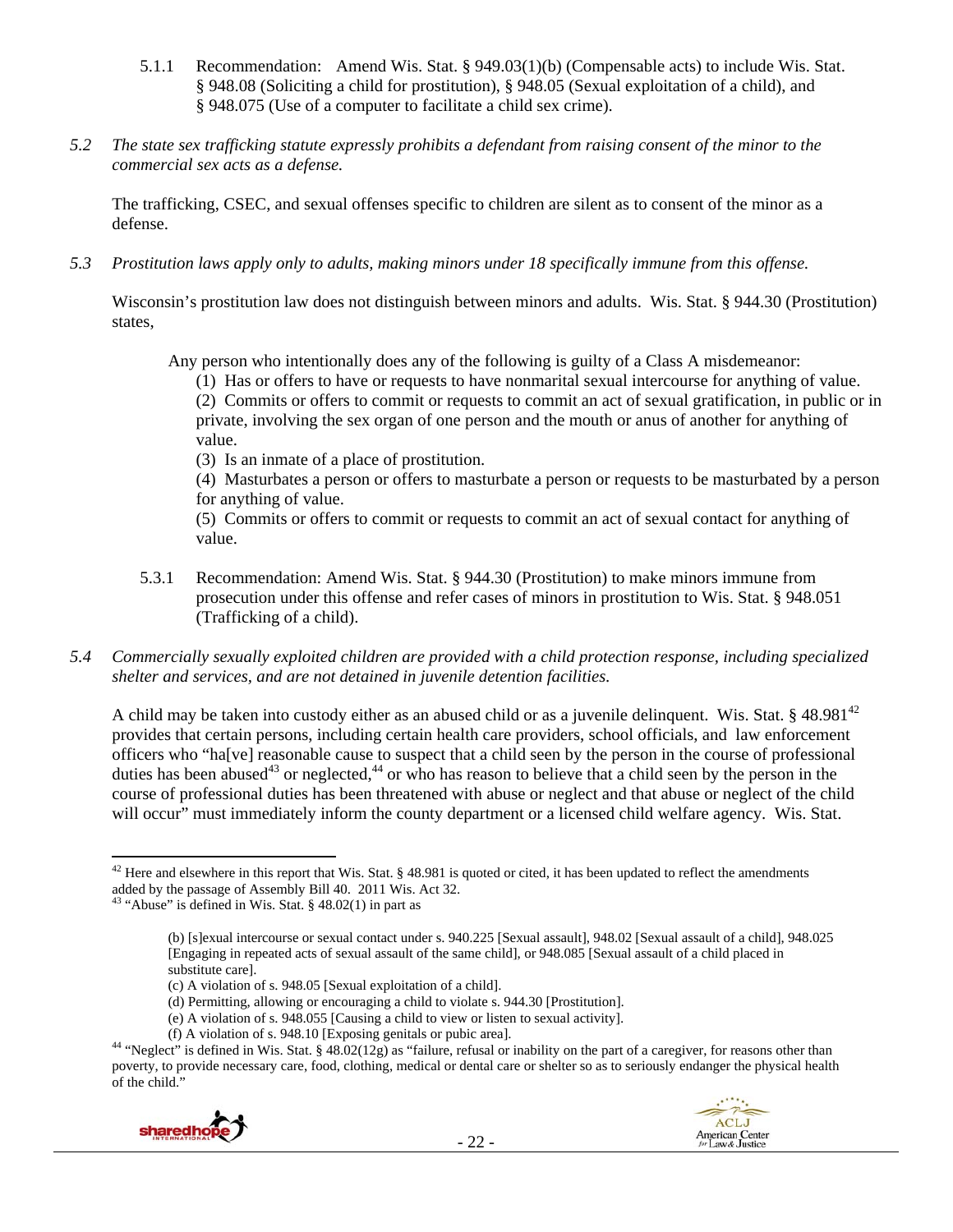$§$  48.981(2)(a), (3)(a)(1). However, exceptions to the reporting requirement apply to health care providers pursuant to Wis. Stat. § 48.981(2m)(c), which states,

Except as provided under pars. (d) and (e), the following persons are not required to report as suspected or threatened abuse, as defined in s. 48.02 (1) (b), sexual intercourse or sexual contact involving a child: 1. A health care provider<sup>45</sup> who provides any health care service<sup>46</sup> to a child.

4. A person who obtains information about a child who is receiving or has received health care services from a health care provider.

This exception to the reporting requirement is limited by Wis. Stat.  $\S$  48.981(2m)(d), (e), which state,

(d) Any person described under par. (c) 1. or 4. shall report as required under sub. (2) if he or she has reason to suspect any of the following:

1. That the sexual intercourse or sexual contact occurred or is likely to occur with a caregiver. 2. That the child suffered or suffers from a mental illness or mental deficiency that rendered or renders the child temporarily or permanently incapable of understanding or evaluating the consequences of his or her actions.

3. That the child, because of his or her age or immaturity, was or is incapable of understanding the nature or consequences of sexual intercourse or sexual contact.

4. That the child was unconscious at the time of the act or for any other reason was physically unable to communicate unwillingness to engage in sexual intercourse or sexual contact.

5. That another participant in the sexual contact or sexual intercourse was or is exploiting the child. (e) In addition to the reporting requirements under par. (d), a person described under par. (c) 1. or 4. shall report as required under sub. (2) if he or she has any reasonable doubt as to the voluntariness of the child's participation in the sexual contact or sexual intercourse.

Once a report is made, "the agency shall evaluate the report to determine whether there is reason to suspect that a caregiver has abused or neglected the child, has threatened the child with abuse or neglect, or has facilitated or failed to take action to prevent the suspected or threatened abuse or neglect of the child." Wis. Stat.  $§$  48.981(3)(c)(1)(a). Under Wis. Stat. § 48.981(3)(c)(1)(a),

Except as provided in sub. (3m), if the agency determines that a caregiver is suspected of abuse or neglect or of threatened abuse or neglect of the child, determines that a caregiver is suspected of facilitating or failing to take action to prevent the suspected or threatened abuse or neglect of the child, or cannot determine who abused or neglected the child, within 24 hours after receiving the report the agency shall . . . initiate a diligent investigation to determine if the child is in need of protection or services. If the agency determines that a person who is not a caregiver is suspected of abuse or of threatened abuse, the agency may, in accordance with that authority, initiate a diligent investigation to determine if the child is in need or protection or services. . . .

Under Wis. Stat. § 48.981(3)(c)(2),

a. If the person making the investigation is an employee of the county department or, in a county having a population of 500,000 or more, the department or a licensed child welfare agency under contract with the department and he or she determines that it is consistent with the child's best interest in terms of physical safety and physical health to remove the child from his or her home for immediate protection, he or she shall take the child into custody under s. 48.08 (2) or 48.19 (1) (c) and deliver the child to the intake worker under s. 48.20.

 <sup>45</sup> "Health care provider' means a physician, as defined under s.  $448.01$  (5), a physician assistant, as defined under s.  $448.01$  (6), or a nurse holding a certificate of registration under s. 441.06 (1) or a license under s. 441.10 (3)." Wis. Stat. § 48.981(2m)(b)(1).  $^{46}$  "Health care service' means family planning services, as defined in s. 253.07 ( health care or screening, diagnosis and treatment for a sexually transmitted disease." Wis. Stat. § 48.981(2m)(b)(2).



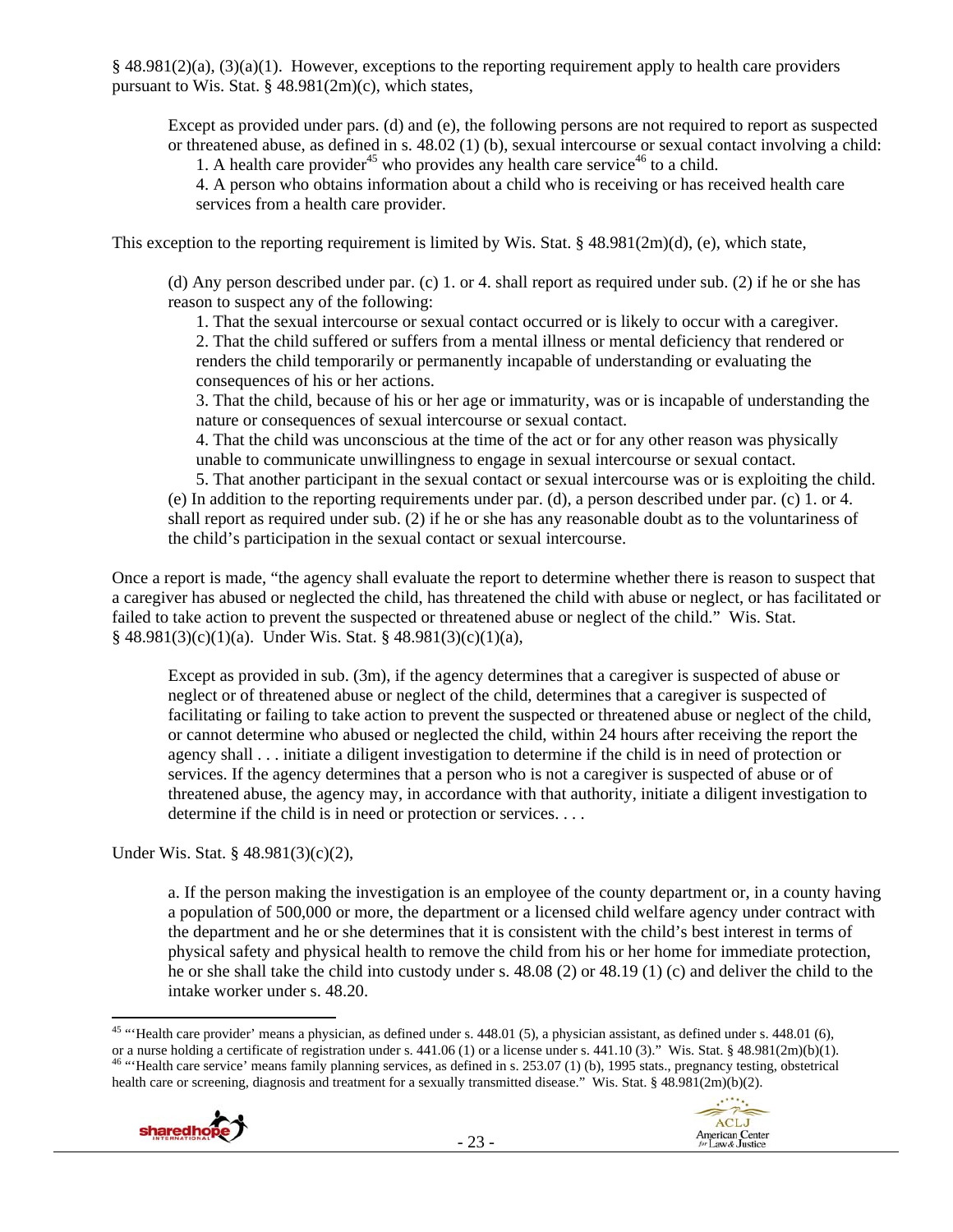b. If the person making the investigation is an employee of a licensed child welfare agency which is under contract with the county department and he or she determines that any child in the home requires immediate protection, he or she shall notify the county department of the circumstances and together with an employee of the county department shall take the child into custody under s. 48.08 (2) or 48.19 (1) (c) and deliver the child to the intake worker under s. 48.20.

A child may be taken into custody under, among other things, "[a]n order of the judge if made upon a showing satisfactory to the judge that the welfare of the child demands that the child be immediately removed from his or her present custody." Wis. Stat. § 48.19(c). Additionally, a child can be taken into custody if there are "[c]ircumstances in which a law enforcement officer believes on reasonable grounds that any of the following conditions exists: . . . . 4. The child has run away from his or her parents, guardian or legal or physical custodian. 5. The child is suffering from illness or injury or is in immediate danger from his or her surroundings and removal from those surroundings is necessary." Wis. Stat. § 48.19(d)(4), (5). Once taken into custody, Wis. Stat. § 48.20(2)(ag) (Release or delivery of child from custody) provides that "[e]xcept as provided in pars. (b) to (d), a person taking a child into custody shall make every effort to release the child immediately to the child's parent, guardian, [or] legal custodian  $\dots$ ." Under subsections (2)(b)–(d),

(b) If the child's parent, guardian, legal custodian, or Indian custodian is unavailable, unwilling, or unable to provide supervision for the child, the person who took the child into custody may release the child to a responsible adult after counseling or warning the child as may be appropriate. (c) If the child is 15 years of age or older, the person who took the child into custody may release the child without immediate adult supervision after counseling or warning the child as may be appropriate. (d) If the child is a runaway, the person who took the child into custody may release the child to a home authorized under s. 48.227 [Runaway homes].

Wis. Stat. § 48.20(3) (Release or delivery of child from custody) further provides in part, "If the child is not released under sub. (2), the person who took the child into custody shall arrange in a manner determined by the court and law enforcement agencies for the child to be interviewed by the intake worker under s.  $48.067 (2).$ <sup>47</sup> Pursuant to Wis. Stat. § 48.20(7)(b), "The intake worker shall review the need to hold the child in custody and shall make every effort to release the child from custody as provided in par. (c). The intake worker shall base his or her decision as to whether to release the child or to continue to hold the child in custody on the criteria specified in s. 48.205 (1) and criteria established under s. 48.06 (1) or (2)." If the child is held in custody, Wis. Stat. § 48.20(8)(a) provides in part that, "the intake worker shall notify the child's parent, guardian, legal custodian, and Indian custodian of the reasons for holding the child in custody and of the child's whereabouts unless there is reason to believe that notice would present imminent danger to the child."

Under Wis. Stat. § 48.205(1) (Criteria for holding a child or expectant mother in physical custody),

(1) A child may be held under s. 48.207 (1), 48.208 or 48.209 if the intake worker determines that there is probable cause to believe the child is within the jurisdiction of the court and:

<sup>. . . .</sup>  (2) Interview, unless impossible, any child or expectant mother of an unborn child who is taken into physical custody and not released, and when appropriate interview other available concerned parties. If the child cannot be interviewed, the intake worker shall consult with the child's parent or a responsible adult. If an adult expectant mother of an unborn child cannot be interviewed, the intake worker shall consult with an adult relative or friend of the adult expectant mother. No child may be placed in a juvenile detention facility unless the child has been interviewed in person by an intake worker, except that if the intake worker is in a place which is distant from the place where the child is or the hour is unreasonable, as defined by written court intake rules, and if the child meets the criteria under s. 48.208, the intake worker, after consulting by telephone with the law enforcement officer who took the child into custody, may authorize the secure holding of the child while the intake worker is en route to the in-person interview or until 8 a.m. of the morning after the night on which the child was taken into custody.





  $47$  Wis. Stat. 48.067(2) provides,

To carry out the objectives and provisions of this chapter but subject to its limitations, intake workers shall: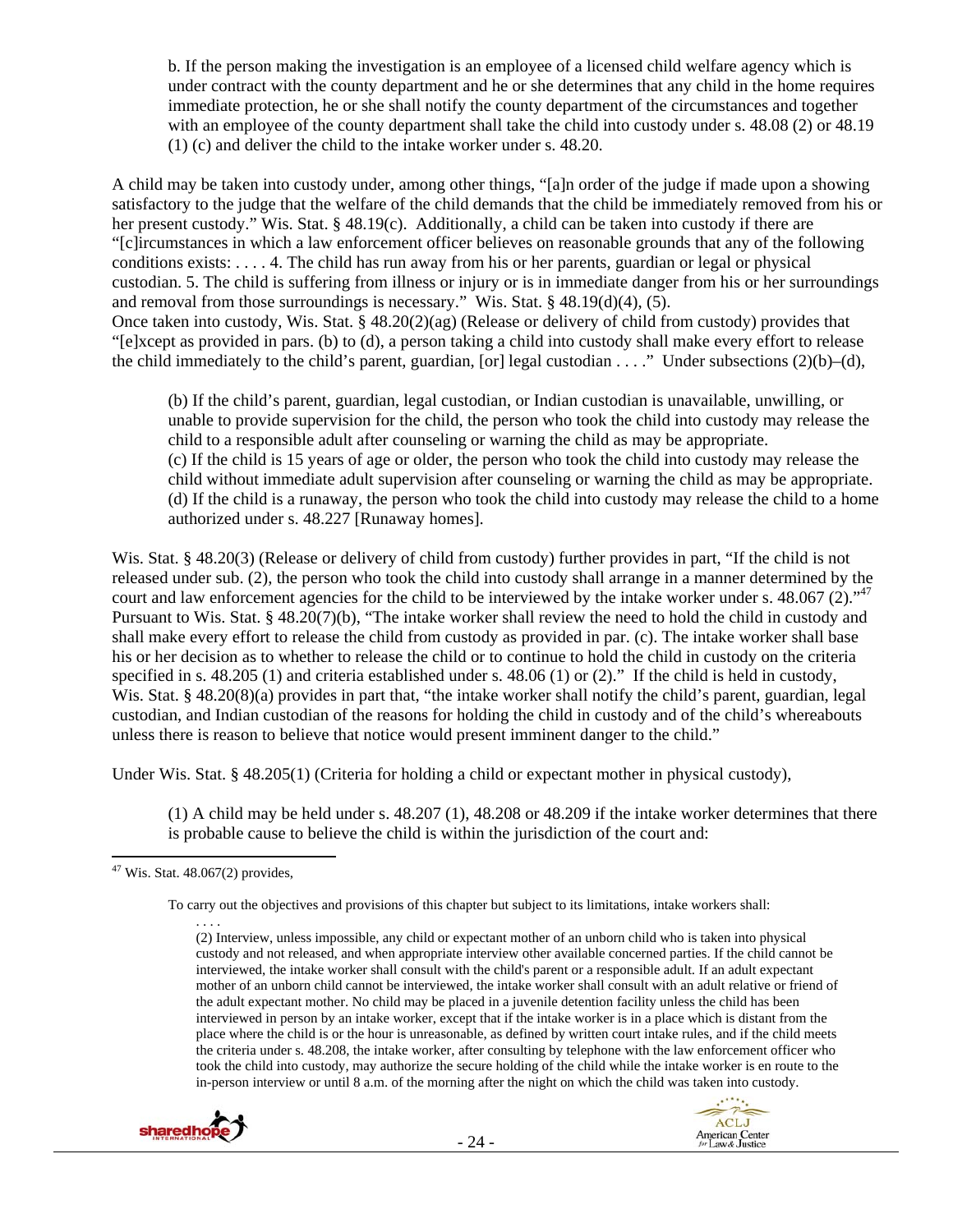(a) Probable cause exists to believe that if the child is not held he or she will cause injury to himself or herself or be subject to injury by others.

. . . . (b) Probable cause exists to believe that the parent, guardian or legal custodian of the child or other responsible adult is neglecting, refusing, unable or unavailable to provide adequate supervision and care and that services to ensure the child's safety and well-being are not available or would be inadequate.

. . . .

(c) Probable cause exists to believe that the child will run away or be taken away so as to be unavailable for proceedings of the court or its officers.

. . . .

Under Wis. Stat. § 48.21(1) (Hearing for child in custody), if the child is not released, a hearing must be held within 48 hours of the decision to detain the child, excluding holidays and weekends. "By the time of the hearing a petition under s. 48.25 shall be filed, except that no petition need be filed when the child is taken into custody under s. 48.19 (1) (b) or (d) 2. or 7. or when the child is a runaway from another state, in which case a written statement of the reasons for holding the child in custody shall be substituted if the petition is not filed." Wis. Stat. §  $48.21(1)(a)$ . If a hearing is not held and no petition or statement filed, unless an extension is permitted, the child is to be released. Wis. Stat. § 48.21(1)(a). A 72-hour extension can be given under subsection (1)(b) if no petition has been filed and the judge determines, based on facts from the hearing, that "probable cause exists to believe," among other things, "[t]hat the child is an imminent danger to himself or herself or to others" or that "the parent, guardian, or legal custodian of the child or other responsible adult is neglecting, refusing, unable, or unavailable to provide adequate supervision and care." Wis. Stat.  $§$  48.21(1)(b)(2), (3).

Under Wis. Stat. § 48.21(4),

If the judge or circuit court commissioner finds that the child should be continued in custody under the criteria of s. 48.205 [Criteria for holding a child or expectant mother in physical custody], he or she shall enter one of the following orders:

(a) Place the child with a parent, guardian, legal custodian or other responsible person and may impose reasonable restrictions on the child's travel, association with other persons or places of abode during the period of placement, including a condition requiring the child to return to other custody as requested; or subject the child to the supervision of an agency agreeing to supervise the child. Reasonable restrictions may be placed upon the conduct of the parent, guardian, legal custodian or other responsible person which may be necessary to ensure the safety of the child. (b) Order the child held in an appropriate manner under s. 48.207 [Places where a child or expectant mother may be held in nonsecure custody], 48.208 [Criteria for holding a child in a juvenile detention facility] or 48.209 [Criteria for holding a child in county jail].

Wis. Stat. § 48.207(3) states, "A child taken into custody under s. 48.981 [Abused or neglected children and abused unborn children] may be held in a hospital, foster home, relatives home, or other appropriate medical or child welfare facility that is not used primarily for the detention of delinquent children." $48^\circ$ A child may only be

(c) A licensed foster home if the placement does not violate the conditions of the license.





<sup>&</sup>lt;sup>48</sup> Wis. Stat. § 48.207(1) states,

A child held in physical custody under s. 48.205 (1) may be held in any of the following places: (a) The home of a parent or guardian, [unless the parent or guardian has committed first or second degree intentional homicide of the child's parent] . . . . The person making the custody decision shall consider the wishes of the child in making that determination.

<sup>(</sup>b) The home of a relative, [unless the relative has committed first or second degree intentional homicide of the child's parent] . . . . The person making the custody decision shall consider the wishes of the child in making that determination.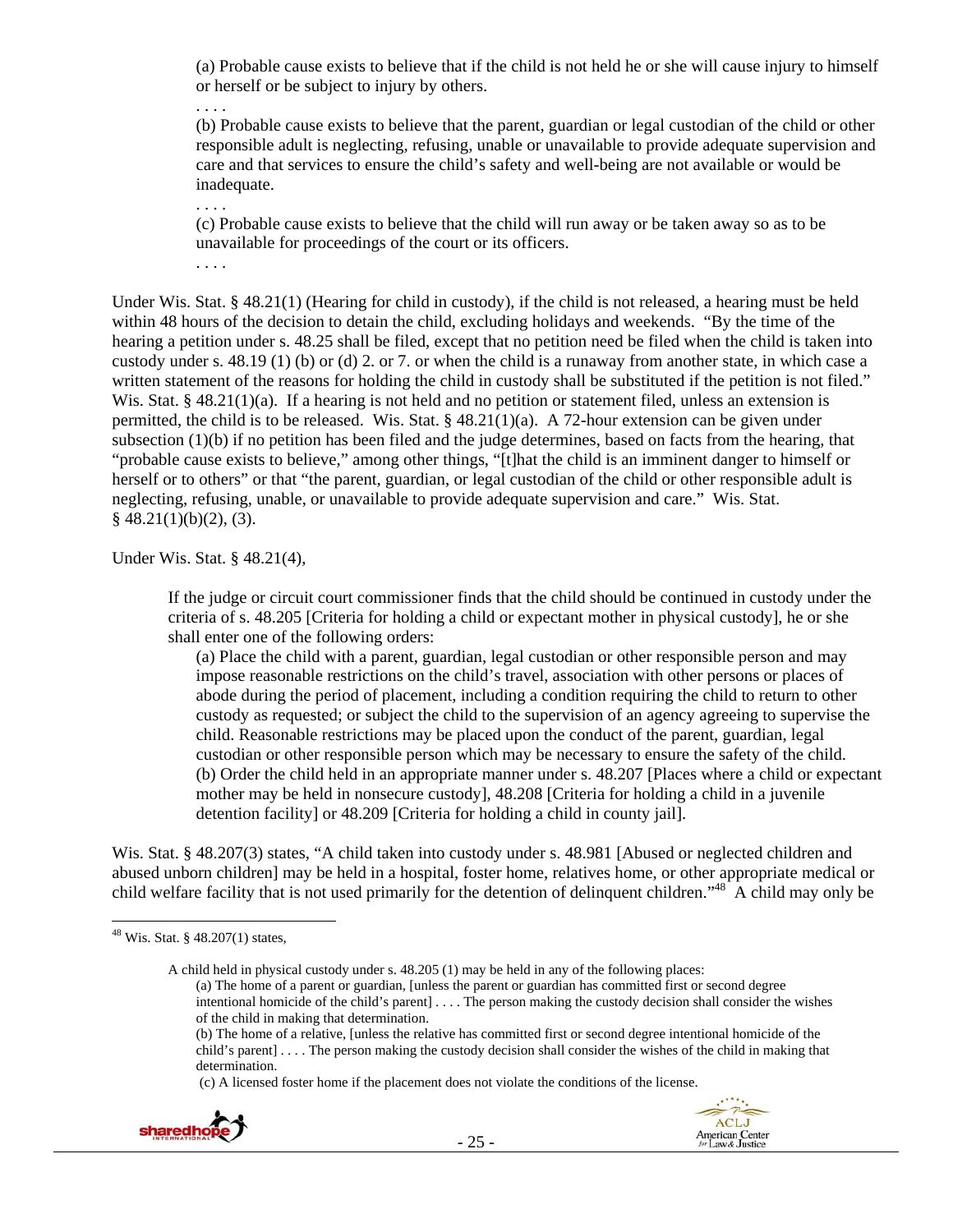held in a juvenile detention facility if the child consents to it to protect the child from a threat and it is "ordered by the judge in a protective order" or if probable cause exists to believe that the child has run away from nonsecure custody or committed a delinquent act "and no other suitable alternative exists." Wis. Stat. § 48.208(3), (4). Furthermore, a child may not be held in a county jail with other incarcerated adults unless no other facility is available and certain criteria are met or the criteria are met, the child receives a hearing, the judge orders the transfer, and the child "presents a substantial risk of physical harm to other persons in the juvenile detention facility, as evidenced by previous acts or attempts, which can only be avoided by transfer to the jail." Wis. Stat. § 48.209(1), (2).

On the other hand, commercially sexually exploited children may be treated as juveniles<sup>49</sup> within Chapter 938 (The Juvenile Justice Code) rather than being treated as abused children. Wis. Stat. § 938.13 states,

Except as provided in s. 938.028 (3), the court has exclusive original jurisdiction over a juvenile alleged to be in need of protection or services which can be ordered by the court if any of the following conditions applies:

(4) Uncontrollable. The juvenile's parent or guardian signs the petition requesting jurisdiction under this subsection and is unable or needs assistance to control the juvenile.

(6) Habitually truant from school. Except as provided under s. 938.17 (2), the juvenile is habitually truant from school and evidence is provided by the school attendance officer that the activities under s. 118.16 (5) have been completed or were not required to be completed as provided in s. 118.16 (5m).

(6m) School dropout. The juvenile is a school dropout, as defined in s. 118.153 (1) (b). (7) Habitually truant from home. The juvenile is habitually truant from home and either the juvenile, a parent or guardian, or a relative in whose home the juvenile resides signs the petition requesting jurisdiction and attests in court that reconciliation efforts have been attempted and have failed.

(12) Delinquent act before age 10. The juvenile is under 10 years of age and has committed a delinquent act.

(14) Not responsible or not competent. The juvenile has been determined, under s. 938.30 (5) (c), to be not responsible for a delinquent act by reason of mental disease or defect or has been determined, under s. 938.30 (5) (d), to be not competent to proceed.

Pursuant to Wis. Stat. § 938.12(1) (Jurisdiction over juveniles alleged to be delinquent), "The court has exclusive jurisdiction, except as provided in ss. 938.17, 938.18, and 938.183, over any juvenile 10 years of age or older who is alleged to be delinquent."<sup>50</sup> Under subsection (2), "If a petition alleging that a juvenile is

federal criminal law, except as provided in ss. 938.17 [Jurisdiction over traffic, boating, snowmobile, and all-terrain vehicle violations and over civil law and ordinance violations], 938.18 [Jurisdiction for criminal proceedings for juveniles 14 or older; waiver hearing] and 938.183 [Original adult court jurisdiction for criminal proceedings], or who has committed a contempt of court, as defined in s. 785.01(1), as specified in s. 938.355(6g)."





 (cm) A licensed group home provided that the placement does not violate the conditions of the license.

<sup>(</sup>d) A nonsecure facility operated by a licensed child welfare agency.

<sup>(</sup>e) A licensed private or public shelter care facility.

<sup>(</sup>f) The home of a person not a relative, if the placement does not exceed 30 days, though the placement may be extended for an additional 30 days for cause by the court, and if the person has not had a license under s. 48.62 refused, revoked, or suspended within the last 2 years.

<sup>(</sup>g) A hospital as defined in s. 50.33 (2) (a) and (c) or physician's office if the child is held under s. 48.20 (4) or (4m).

<sup>(</sup>h) A place listed in s.  $51.15$  (2) if the child is held under s.  $48.20$  (5).

<sup>(</sup>i) An approved public treatment facility for emergency treatment if the child is held under s. 48.20 (6).

<sup>(</sup>k) A facility under s. 48.58.<br><sup>49</sup> Wis. Stat. § 938.02(10m) defines "juvenile" as "when used without further qualification, . . . a person who is less than 18 years of age, except that for purposes of investigating or prosecuting a person who is alleged to have violated a state or federal criminal law or any civil law or municipal ordinance, 'juvenile' does not include a person who has attained 17 years of age."<br><sup>50</sup> Wis. Stat. § 938.02(3m) defines "delinquent" as "a juvenile who is 10 years of age or older who has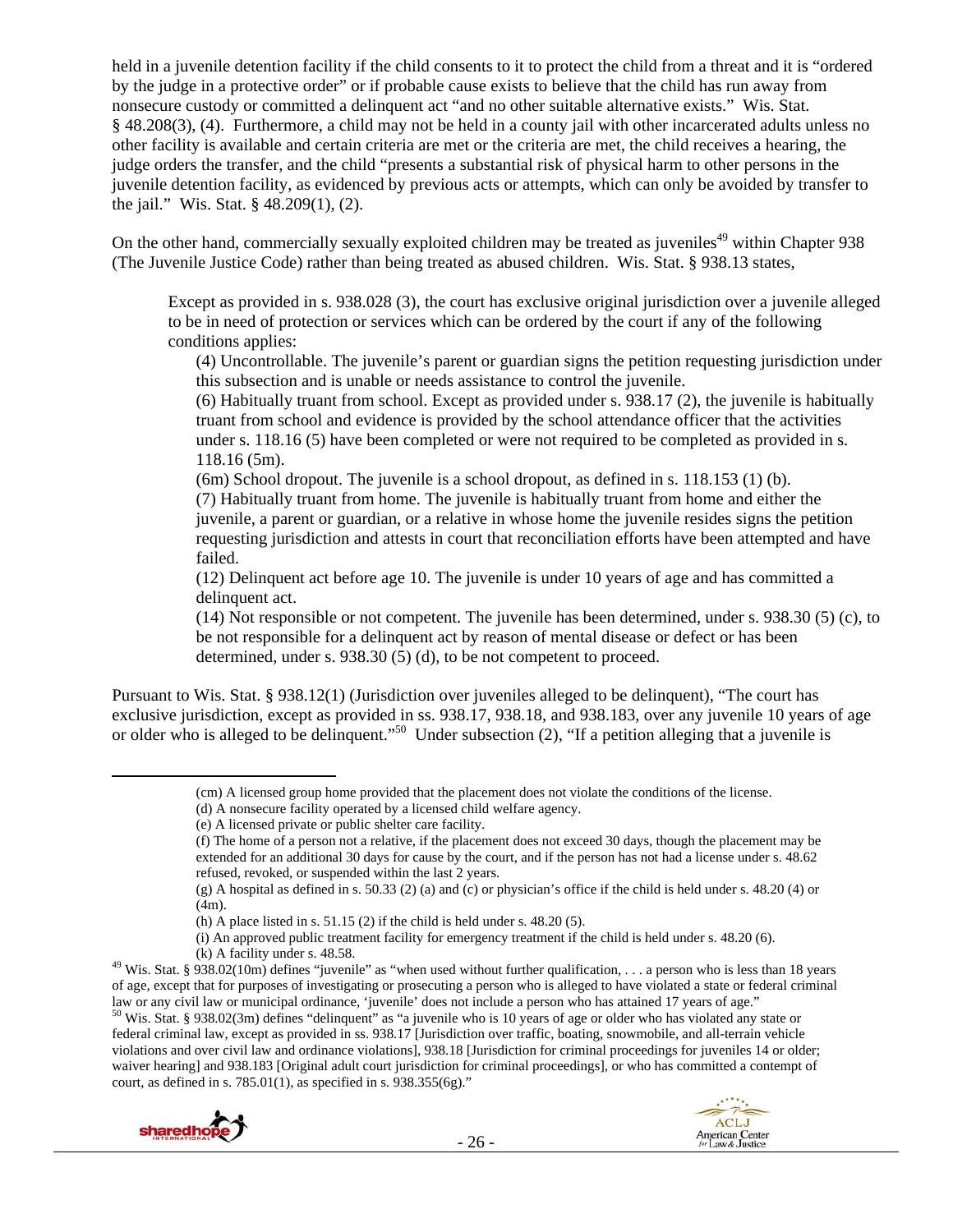delinquent is filed before the juvenile is 17 years of age, but the juvenile becomes 17 years of age before admitting the facts of the petition at the plea hearing or if the juvenile denies the facts, before an adjudication, the court retains jurisdiction over the case."<sup>51</sup> Wis. Stat. § 938.125 states,

The court has exclusive jurisdiction over a juvenile alleged to have violated a law punishable by forfeiture or a county, town, or other municipal ordinance, except as follows:

(1) As provided under s. 938.17 [Jurisdiction over traffic, boating, snowmobile, and all-terrain vehicle violations and over civil law and ordinance violations].

(2) The court has exclusive jurisdiction over a juvenile alleged to have violated an ordinance enacted under s. 118.163 (2) [Municipal truancy and school dropout ordinances] only if evidence is provided by the school attendance officer that the activities under s. 118.16 (5) [Truancy committee and plan] have been completed or were not required to be completed as provided in s. 118.16 (5m).

Once a juvenile is taken into custody under Wis. Stat. § 938.19 (Taking a juvenile into custody), the process for releasing or retaining custody closely tracks the procedures for release of a child reported as abused under the Children's Code. Wis. Stat. § 938.19(1) states in part,

A juvenile may be taken into custody under any of the following:

(a) A warrant.

. . . .

(c) A court order if there is a showing that the welfare of the juvenile demands that the juvenile be immediately removed from his or her present custody. The order shall specify that the juvenile be held in custody under s. 938.207.

(d) Circumstances in which a law enforcement officer believes on reasonable grounds that any of the following conditions exists:

3. The juvenile is committing or has committed an act which is a violation of a state or federal criminal law.

4. The juvenile has run away from his or her parents, guardian or legal or physical custodian.

5. The juvenile is suffering from illness or injury or is in immediate danger from his or her surroundings and removal from those surroundings is necessary.

. . . .

. . . .

10. The juvenile is absent from school without an acceptable excuse under s. 118.15.

Under Wis. Stat. § 938.20 (Release or delivery from custody), the juvenile may be released to a parent or legal guardian or if a parent or legal guardian is unavailable or unwilling, the juvenile may be release to a responsible adult with counseling or warning if appropriate. Wis. Stat. § 938.20(2)(ag), (b). A juvenile over the age of 15 may be released without supervision after counseling or warning if appropriate. Wis. Stat. § 938.20(2)(c). "If the juvenile is a runaway, the person who took the juvenile into custody may release the juvenile to a home under s. 48.227 [Runaway homes]." Wis. Stat. § 938.20(2)(d). An intake worker "shall review the need to hold the juvenile in custody and shall make every effort to release the juvenile from custody as provided in par. (c) The intake worker shall base his or her decision as to whether to release the juvenile or to continue to hold the juvenile in custody on the criteria under s. 938.205 and criteria established under s. 938.06 (1) or (2)." Wis. Stat. § 938.20(7)(b). Under Wis. Stat. § 938.205(1),

 <sup>51</sup> Wis. Stat. § 938.02(1) (Definitions) defines "adult" as "a person who is 18 years of age or older, except that for purposes of investigating or prosecuting a person who is alleged to have violated any state or federal criminal law or any civil law or municipal ordinance, 'adult' means a person who has attained 17 years of age."

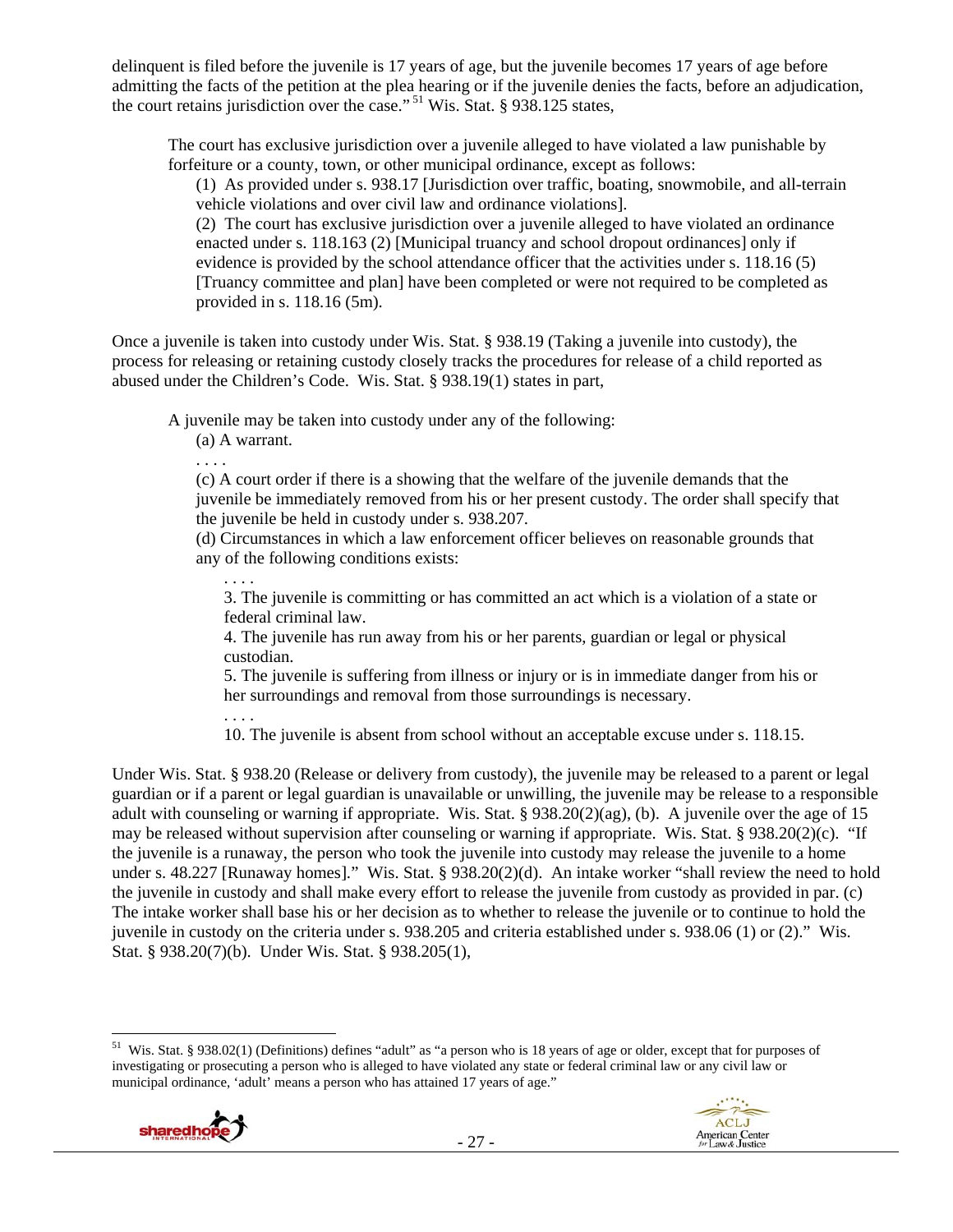A juvenile may be held under s. 938.207, 938.208, or 938.209 (1) if the intake worker determines that there is probable cause to believe the juvenile is within the jurisdiction of the court and if probable cause exists to believe any of the following:

(a) That the juvenile will commit injury to the person or property of others if not held. (b) That the parent, guardian, or legal custodian of the juvenile or other responsible adult is neglecting, refusing, unable, or unavailable to provide adequate supervision and care and that services to ensure the juveniles safety and well-being are not available or would be inadequate. (c) That the juvenile will run away or be taken away so as to be unavailable for proceedings of the court or its officers, proceedings of the division of hearings and appeals in the department of administration for revocation of aftercare supervision, or action by the department or county department relating to a violation of a condition of the juveniles placement in a Type 2 juvenile correctional facility or a Type 2 residential care center for children and youth or a condition of the juveniles participation in the intensive supervision program under s. 938.534.

Various nonsecure placement options are listed in Wis. Stat. §  $938.207(1)(a)–(k)$ . A child may only be held in a juvenile detention facility if "the intake worker determines that one of" certain conditions apply, including "[t]he juvenile consents in writing to being held in order to protect him or her from an imminent physical threat from another and such secure custody is ordered by the court in a protective order" or "[p]robable cause exists to believe that the juvenile, having been placed in nonsecure custody by an intake worker under s. 938.207 or by the court under s. 938.21 (4), has run away or committed a delinquent act and no other suitable alternative exists." Wis. Stat. § 938.208(3), (4).

If detention in a juvenile detention facility is deemed appropriate pursuant to Wis. Stat. § 938.208, the child may be held in a county jail pursuant to Wis. Stat. § 938.209(a), (b) under either of the following circumstances:

(a) There is no other juvenile detention facility approved by the department or a county which is available and all of the following conditions are met:

1. The jail meets the standards for juvenile detention facilities established by the department.

2. The juvenile is held in a room separated and removed from incarcerated adults.

3. The juvenile is not held in a cell designed for the administrative or disciplinary segregation of adults.

4. Adequate supervision is provided.

5. The court reviews the status of the juvenile every 3 days.

(b) The juvenile presents a substantial risk of physical harm to other persons in the juvenile detention facility, as evidenced by previous acts or attempts, which can only be avoided by transfer to the jail. The conditions of par. (a) 1. to 5. shall be met. The juvenile shall be given a hearing and transferred only upon a court order.

- 5.4.1 Recommendation: Establish a mandatory response law directing any minor involved in prostitution or who is a victim of trafficking for sexual servitude away from the criminal justice system and into a protective system.
- *5.5 Commercial sexual exploitation is identified as a type of abuse and neglect within child protection statutes.*

Wis. Stat. § 48.02(1) (Definitions), which is in the Children's Code, defines "abuse" as, among other things,

(b) Sexual intercourse or sexual contact under s. 940.225 [Sexual assault], 948.02 [Sexual assault of a child], 948.025 [Engaging in repeated acts of sexual assault of the same child], or 948.085 [Sexual assault of a child placed in substitute care].

(c) A violation of s. 948.05 [Sexual exploitation of a child].

(d) Permitting, allowing or encouraging a child to violate s. 944.30 [Prostitution].

(e) A violation of s. 948.055 [Causing a child to view or listen to sexual activity].



ACLJ

American Center<br>for Law & Justice

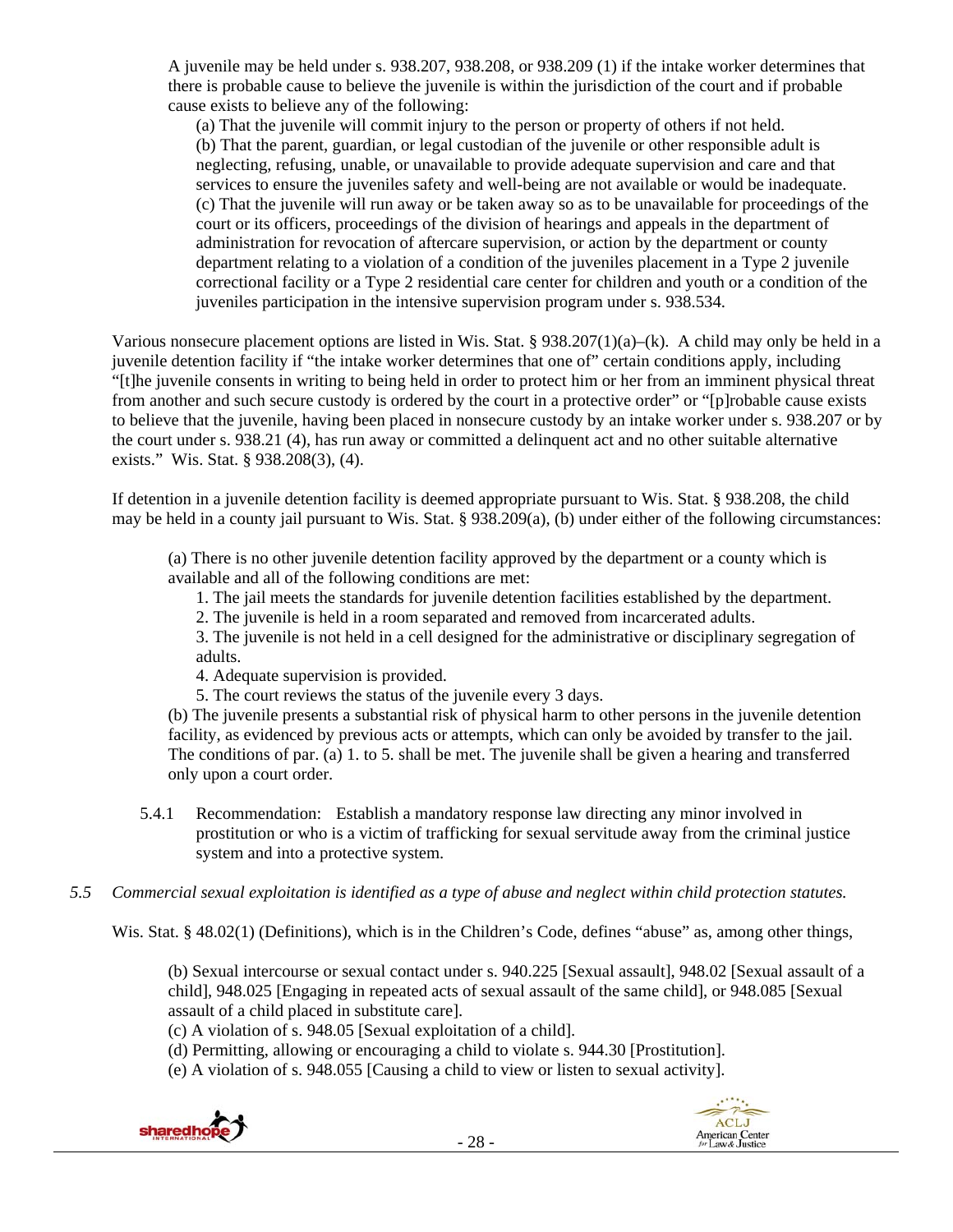(f) A violation of s. 948.10 [Exposing genitals or pubic area].

- . . . .
	- 5.5.1 Recommendation: Amend Wis. Stat. § 48.02(1) (Definitions) to include violations of Wis. Stat. § 948.051 (Trafficking of a child), § 948.08 (Soliciting a child for prostitution) and § 948.07 (Child enticement) in the definition of abuse.
- *5.6 The definition of "caregiver" (or similar term) in the child welfare statutes is broad enough to include a trafficker who has custody or control of a child in order to bring a trafficked child into protection of child protective services.*

Wis. Stat. § 48.981(am) (Abused or neglected children and abused unborn children), which sets out the requirements for reporting neglect and abuse, states, for purposes of that section,

'Caregiver' means, with respect to a child who is the victim or alleged victim of abuse or neglect or who is threatened with abuse or neglect, any of the following persons:

1. The child's parent, grandparent, greatgrandparent, stepparent, brother, sister, stepbrother, stepsister, half brother, or half sister.

- 2. The child's guardian.
- 3. The child's legal custodian.

4. A person who resides or has resided regularly or intermittently in the same dwelling as the child.

5. An employee of a residential facility or residential care center for children and youth in which the child was or is placed.

6. A person who provides or has provided care for the child in or outside of the child's home.

7. Any other person who exercises or has exercised temporary or permanent control over the child or who temporarily or permanently supervises or has supervised the child.

8. Any relative of the child other than a relative specified in subd.1.

*5.7 Crime victims' compensation is specifically available to a child victim of sex trafficking or CSEC without regard to ineligibility factors.* 

Wis. Stat. § 949.03(1)(b) (Compensable acts) specifically includes the following CSEC, trafficking and sex offenses as offenses for which victims may be compensated: Wis. Stat. § 948.02 (Sexual assault of a child), § 948.025 (Engaging in repeated acts of sexual assault of the same child), § 948.051 (Trafficking of a child), and § 948.07 (Child enticement). Wis. Stat. § 949.03(1)(b).

However, Wis. Stat. § 949.08 (Limitations on awards) does not provide exceptions for minor victims of trafficking or other commercial sexual exploitation crimes from the limitations on awards. Wis. Stat. § 949.08(1) requires that "the application was made within 1 year after the date of the personal injury or death, and the personal injury or death was the result of an incident or offense which had been reported to the police within 5 days of its occurrence or, if the incident or offense could not reasonably have been reported within such period, within 5 days of the time when a report could reasonably have been made. The department may waive the one-year requirement under this subsection in the interest of justice." In addition, Wis. Stat. § 949.08(2), (2m) state in part,

(2) No award may be ordered if the victim:

(a) Engaged in conduct which substantially contributed to the infliction of the victim's injury or death or in which the victim could have reasonably foreseen could lead to the injury or death. This does not apply to awards to victims under s. 949.03 (1) (a).

(b) Committed a crime which caused or contributed to the victim's injury or death.

(d) Has not cooperated with appropriate law enforcement agencies.

. . . .



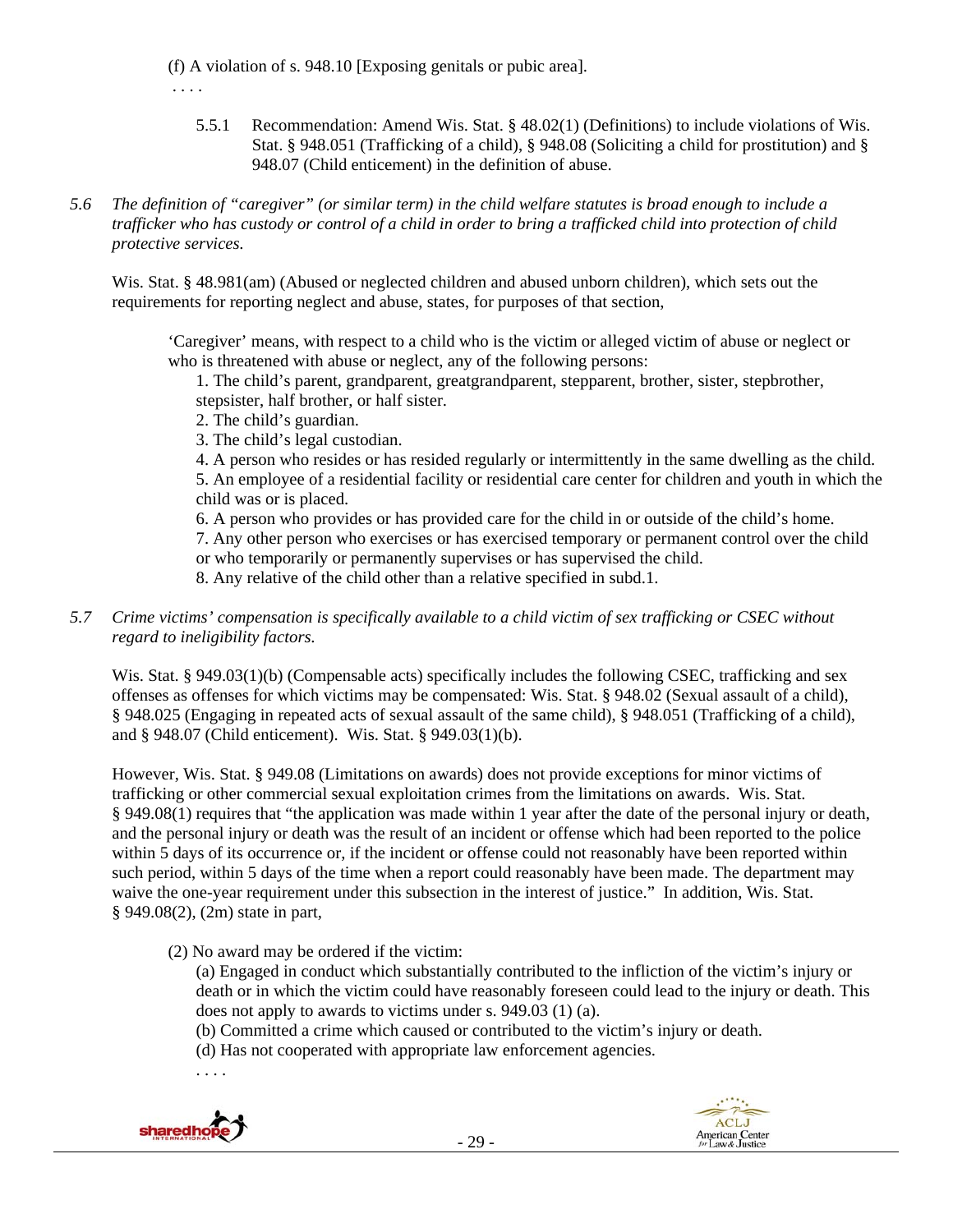(2m) If a claimant other than a victim has not cooperated with the department in the administration of the program, no award may be ordered for the claimant.

5.7.1 Recommendation: Amend Wis. Stat. § 949.08 (Limitations on awards) to make the listed limitations on awards inapplicable to victims of trafficking and CSEC crimes, with a good cause exception to the limitation in Wis. Stat. § 949.08(2)(d).

#### *5.8 Victim-friendly procedures and protections are provided in the trial process for minors under 18.*

Wis. Stat. § 972.11(2) (Evidence and practice; civil rules applicable) provides special rules for the admission of evidence in cases involving certain sex offenses and crimes against children, including trafficking of a child under Wis. Stat. § 948.051. Wis. Stat. § 972.11(2)(b) (commonly called a "rape shield law") provides,

(b) If the defendant is accused of a crime under s. 940.225 [Sexual assault], 948.02 [Sexual assault of a child], 948.025 [Engaging in repeated acts of sexual assault against the same child], 948.05 [Sexual exploitation of a child], 948.051 [Trafficking of a child], . . . or under s. 940.302 (2) [Human trafficking], if the court finds that the crime was sexually motivated, as defined in s. 980.01 (5), any evidence concerning the complaining witness's prior sexual conduct<sup>52</sup> or opinions of the witness's prior sexual conduct and reputation as to prior sexual conduct shall not be admitted into evidence during the course of the hearing or trial, nor shall any reference to such conduct be made in the presence of the jury, except the following, subject to s. 971.31  $(11)$ :<sup>53</sup>

1. Evidence of the complaining witness's past conduct with the defendant.

2. Evidence of specific instances of sexual conduct showing the source or origin of semen, pregnancy or disease, for use in determining the degree of sexual assault or the extent of injury suffered.

3. Evidence of prior untruthful allegations of sexual assault made by the complaining witness.

The court may order testimony of any child witness to be taken via closed-circuit television under Wis. Stat. § 972.11(2m), if all of the following things apply. First, the court must find that the "the presence of the defendant during the taking of the child's testimony will result in the child suffering serious emotional distress such that the child cannot reasonably communicate" and that taking the child's testimony in another room and "simultaneously televising the testimony in the courtroom by means of closed-circuit audiovisual equipment is necessary to minimize the trauma to the child of testifying in the courtroom setting and to provide a setting more amenable to securing the child witness's uninhibited, truthful testimony." Wis. Stat. § 972.11(2m)(a)(1). Second, the trial in which the child witness may be called will start before the child turns 12 or before the child turns 16 if "the court finds that the interests of justice warrant that the child's testimony be taken in a room other than the courtroom and simultaneously televised in the courtroom by means of closed-circuit audiovisual equipment." Wis. Stat. § 972.11(2m)(a)(2). In determining "interests of justice," the court may consider the following factors under Wis. Stat. § 972.11(2m)(b), including,

1. The child's chronological age, level of development and capacity to comprehend the significance of the events and to verbalize about them.

2. The child's general physical and mental health.

3. Whether the events about which the child will testify constituted criminal or antisocial conduct against the child or a person with whom the child had a close emotional relationship and, if the conduct constituted a battery or a sexual assault, its duration and the extent of physical or emotional injury

<sup>&</sup>lt;sup>53</sup> Wis. Stat. § 971.31(11) states in part that "evidence which is admissible under s. 972.11 (2) must be determined by the court upon pretrial motion to be material to a fact at issue in the case and of sufficient probative value to outweigh its inflammatory and prejudicial nature before it may be introduced at trial."



 $52$  Wis. Stat. § 972.11(2)(a) states, "In this subsection, 'sexual conduct' means any conduct or behavior relating to sexual activities of the complaining witness, including but not limited to prior experience of sexual intercourse or sexual contact, use of contraceptives, living arrangement and life-style."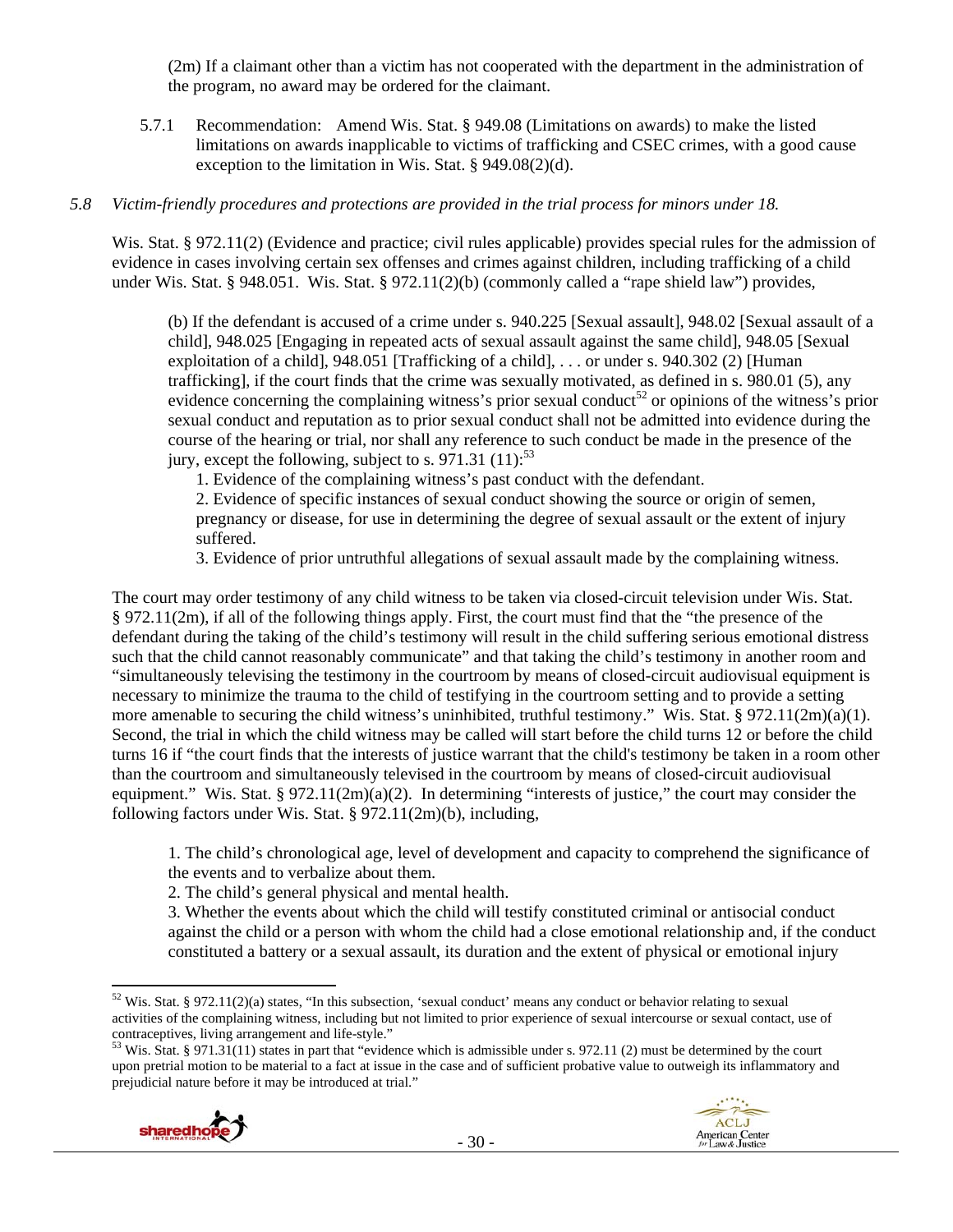thereby caused.

4. The child's custodial situation and the attitude of other household members to the events about which the child will testify and to the underlying proceeding.

5. The child's familial or emotional relationship to those involved in the underlying proceeding. 6. The child's behavior at or reaction to previous interviews concerning the events involved.

7. Whether the child blames himself or herself for the events involved or has ever been told by any person not to disclose them; whether the child's prior reports to associates or authorities of the events have been disbelieved or not acted upon; and the child's subjective belief regarding what consequences to himself or herself, or persons with whom the child has a close emotional relationship, will ensue from providing testimony.

8. Whether the child manifests or has manifested symptoms associated with posttraumatic stress disorder or other mental disorders, including, without limitation, reexperiencing the events, fear of their repetition, withdrawal, regression, guilt, anxiety, stress, nightmares, enuresis, lack of self-esteem, mood changes, compulsive behaviors, school problems, delinquent or antisocial behavior, phobias or changes in interpersonal relationships.

. . . .

If the court orders a child's testimony is taken by closed-circuit television, the court is directed to do several things, including, scheduling the testimony during a time when the child's energy and attention span should be the greatest and on a date when the child's recollection should be fresh, provide a room for the testimony that has adequate privacy, try to put the child at ease before questioning begins, and decide if the child understands that "it is wrong to tell a lie and will testify truthfully if the child's developmental level or verbal skills are such that administration of an oath or affirmation in the usual form would be inappropriate." Wis. Stat. § 972.11(2m)(bm).

Wis. Stat. § 972.11(2m)(c) restricts the persons who may be present during the child's testimony to include only the camera operator, the parents or guardian of the child, and "[o]ne person designated by the attorney for the state and approved by the court and one person designated by either the defendant or the attorney for the defendant and approved by the court."

- 5.8.1 Amend Wis. Stat. § 972.11(2)(b) to include Wis. Stat. § 948.08 (Soliciting a child for prostitution) and § 948.05 (Sexual exploitation of a child) as instances in which a minor victim witness can be protected from traumatizing cross-examination regarding prior sexual activity.
- *5.9 Expungement or sealing of juvenile arrest or criminal records resulting from arrests or adjudications for prostitution-related offenses committed as a result of, or in the course of, the commercial sexual exploitation of a minor is available within a reasonable time after turning 18.*

Expungement of juvenile records is not automatic, but Wis. Stat. § 938.355(4m) (Dispositional orders) provides for expungement of juvenile records upon the filing of a petition. Wis. Stat. § 938.355(4m)(a) states,

(a) A juvenile who has been adjudged delinquent under s. 48.12, 1993 stats., or s. 938.12 may, on attaining 17 years of age, petition the court to expunge the courts record of the juveniles adjudication. Subject to par. (b), the court may expunge the record if the court determines that the juvenile has satisfactorily complied with the conditions of his or her dispositional order and that the juvenile will benefit from, and society will not be harmed by, the expungement.



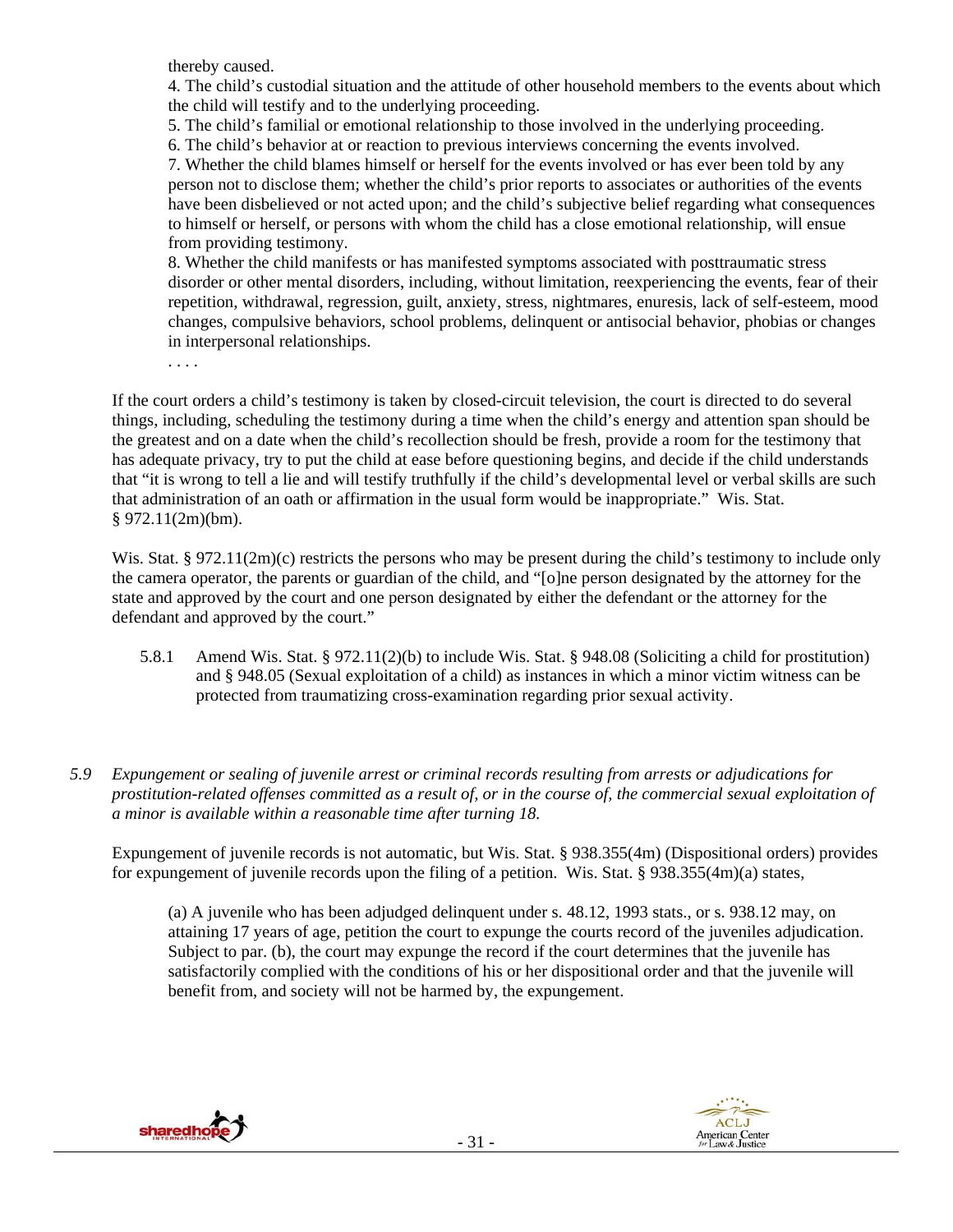Expungement is also available under Wis. Stat. § 973.015(1)(a) (Special disposition), which provides in part, "Subject to par. (b)<sup>54</sup> and except as provided in par. (c),<sup>55</sup> when a person is under the age of  $25$  at the time of the commission of an offense for which the person has been found guilty in a court for violation of a law for which the maximum period of imprisonment is 6 years or less, the court may order at the time of sentencing that the record be expunged upon successful completion of the sentence if the court determines the person will benefit and society will not be harmed by this disposition." Pursuant to section (2),

A person has successfully completed the sentence if the person has not been convicted of a subsequent offense and, if on probation, the probation has not been revoked and the probationer has satisfied the conditions of probation. Upon successful completion of the sentence the detaining or probationary authority shall issue a certificate of discharge which shall be forwarded to the court of record and which shall have the effect of expunging the record. If the person has been imprisoned, the detaining authority shall also forward a copy of the certificate of discharge to the department.

#### *5.10 Victim restitution and civil remedies are authorized by law for minor victims of sex trafficking or CSEC.*

Restitution for bodily injury is available to victims of trafficking and CSEC crimes under Wis. Stat. § 973.20(1r) (Restitution), which provides in part, "When imposing sentence or ordering probation for any crime, other than a crime involving conduct that constitutes domestic abuse under s. 813.12(1)(am) or 968.075(1)(a), for which the defendant was convicted, the court, in addition to any other penalty authorized by law, shall order the defendant to make full or partial restitution under this section to any victim of a crime considered at sentencing or, if the victim is deceased, to his or her estate, unless the court finds substantial reason not to do so and states the reason on the record." Wis. Stat. § 973.20(3)(a) states, "If a crime considered at sentencing resulted in bodily injury, the restitution order may require that the defendant," among other things, "(a) Pay an amount equal to the cost of necessary medical and related professional services and devices relating to physical, psychiatric and psychological care and treatment." In addition, Wis. Stat. § 973.20(5) states,

In any case, the restitution order may require that the defendant do one or more of the following:

(a) Pay all special damages, but not general damages, substantiated by evidence in the record, which could be recovered in a civil action against the defendant for his or her conduct in the commission of a crime considered at sentencing.

(b) Pay an amount equal to the income lost, and reasonable out-of-pocket expenses incurred, by the person against whom a crime considered at sentencing was committed resulting from the filing of charges or cooperating in the investigation and prosecution of the crime.

(c) Reimburse any person or agency for amounts paid as rewards for information leading to the apprehension or successful prosecution of the defendant for a crime for which the defendant was convicted or to the apprehension or prosecution of the defendant for a read-in crime.

(d) If justice so requires, reimburse any insurer, surety or other person who has compensated a victim for a loss otherwise compensable under this section.

<sup>2.</sup> A Class I felony, if the person has, in his or her lifetime, been convicted of a prior felony offense, or if the felony is a violent offense, as defined in s. 301.048 (2) (bm), or is a violation of s. 948.23 [Concealing death of child].



<sup>54</sup> Wis. Stat. § 973.015(1)(b) states, "The court shall order at the time of sentencing that the record be expunged upon successful completion of the sentence if the offense was a violation of s. 942.08 (2) (b), (c), or (d) [Invasion of privacy], and the person was under the age of 18 when he or she committed it."

<sup>55</sup> Wis. Stat. § 973.015(1)(c) provides,

No court may order that a record of a conviction for any of the following be expunged:

<sup>1.</sup> A Class H felony, if the person has, in his or her lifetime, been convicted of a prior felony offense, or if the felony is a violent offense, as defined in s. 301.048 (2) (bm), or is a violation of s. 940.32 [Stalking], 948.03 (2) or (3) [Physical abuse of a child], or 948.095 [Sexual assault of a child by a school staff person or a person who works or volunteers with children]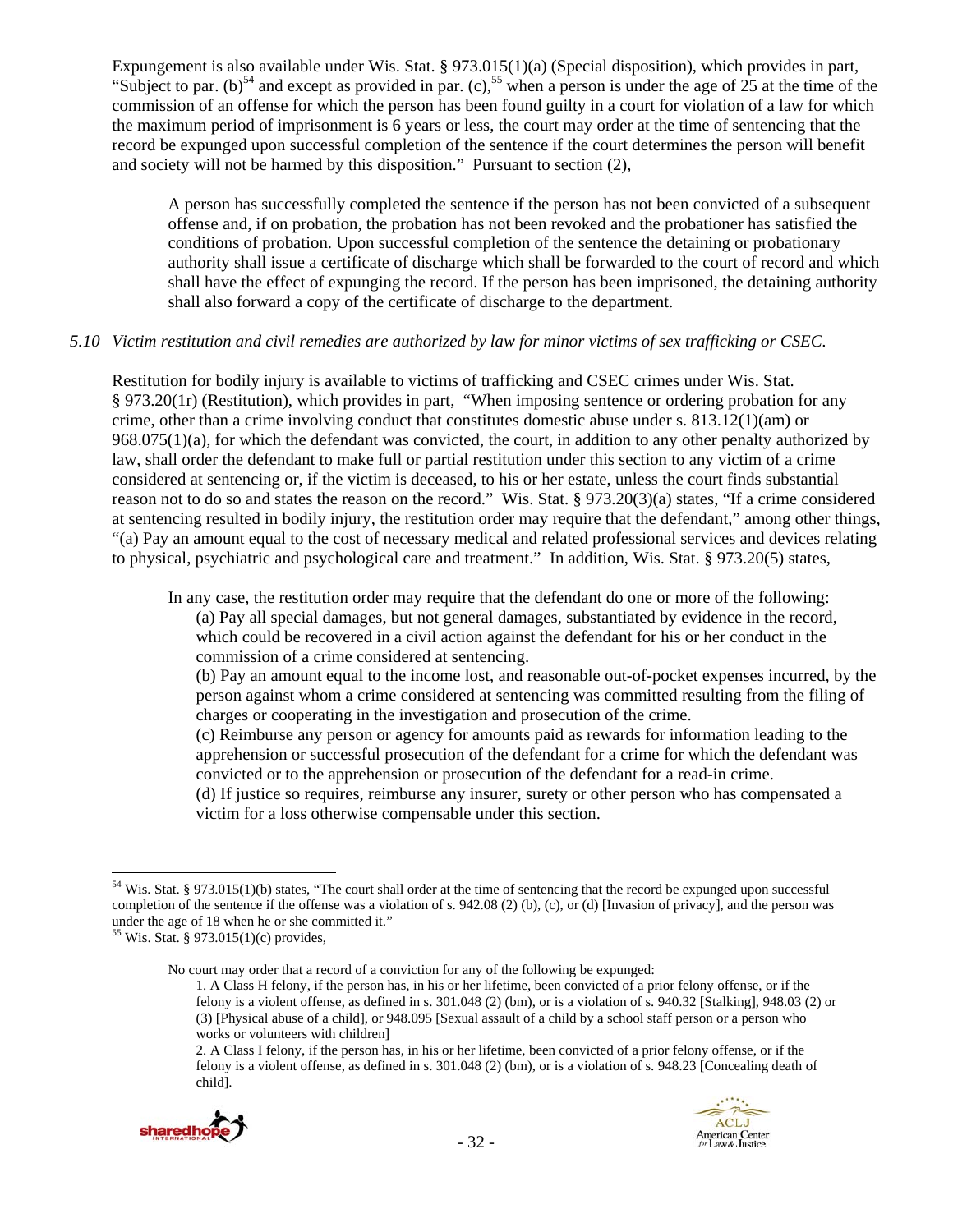Wis. Stat. § 973.20(4m) specifically provides restitution to minor victims of trafficking by stating,

If the defendant violated s. 940.225 [Sexual assault], 948.02 [Sexual assault of a child], 948.025 [Engaging in repeated acts of sexual assault of the same child], 948.05 [Sexual exploitation of a child], 948.051 [Trafficking of a child], 948.06, 948.07 [Child enticement], 948.08 [Soliciting a child for prostitution], or 948.085 [Sexual assault of a child placed in substitute care] or s. 940.302 (2) [Human trafficking], if the court finds that the crime was sexually motivated, as defined in s. 980.01 (5) [Definitions],<sup>56</sup> and sub. (3) (a) does not apply, the restitution order may require that the defendant pay an amount, not to exceed \$10,000, equal to the cost of necessary professional services relating to psychiatric and psychological care and treatment. The \$10,000 limit under this subsection does not apply to the amount of any restitution ordered under sub. (3) or (5) for the cost of necessary professional services relating to psychiatric and psychological care and treatment.

Finally, Wis. Stat. § 973.20(4o) states,

If the defendant violated s. 940.302 (2) [Human trafficking] or 948.051 [Trafficking of a child], and sub. (2) or (3) does not apply, the restitution order may require that the defendant pay an amount equal to any of the following:

- (a) The costs of necessary transportation, housing, and child care for the victim.
- (b) The greater of the following:
	- 1. The gross income gained by the defendant due to the services of the victim.
	- 2. The value of the victims services as provided under the state minimum wage.
- (c) Any expenses incurred by the victim to his or her city, state, or country of origin.
- (d) The costs of relocating the victim to his or her city, state, or country of origin.

Wis. Stat. § 948.051 (Trafficking of a child) provides victims with a civil cause of action. Wis. Stat. § 948.051(3) states, "Any person who incurs an injury or death as a result of a violation of sub. (1) or (2) may bring a civil action against the person who committed the violation. In addition to actual damages, the court may award punitive damages to the injured party, not to exceed treble the amount of actual damages incurred, and reasonable attorney fees."

In addition, if racketeering crimes are committed under Wis. Stat. § 946.83 (Prohibited activities), Wis. Stat. § 946.87(4) establishes a statutory cause of action permitting an injured victim to recover "2 times the actual damages sustained and, when appropriate, punitive damages. The person shall also recover attorney fees and costs of the investigation and litigation reasonably incurred." Wis. Stat. § 946.87(4).

*5.11 Statutes of limitations for civil and criminal actions for child sex trafficking or CSEC offenses are eliminated or lengthened sufficiently to allow prosecutors and victims a realistic opportunity to pursue criminal actions and legal remedies.* 

Under Wis. Stat. § 939.74(1) (Time limitations on prosecutions), the general statute of limitations for criminal prosecutions is 6 years for felonies and 3 years for misdemeanors. Wis. Stat. § 939.74(1). Wis. Stat. § 939.74(2) sets out one set of exception to the general statute of limitations. Prosecutions for violations of Wis. Stat. § 948.02(1) (Sexual assault of a child) and § 948.025(1)(a)–(d) (Engaging in repeated acts of sexual assault of the same child), among other listed crimes, can be brought at any time. Wis. Stat. § 939.74(2)(a). Prosecutions for violations of Wis. Stat. § 948.02(2) (Sexual assault of a child), § 948.025(1)(b) (Engaging in repeated acts of sexual assault of the same child), § 948.05 (Sexual exploitation of a child), § 948.07(1)–(4) (Child enticement), and § 948.08 (Soliciting a child for prostitution), among other listed crimes, must be brought "before the victim reaches the age of 45 years." Wis. Stat. § 939.74(2)(c). Prosecutions for violations of Wis. Stat. § 948.07(5), (6) (Child enticement), among other listed crimes, must be brought "before the victim

 <sup>56</sup> *See supra* note 22.



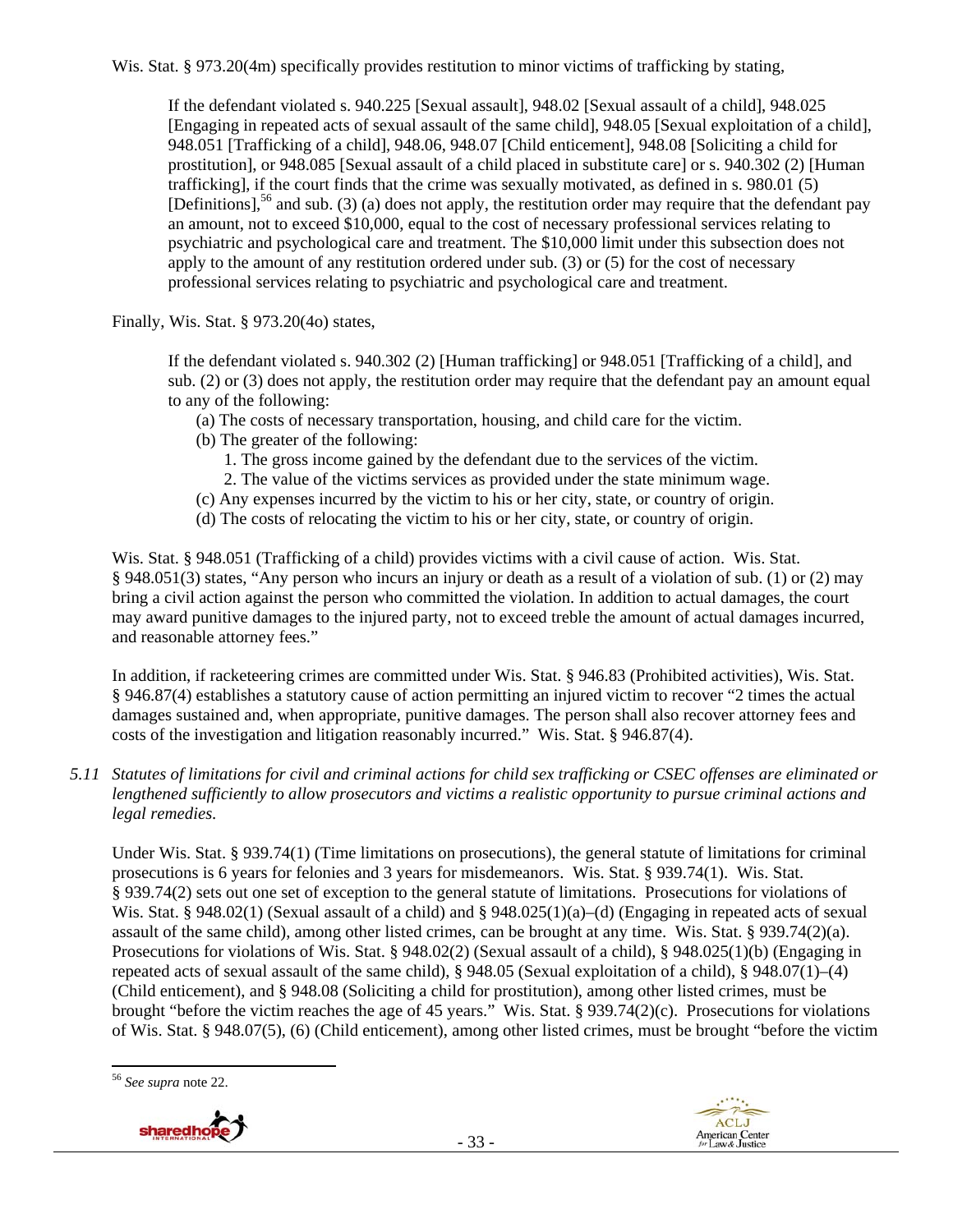reaches the age of 26 years." Wis. Stat. § 939.74(2)(cm). Finally, barring exceptions, prosecutions for violations of Wis. Stat. § 948.051 (Trafficking of a child) must be brought "before the victim reaches the age of 24." Wis. Stat. § 939.74(2)(d).

With regard to civil actions, the statute of limitations is tolled for minor victims until 2 years after they reach the age of majority. Wis. Stat. § 893.16(1). Additionally, Wis. Stat. § 893.587 (Sexual assault of a child; limitation) states, "An action to recover damages for injury caused by an act that would constitute a violation of s. 948.02 [Sexual assault of a child], [or] 948.025 [Engaging in repeated acts of sexual assault of the same child] . . . shall be commenced before the injured party reaches the age of 35 years or be barred." However, this extension of the statute of limitations does not apply to the civil cause of action in Wis. Stat. § 948.051 (Trafficking of a child), which would most likely fall under the 3 year limitation in Wis. Stat. § 893.54(1) (Injury to the person), which states that a 3 year statute of limitations applies for "action[s] to recover damages for injuries to the person."

5.11.1 Recommendation: Amend Wis. Stat. § 939.74(2)(d) to eliminate entirely the statute of limitations for Wis. Stat. § 948.051 (Trafficking of a child).

# **Framework Issue 6: Criminal justice tools for investigation and prosecutions**

#### *Legal Components:*

- *6.1 Training on human trafficking and domestic minor sex trafficking for law enforcement is statutorily mandated.*
- *6.2 Single party consent to audiotaping is permitted in law enforcement investigations.*
- *6.3 Domestic minor sex trafficking investigations may use wiretapping to investigate the crime.*
- *6.4 Using a law enforcement decoy posing as a minor to investigate buying or selling of commercial sex acts is not a defense to soliciting, purchasing, or selling sex with a minor.*
- *6.5 Using the Internet to investigate buyers and traffickers is a permissible investigative technique.*
- *6.6 Law enforcement and child welfare agencies are mandated to promptly report missing and recovered children. \_\_\_\_\_\_\_\_\_\_\_\_\_\_\_\_\_\_\_\_\_\_\_\_\_\_\_\_\_\_\_\_\_\_\_\_\_\_\_\_\_\_\_\_\_\_\_\_\_\_\_\_\_\_\_\_\_\_\_\_\_\_\_\_\_\_\_\_\_\_\_\_\_\_\_\_\_\_\_\_\_\_\_\_\_\_\_\_\_\_\_\_\_\_*

# *Legal Analysis:*

*6.1 Training on human trafficking and domestic minor sex trafficking for law enforcement is statutorily mandated.* 

Wis. Stat. § 165.86(2) (Law enforcement training) requires the state department of justice to

(a) . . . supply the training required for all recruits in the state under the preparatory training standards and time limits set by the board and for law enforcement officers, jail officers and juvenile detention officers in this state.

(b) Organize a program of training, which shall encourage utilization of existing facilities and programs through cooperation with federal, state, and local agencies and institutions presently active in this field. . . . [T]he department shall cooperate in the creation and operation of other advanced and special

courses, . . . that meet the curriculum standards recommended by the board. . . .

Specialized training on child abuse is direct through Wis. Stat. § 48.981(8)(a) (Abused or neglected children and abused unborn children),which states in part,

The department, the county departments, and a licensed child welfare agency under contract with the department in a county having a population of 500,000 or more to the extent feasible shall conduct continuing education and training programs for staff of the department, the county departments, licensed child welfare agencies under contract with the department or a county department, law

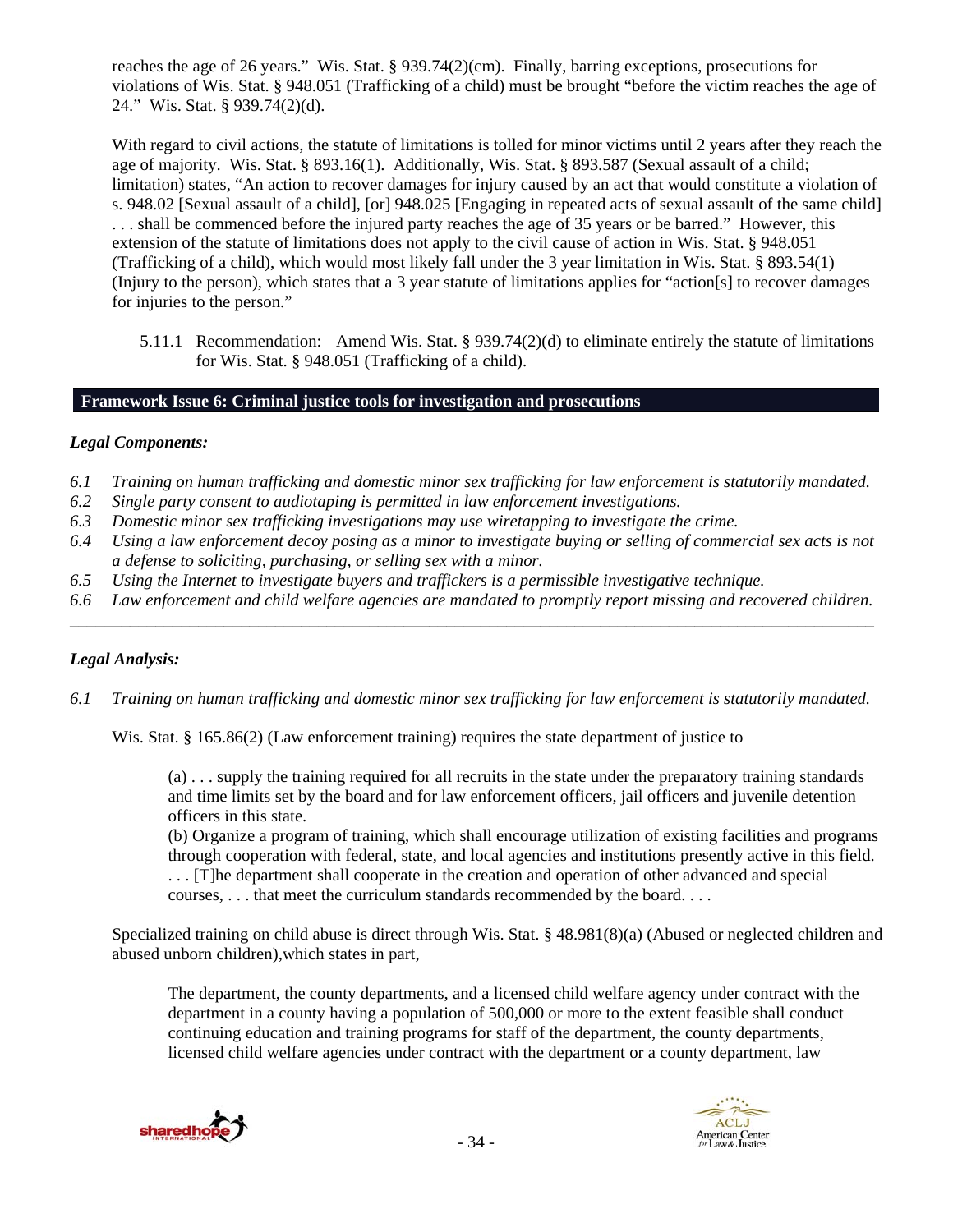enforcement agencies, and the tribal social services departments, persons and officials required to report, the general public, and others as appropriate. . . .

Although this training does not expressly include identification of or reporting on commercial sexual exploitation of children, this subject could be included with the scope of abuse and neglect.

- 6.1.1 Recommendation: Amend Wis. Stat. § 165.86 (Law enforcement training) to include the identification and treatment of domestic minor sex trafficking victims in the required training for all law enforcement officers.
- *6.2 Single party consent to audiotaping is permitted in law enforcement investigations.*

Pursuant to Wis. Stat. § 968.31(2) (Interception and disclosure of wire, electronic or oral communications prohibited),

- (2) It is not unlawful under ss. 968.28 to 968.37:
	- . . . .

(b) For a person acting under color of law to intercept a wire, electronic or oral communication, where the person is a party to the communication or one of the parties to the communication has given prior consent to the interception.

(c) For a person not acting under color of law to intercept a wire, electronic or oral communication where the person is a party to the communication or where one of the parties to the communication has given prior consent to the interception unless the communication is intercepted for the purpose of committing any criminal or tortious act in violation of the constitution or laws of the United States or of any state or for the purpose of committing any other injurious act. . . . .

*6.3 Domestic minor sex trafficking investigations may use wiretapping to investigate the crime.* 

Wisconsin's wiretapping law does not permit wiretapping for investigations of suspected trafficking and CSEC crimes. Wis. Stat. § 968.28 (Application for court order to intercept communications) states,

The attorney general together with the district attorney of any county may approve a request of an investigative or law enforcement officer to apply to the chief judge of the judicial administrative district for the county where the interception is to take place for an order authorizing or approving the interception of wire, electronic or oral communications. The chief judge may under s. 968.30 grant an order authorizing or approving the interception of wire, electronic or oral communications by investigative or law enforcement officers having responsibility for the investigation of the offense for which the application is made. The authorization shall be permitted only if the interception may provide or has provided evidence of the commission of the offense of homicide, felony murder, kidnapping, commercial gambling, bribery, extortion, dealing in controlled substances or controlled substance analogs, a computer crime that is a felony under s. 943.70, or any conspiracy to commit any of the foregoing offenses.

6.3.1 Recommendation: Amend Wis. Stat. § 968.28 (Application for court order to intercept communications) to include violations of Wis. Stat. § 948.051 (Trafficking of a child), § 948.08 (Soliciting a child for prostitution) and § 948.07 (Child enticement) as offenses for which investigation using wiretapping is authorized.



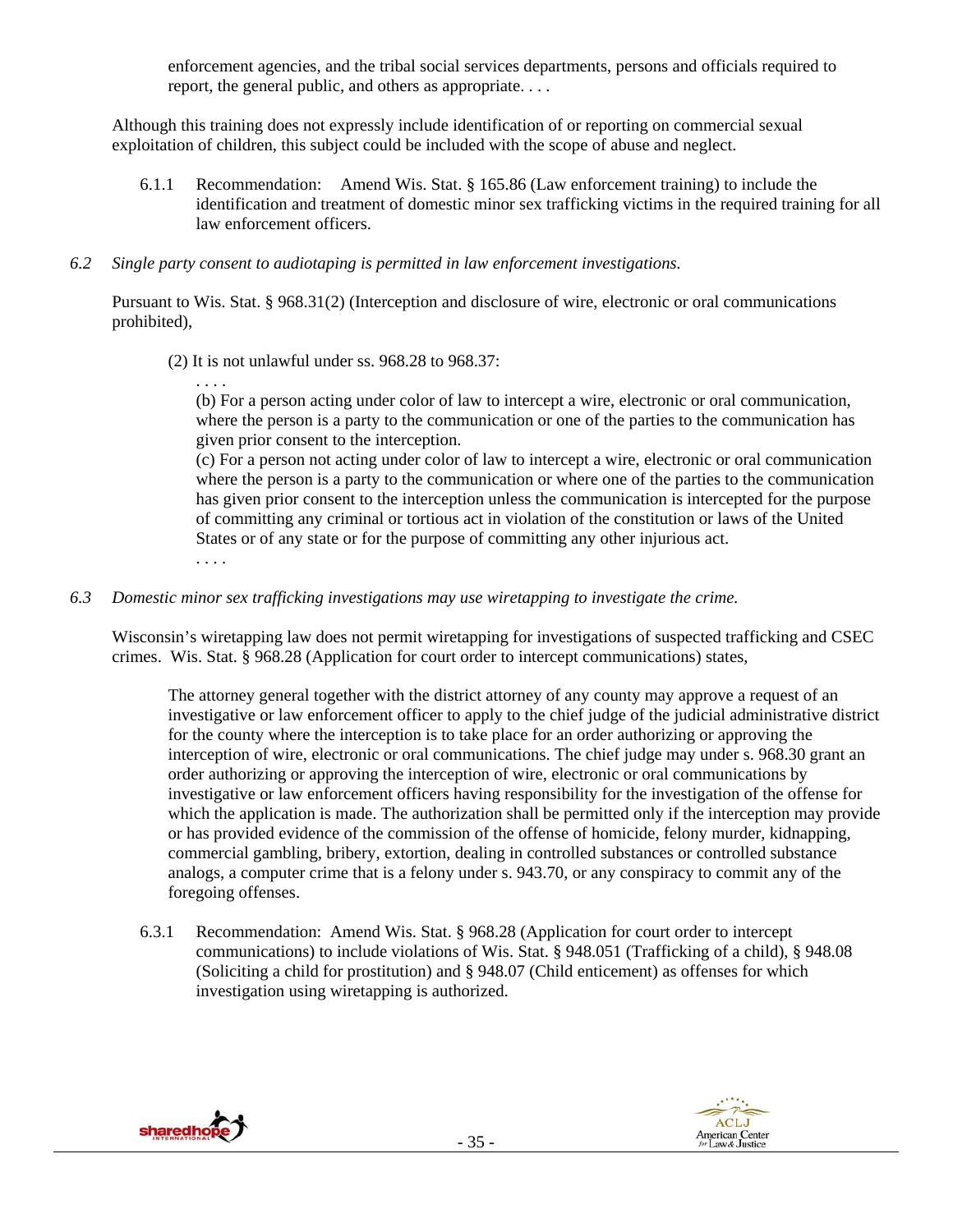*6.4 Using a law enforcement decoy posing as a minor to investigate buying or selling of commercial sex acts is not a defense to soliciting, purchasing, or selling sex with a minor.* 

No statutory permission to utilize undercover law enforcement officers or agents to investigate the sex trafficking of minors through prostitution is found in the code. A close analogy is the use of the Internet to investigate traffickers and buyers of minors. The language of Wis. Stat. § 948.075(1r) (Use of a computer to facilitate a child sex crime) seems to contemplate online investigations using law enforcement decoys to investigate potential buyers. It states, "Whoever uses a computerized communication system to communicate with an individual who the actor believes or has reason to believe has not attained the age of 16 years with intent to have sexual contact or sexual intercourse with the individual in violation of s. 948.02 (1) or (2) is guilty of a Class C felony." Wis. Stat. § 948.075(1r). However, subsection (3) requires that "[p]roof that the actor did an act, other than use a computerized communication system to communicate with the individual, to affect the actors intent under sub. (1r) shall be necessary to prove that intent."

6.4.1 Recommendation: Add a provision to expressly permit law enforcement to utilize decoys in investigating child sex trafficking through prostitution and to prohibit a defendant in such a case from asserting a defense that the person engaged in prostitution was not, in fact, a minor.

#### *6.5 Using the Internet to investigate buyers and traffickers is a permissible investigative technique.*

Wis. Stat. § 948.075(1r) (Use of a computer to facilitate a child sex crime) suggests that law enforcement may be able to use the Internet to investigate potential buyers. It states, "Whoever uses a computerized communication system to communicate with an individual who the actor believes or has reason to believe has not attained the age of 16 years with intent to have sexual contact or sexual intercourse with the individual in violation of s. 948.02 (1) or (2) is guilty of a Class C felony." Wis. Stat. § 948.075(1r). However, subsection (3) requires that "[p]roof that the actor did an act, other than use a computerized communication system to communicate with the individual, to affect the actors intent under sub. (1r) shall be necessary to prove that intent."

In addition, case law supports the use of the Internet in investigating an offense under Wis. Stat. § 948.07 (Child enticement) which prohibits intentionally causing or attempting to cause a minor under 18 "to go into any vehicle, building, room or secluded place" for the purpose of, among other things, engaging in prostitution, and recording the child engaging in sexually explicit conduct.<sup>57</sup>

#### *6.6 Law enforcement and child welfare agencies are mandated to promptly report missing and recovered children.*

There is no law in Wisconsin requiring the reporting of missing children. However, Wis. Stat. § 165.785 (Crime alert network) provides that "the department [of justice] may develop, administer, and maintain an integrated crime alert network to provide information regarding known or suspected criminal activity, crime prevention, and missing or endangered persons to state agencies, law enforcement officers, and members of the private sector." Wis. Stat. § 165.785(1).

6.6.1 Recommendation: Amend Wis. Stat. § 165.785 (Crime alert network) to mandate the crime alert network to track missing and exploited children as well as rescued children.

This is a prosecution for attempted child enticement arising out of an internet 'sting' operation by the Department of Justice (DOJ). The primary issue is whether the child enticement statute is violated when there is no actual child victim, but, rather, an adult government agent posing online as a child. . . . We conclude that an attempted child enticement under Wis. Stat. § 948.07 (1999-2000) may be charged where the intervening extraneous factor that makes the offense an attempted rather than completed crime is the fact that unbeknownst to the defendant, the 'victim' is not a child at all, but an adult posing as a child. . . . Finally, because the child enticement statute regulates conduct rather than speech or expression, the First Amendment is not implicated by this prosecution.





 57 In *State v. Robins*, 646 N.W. 2d 287, 288 (Wis. 2002) (footnote omitted), the Wisconsin Supreme Court stated,